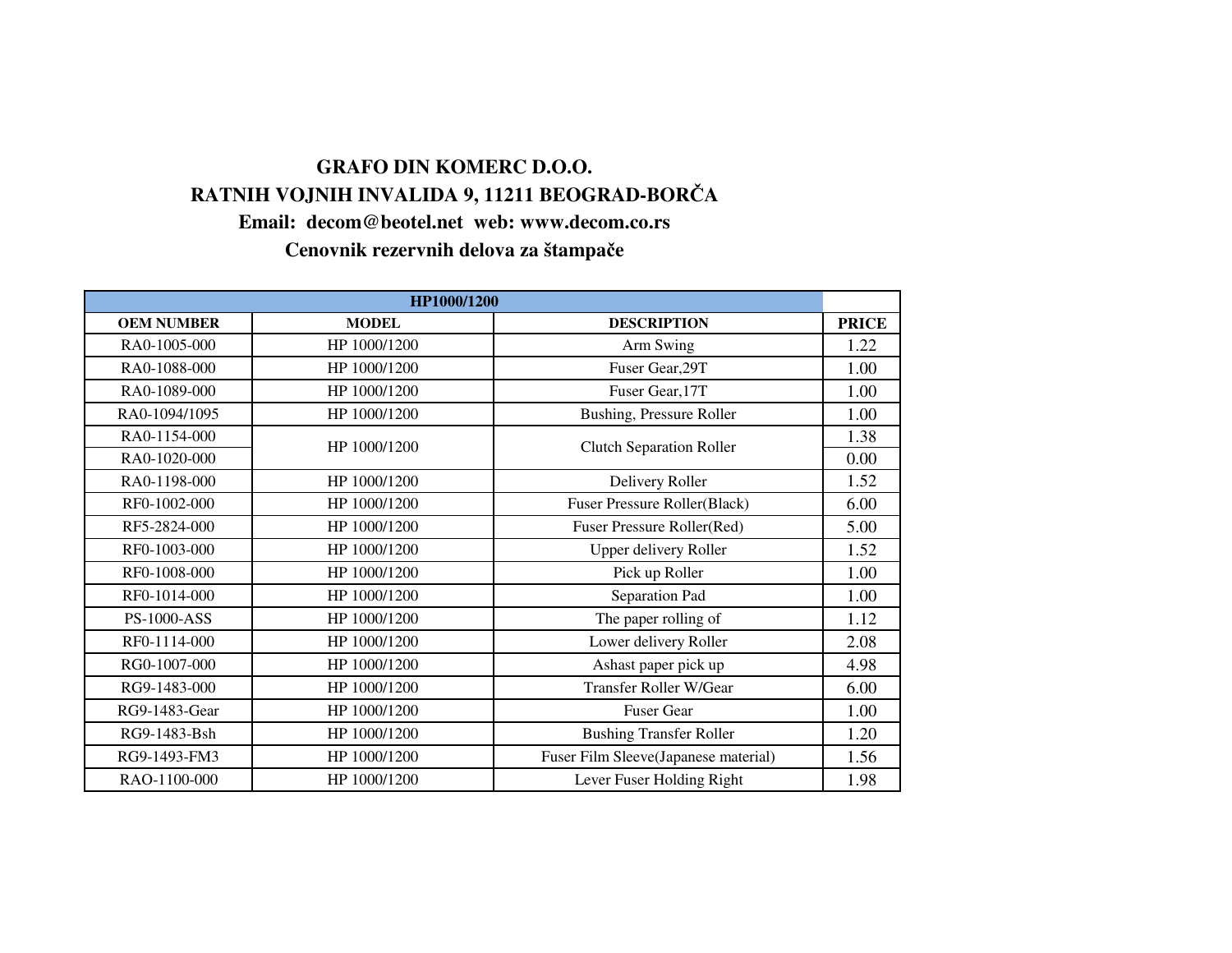| RAO-1101-000           | HP 1000/1200              | Lever Fuser Holding Left             | 1.98 |  |
|------------------------|---------------------------|--------------------------------------|------|--|
| <b>RG9-1494-Heat</b>   | HP 1000/1200              | Heating element(220V)                | 8.00 |  |
| RG9-1493-Heat          | HP 1000/1200              | Heating element(110V)                | 8.00 |  |
|                        | <b>Laser Jet M1005mfp</b> |                                      |      |  |
| RM1-2093-000           | HP M1005mfp               | <b>Transfer Roller W/Gear</b>        | 6.00 |  |
| RM1-3955-FM3           | HP M1005mfp               | Fuser Film Sleeve(Japanese material) | 1.56 |  |
| RM1-0660-000           | HP M1005mfp               | <b>Fuser Pressure Roller</b>         | 5.00 |  |
| RC1-2038-000           | HP M1005mfp               | Separation Pad                       | 1.00 |  |
| RM1-0648-000           | HP M1005mfp               | Separation Assembly                  | 1.62 |  |
| RC1-2489-000           | HP M1005mfp               | Lever Fuser Holding Right            | 1.98 |  |
| RC1-2488-000           | HP M1005mfp               | Lever Fuser Holding Left             | 1.98 |  |
| RC1-0266-000           | HP M1005mfp               | Pick up Roller                       | 1.00 |  |
| <b>Laser Jet P1005</b> |                           |                                      |      |  |
| RM1-3955-FM3           | HP P1005                  | Fuser Film Sleeve(Japanese material) | 1.56 |  |
| RM1-4023-000           | HP P1005                  | <b>Transfer Roller</b>               | 5.00 |  |
| LPR-1008               | HP P1005                  | <b>Fuser Pressure Roller</b>         | 6.72 |  |
| N/A                    | HP P1005                  | Bushing pressure roller              | 1.00 |  |
| RM1-4006-000           | HP P1005                  | Separation Pad                       | 1.62 |  |
| PS-P1005-ASS           | HP P1005                  | The paper rolling of                 | 1.90 |  |
| RL1-1442-000           | HP P1005                  | Pick up Roller                       | 1.00 |  |
|                        | <b>Laser Jet P1008</b>    |                                      |      |  |
| RM1-4023-000           | HP P1008/1006/1007        | <b>Transfer Roller</b>               | 5.00 |  |
| RM1-4008-FM3           | HP P1008/1006/1007        | Fuser Film Sleeve(Japanese material) | 1.56 |  |
| RM1-4006-000           | HP P1008/1006/1007        | Separation Pad                       | 1.62 |  |
| <b>PS-P1005-ASS</b>    | HP P1008/1006/1007        | The paper rolling of                 | 1.90 |  |
| RL1-1442-000           | HP P1008/1006/1007        | Pick up Roller                       | 1.00 |  |
| N/A                    | HP P1008/1006/1007        | Bushing, pressure roller             | 1.00 |  |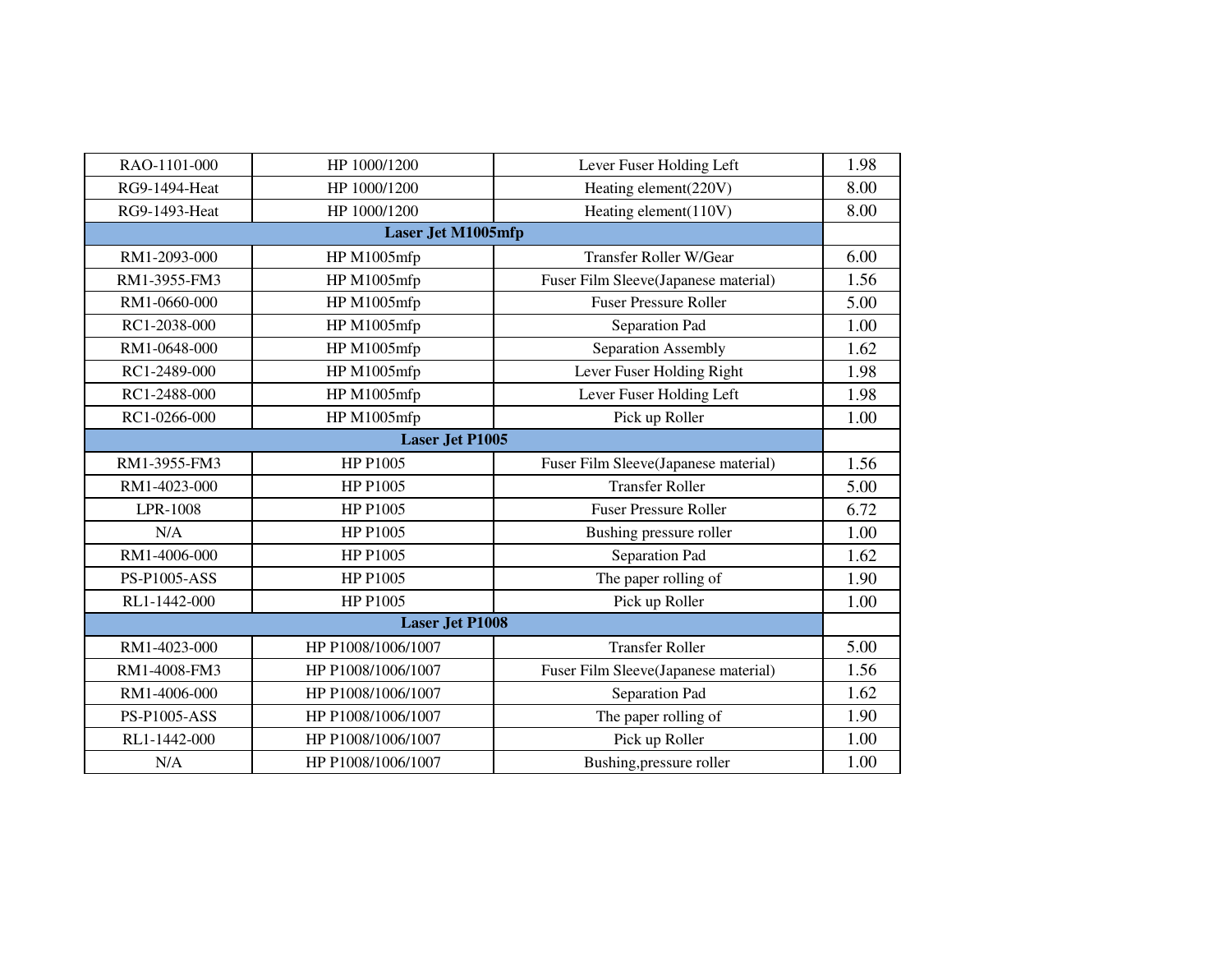| LPR-1008            | HP P1008/1006/1007      | <b>Fuser Pressure Roller</b>              | 6.72  |  |  |
|---------------------|-------------------------|-------------------------------------------|-------|--|--|
|                     | <b>Laser Jet P1102w</b> |                                           |       |  |  |
| LPR-P1102           | HP P1102                | Fuser pressure roller                     | 7.36  |  |  |
| RM1-4023-000        | HP P1102                | Transfer roller                           | 5.00  |  |  |
| N/A                 | HP P1102                | Bushing pressure roller                   | 1.00  |  |  |
| RM1-4006-000        | HP P1102                | Separation pad                            | 1.62  |  |  |
| RL1-1442-000        | HP P1102                | Pick up roller                            | 1.00  |  |  |
|                     | <b>Laser Jet P1505</b>  |                                           |       |  |  |
| RM1-4234-000        | HP P1505                | <b>Transfer Roller</b>                    | 4.98  |  |  |
| RM1-4209-FM3        | HP P1505                | Fuser Film Sleeve(Metal)Japanese Material | 10.20 |  |  |
| RL1-1497            | HP P1505                | Pickup Roller                             | 1.00  |  |  |
| RC2-1426-000        | HP P1505                | Separation Pad                            | 1.62  |  |  |
| RM1-4207-000        | HP P1505                | Separation pad                            | 1.62  |  |  |
| <b>PS-P1505-ASS</b> | HP P1505                | The paper rolling of                      | 1.98  |  |  |
| RU5-0024-000        | HP P1505                | <b>Clutch Separation Roller</b>           | 1.44  |  |  |
| N/A                 | HP P1505                | <b>Bushing, Pressure Roller</b>           | 1.02  |  |  |
| LPR-M1522-000       | HP P1505                | <b>Fuser Preesure Roller</b>              | 7.36  |  |  |
|                     | <b>Laser Jet P1560</b>  |                                           |       |  |  |
| <b>TNR-HP1560</b>   | HP P1560                | Transfer roller                           | 4.96  |  |  |
| LPR-P1560-000       | HP P1560                | <b>Fuser Preesure Roller</b>              | 7.36  |  |  |
| RC2-1422-000        | HP P1560                | Paper Pick- up roller                     | 1.00  |  |  |
| RC2-1426-000        | HP P1560                | Separation pad                            | 1.62  |  |  |
| HP1010/1020         |                         |                                           |       |  |  |
| RC1-2038-000        | HP 1010/1020            | Separation Pad                            | 1.00  |  |  |
| RC1-2048-000        | HP 1010/1020            | Separation Pad ARM                        | 1.00  |  |  |
| <b>PS-1010-ASS</b>  | HP 1010/1020            | The paper rolling of                      | 1.16  |  |  |
| RC1-2050/2030       | HP 1010/1020            | Pick up Roller                            | 1.00  |  |  |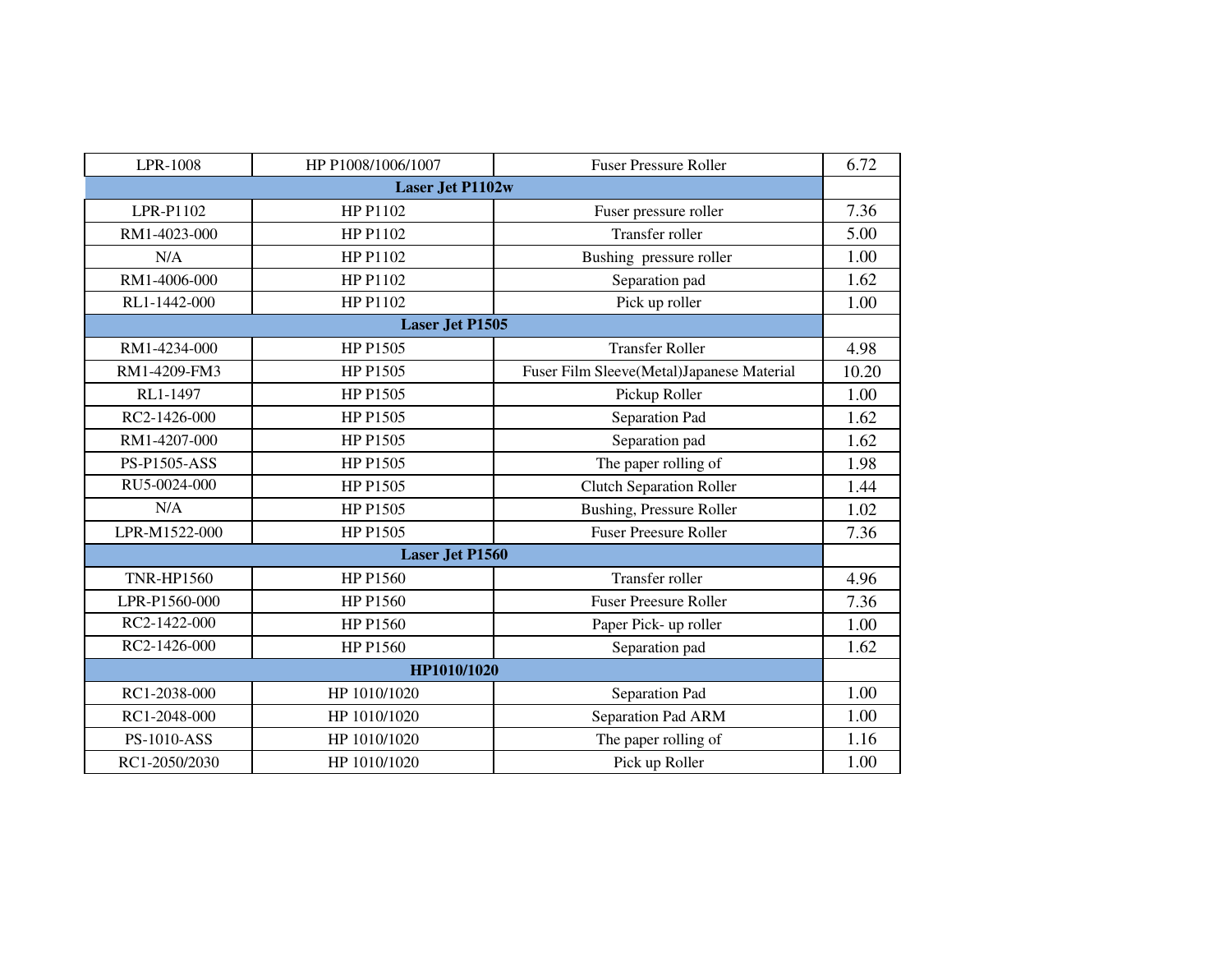| RC1-2070-000      | HP 1010/1020              | Lever Fuser Holding Right            | 1.18  |  |
|-------------------|---------------------------|--------------------------------------|-------|--|
| RC1-2069-000      | HP 1010/1020              | Lever Fuser Holding Left             | 1.18  |  |
| RM1-0658-000      | HP 1010/1020              | Transfer Roller, W/Gear              | 6.00  |  |
| RM1-0660-000      | HP 1010/1020              | <b>Fuser Pressure Roller</b>         | 5.00  |  |
| RC1-2094-000      | HP 1010/1020              | <b>Fuser Delivery Assy</b>           | 1.56  |  |
| RC1-2051-000      | HP 1010/1020              | Delivery Roller                      | 1.56  |  |
| RU5-0184-000      | HP 1010/1020              | <b>Clutch Separation Roller</b>      | 1.44  |  |
| RU5-0185-000      | HP 1010/1020              | Fuer Gear 29T                        | 1.00  |  |
| RC1-2079-000      | HP 1010/1020              | <b>Bushing Pressure Roller</b>       | 1.00  |  |
| RC1-6224-000      | HP 1010/1020              | <b>Top Cover Fuser</b>               | 12.00 |  |
| RM1-3416-000      | HP 1010/1020              | Sensor                               | 4.30  |  |
| RM1-1493-FM3      | HP 1010/1020              | Fuser Film Sleeve(Japanese material) | 1.56  |  |
| RM1-0656-HEAT     | HP 1010/1020              | Heating element 220V                 | 8.00  |  |
| N/A               | HP 1010/1020              | Heating element 110V                 | 8.00  |  |
| RM1-0648-000      | HP 1010/1020              | Separation Assembly                  | 1.62  |  |
| HP1022/3050       |                           |                                      |       |  |
| RC1-5568-000      | HP 1022                   | Lever Fuser Holding Right            | 1.86  |  |
| RC1-5567-000      | HP 1022                   | Lever Fuser Holding Left             | 1.86  |  |
| RC1-2489-000      | HP 3020/3050/3055         | Lever Fuser Holding Right            | 1.86  |  |
| RC1-2488-000      | HP 3020/3050/3055         | Lever Fuser Holding Left             | 1.86  |  |
| RC1-6224-000      | Laser Jet 1010/M1005/1020 | <b>Top Cover Fuser</b>               | 12.00 |  |
| RM1-3416-000      | Laster jet 1010/1020      | Sensor                               | 4.30  |  |
| RC1-2050-000      | HP 1022/3050              | Pick up Roller                       | 1.00  |  |
| LPR-1022          | HP 1022/3050              | <b>Fuser Pressure Roller</b>         | 5.00  |  |
| RC1-2094-000      | HP 1022/3050              | Delivery Roller                      | 1.56  |  |
| RC1-2051-000      | HP 1022/3050              | Delivery Roller                      | 1.56  |  |
| RU5-0184/0183-000 | HP 1022/3050              | <b>Clutch Separation Roller</b>      | 1.44  |  |
| RC1-2079-000      | HP 1022/3050              | <b>Bushing Pressure Roller</b>       | 1.00  |  |
| RM1-1493-FM3      | HP 1022/3050              | Fuser Film Sleeve(Japanese material) | 1.56  |  |
|                   |                           |                                      |       |  |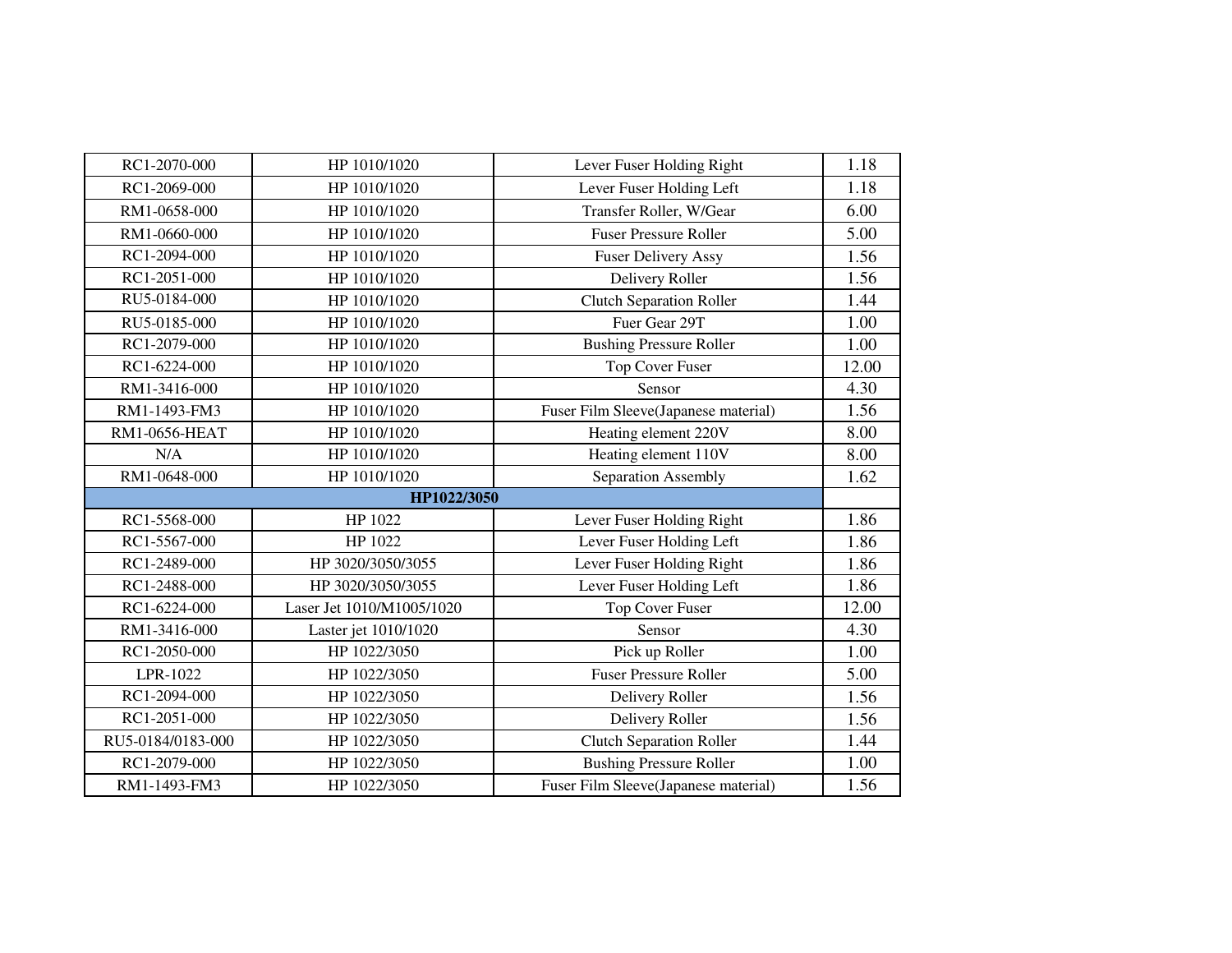| RM1-0656-HEAT        | HP 1022/3050         | Heating element(220V)                | 8.00  |
|----------------------|----------------------|--------------------------------------|-------|
| N/A                  | HP 1022/3050         | Heating element(110V)                | 8.00  |
| PS-1022-ASS          | HP 1022/3050         | The paper rolling of                 | 1.24  |
| RC1-5564(RM1-2048)   | HP 1022/3050         | Separation Pad                       | 1.00  |
| RC1-5564-ASM         | HP 1022/3050         | Separation Assembly                  | 1.62  |
| RC1-5563-000         | HP 1022/3050         | Separation Pad                       | 1.00  |
| RU5-0523-000         | HP 1022/3050         | Fuser Gear 37T                       | 1.00  |
| RM1-0658-000         | HP 1022/3050         | <b>Transfer Roller W/Gear</b>        | 6.00  |
|                      | HP1100/3200          |                                      |       |
| RF5-2832-000         | HP 1100/3200         | Separation Pad                       | 1.00  |
| RY7-5050-000         | HP 1100/3200         | Separation Pad Kit                   | 1.30  |
| RF5-2886-000         | HP 1100/3200         | Separation Pad ARM                   | 1.00  |
| RS5-2502-000         | HP 1100/3200         | Spring for Separation Arm            | 0.26  |
| <b>PS-1100-ASS</b>   | HP 1100/3200         | The paper rolling of                 | 1.16  |
| RB2-4026-000         | HP 1100/3200         | Pick up Roller                       | 1.00  |
| RB2-3912-000         | HP 1100/3200         | Feed Roller                          | 1.36  |
| RB2-3949-000         | HP 1100/3200         | CAM, Pickup Roller                   | 1.00  |
| RG5-4585-000         | HP 1100/3200         | Pick up Assembly(37T)                | 1.64  |
| RF5-2830-000         | HP 1100/3200         | Roller, Face Down                    | 2.08  |
| RF5-2822-000         | HP 1100/3200         | Roller, Face up output               | 1.70  |
| RF5-2823-000         | HP 1100/3200         | <b>Fuser Pressure Roller</b>         | 6.00  |
| RG5-4589-FM3         | HP 1100/3200         | Fuser Film Sleeve(Japanese material) | 3.20  |
| RG5-4589-heat        | HP 1100/3200         | Heating element(110V)                | 10.00 |
| <b>RG5-4590-HEAT</b> | HP 1100/3200         | Heating element(220V)                | 10.00 |
| RG5-4657-000         | HP 1100/3200         | Transfer Roller, W/Gear              | 6.00  |
| RB2-3956/3957        | HP 1100/3200         | Bushing ,Pressure Roller             | 1.21  |
|                      | HP1320/1160          |                                      |       |
| RC1-3654-000         | HP 1320/1160         | Delivery Roller                      | 2.08  |
| RM1-1298-pad         | Laser 1320/1160/2420 | pad only, Separation                 | 1.50  |
|                      |                      |                                      |       |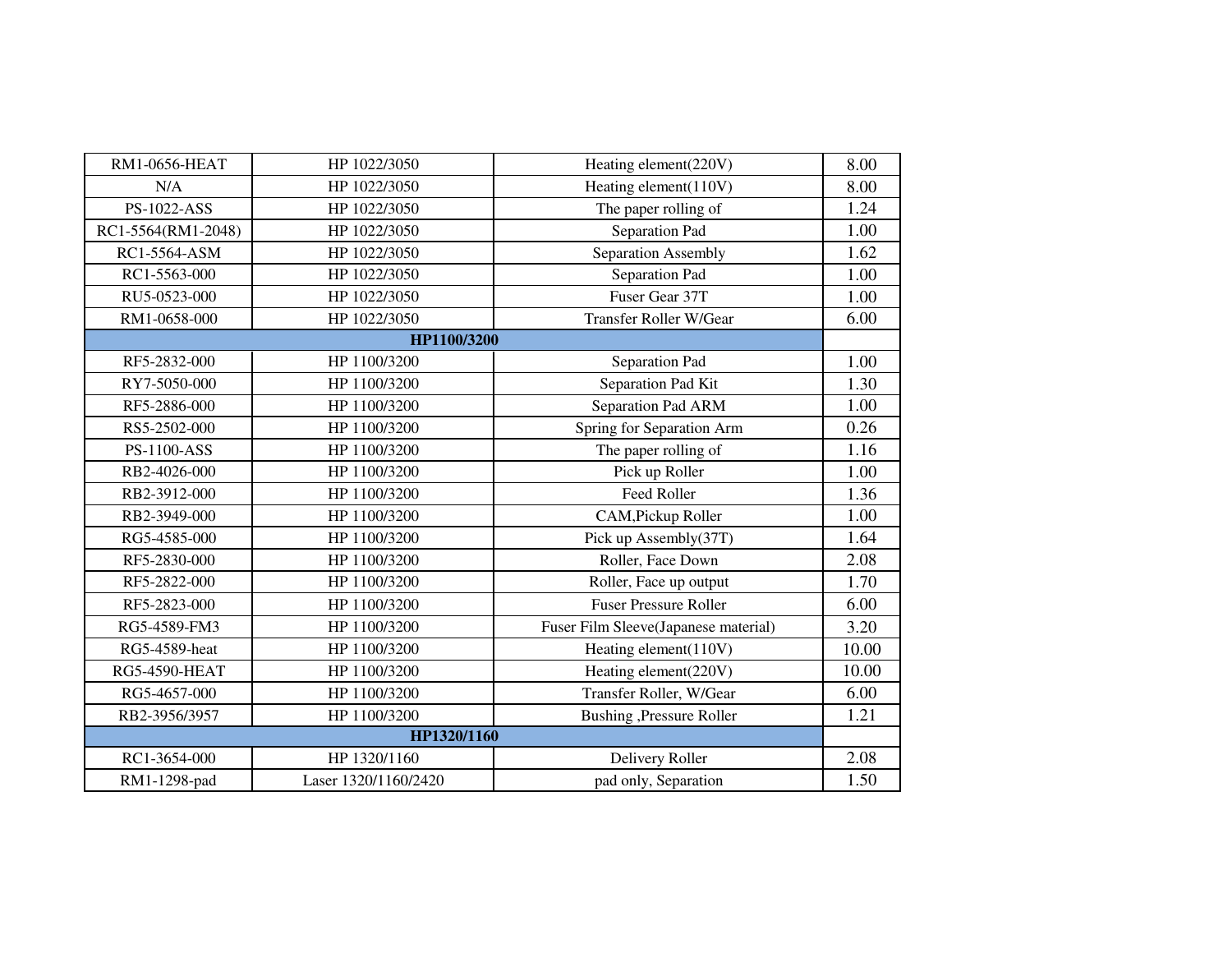| RM1-1298-ASSY       | Laser 1320/1160/2420  | Separation Pad Assembly               | 5.30  |  |
|---------------------|-----------------------|---------------------------------------|-------|--|
| RL1-0540-000        | HP 1320/1160          | Paper Pick up Roller Tray2            | 1.46  |  |
| PS-1160-ASS         | HP 1320/1160          | The paper rolling of                  | 2.48  |  |
| RB2-2891-000        | HP 1320/1160          | Pick up Roller                        | 1.20  |  |
| RM1-1471-000        | HP 1320/1160          | Transfer Roller,                      | 6.00  |  |
| RC1-3630-000        | HP 1320/1160          | <b>Fuser Pressure Roller</b>          | 8.00  |  |
| DP-1320-000         | HP 1320/1160          | Delivery Roller                       | 1.86  |  |
| RC1-3691-000        | HP 1320/1160          | Pick up Roller                        | 1.70  |  |
| RU5-0331-000        | Laser 1320/1160/2420  | Gear 29T, Lower Roller                | 1.00  |  |
| RU5-0325-000        |                       |                                       | 1.44  |  |
| RM1-1301-000        | HP 1320/1160          | <b>Clutch Separation Roller</b>       | 0.00  |  |
| RC1-3471-000        | HP 1320/1160          | Roller, Pick up Cam                   | 1.00  |  |
| HR-1320-000         | HP 1320/1160          | Roller holder 24/18T                  | 1.00  |  |
| RC1-3616-000        | HP 1320/1160          | Lever Fuser Holding Right             | 1.14  |  |
| RC1-3617-000        | HP 1320/1160          | Lever Fuser Holding Left              | 1.14  |  |
| RC1-3575-000        | HP 1320/1160          | Arm Swing                             | 1.64  |  |
| RC1-3612-000        | HP 1320/1160          | Exit Guide Fuser Lower                | 11.52 |  |
| RC1-3612-000        | HP 1320/1160          | Exit Guide Fuser Lower(SET)           | 16.46 |  |
| RM1-1461-FM3        | HP 1320/1160          | Fuser Film Sleeve(Japanese material)  | 1.56  |  |
| RC1-3610/3609       | Laser 1320/1160/2420  | Bushing Pressure Roller (Grey color)  | 1.20  |  |
| RC1-3610/3609       | Laser 1320/1160/2420  | Bushing Pressure Roller (Green color) | 1.40  |  |
| N/A                 | HP 1320/1160          | Heating element(220V)                 | 9.00  |  |
| RM1-1461-HEAT       | HP 1320/1160          | Heating element(110V)                 | 9.00  |  |
| <b>HP M1522mfp</b>  |                       |                                       |       |  |
| RL1-1497            | Laser Jet p1505/M1522 | Paper Pick- up roller                 | 0.56  |  |
| RC2-1426-000        | Laser Jet p1505/M1522 | Separation pad                        | 1.62  |  |
| <b>PS-P1505-ASS</b> | Laser Jet p1505/M1522 | The paper rolling of                  | 1.98  |  |
| RM1-4207-000        | Laser Jet p1505/M1522 | Separation pad                        | 1.62  |  |
| N/A                 | Laser Jet p1505/M1522 | Bushing pressure roller               | 1.20  |  |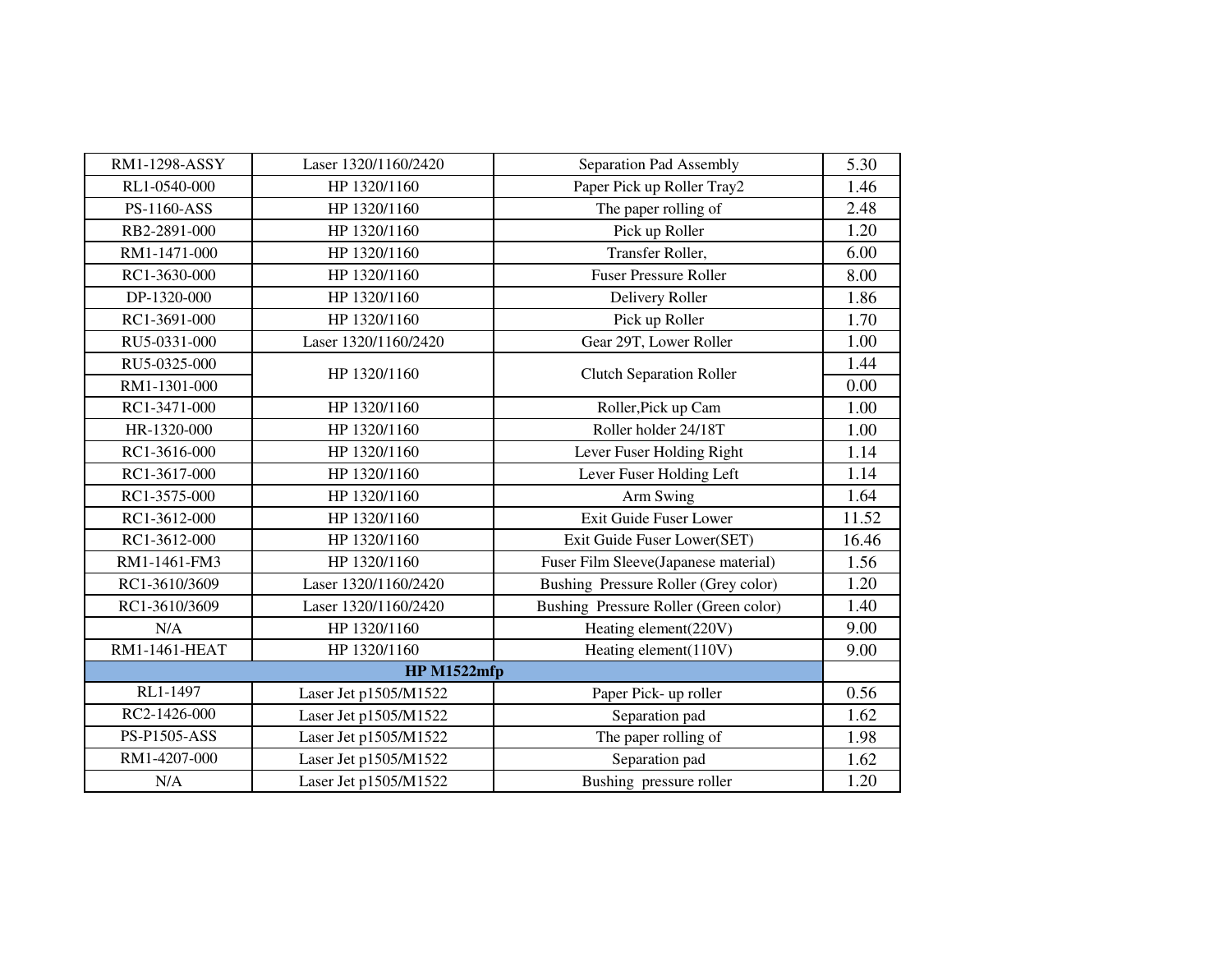| N/A                  | Laser Jet p1505/M1522 | Heating Element 220V                      | 9.00  |  |
|----------------------|-----------------------|-------------------------------------------|-------|--|
| N/A                  | Laser Jet p1505/M1522 | Heating Element 110V                      | 9.00  |  |
| <b>TNR-HP1522</b>    | HP M1522mfp           | <b>Transfer Roller</b>                    | 4.98  |  |
| RM1-4209-FM3         | HP M1522mfp           | Fuser Film Sleeve(Metal)Japanese Material | 12.00 |  |
| LPR-M1522-000        | HP M1522mfp           | <b>Fuser Preesure Roller</b>              | 9.00  |  |
| <b>HP M1536DNF</b>   |                       |                                           |       |  |
| LPR-M1536DNF         | ProM1536DNF/P1606     | <b>Fuser Preesure Roller</b>              | 9.00  |  |
| N/A                  | ProM1536DNF/P1606     | Heating Element 220V                      | 9.00  |  |
| N/A                  | ProM1536DNF/P1606     | Heating Element 110V                      | 9.00  |  |
| N/A                  | LaserJet ProM1536DNF  | Bushing pressure roller                   | 1.00  |  |
| RM1-4023-000         | LaserJet ProM1536DNF  | Transfer roller                           | 7.00  |  |
| RL1-1497-000         | LaserJet ProM1536DNF  | Paper Pick- up roller                     | 0.56  |  |
| RM1-4207-000         | LaserJet ProM1536DNF  | Separation pad                            | 1.80  |  |
| <b>HP 2015</b>       |                       |                                           |       |  |
| RM1-1461-FM3         | HP 2015/1160          | Fuser Film Sleeve(Japanese material)      | 1.56  |  |
| RU5-0331-000         | HP 2015/1320          | Gear 29T, Lower Roller                    | 1.00  |  |
| RC1-3471-000         | HP 2015/1160          | Roller, Pick up Cam                       | 1.00  |  |
| RU5-0325-000         | HP 2015/1160          | <b>Clutch Separation Roller</b>           | 1.44  |  |
| RM1-1301-000         | HP 2015/1160          |                                           | 0.00  |  |
| RC1-3610/3609        | HP 2015/1320          | <b>Bushing, Pressure Roller</b>           | 1.20  |  |
| RC1-3616-000         | HP 2015               | Lever Fuser Holding Right                 | 1.14  |  |
| RC1-3617-000         | HP 2015               | Lever Fuser Holding Left                  | 1.14  |  |
| RM1-1298-pad         | HP 2015/1320          | pad only, Separation                      | 1.28  |  |
| <b>RM1-1298-ASSY</b> | Laser 1320/1160/2420  | Separation Pad Assembly                   | 5.30  |  |
| RB2-1524-000         | HP 2015/5200          | Separation Pad Tray1                      | 1.00  |  |
| RL1-1525-000         | HP 2015/2400          | Pick up roller                            | 1.00  |  |
| PS-P2015-ASS         | HP 2015/5200          | The paper rolling of Tray1                | 1.30  |  |
| RB1-2891-000         | HP 2015               | Paper Pick up Roller Tray2                | 1.00  |  |
| RL1-0540-000         | HP 2015               | Paper Pick up Roller Tray2                | 1.46  |  |
|                      |                       |                                           |       |  |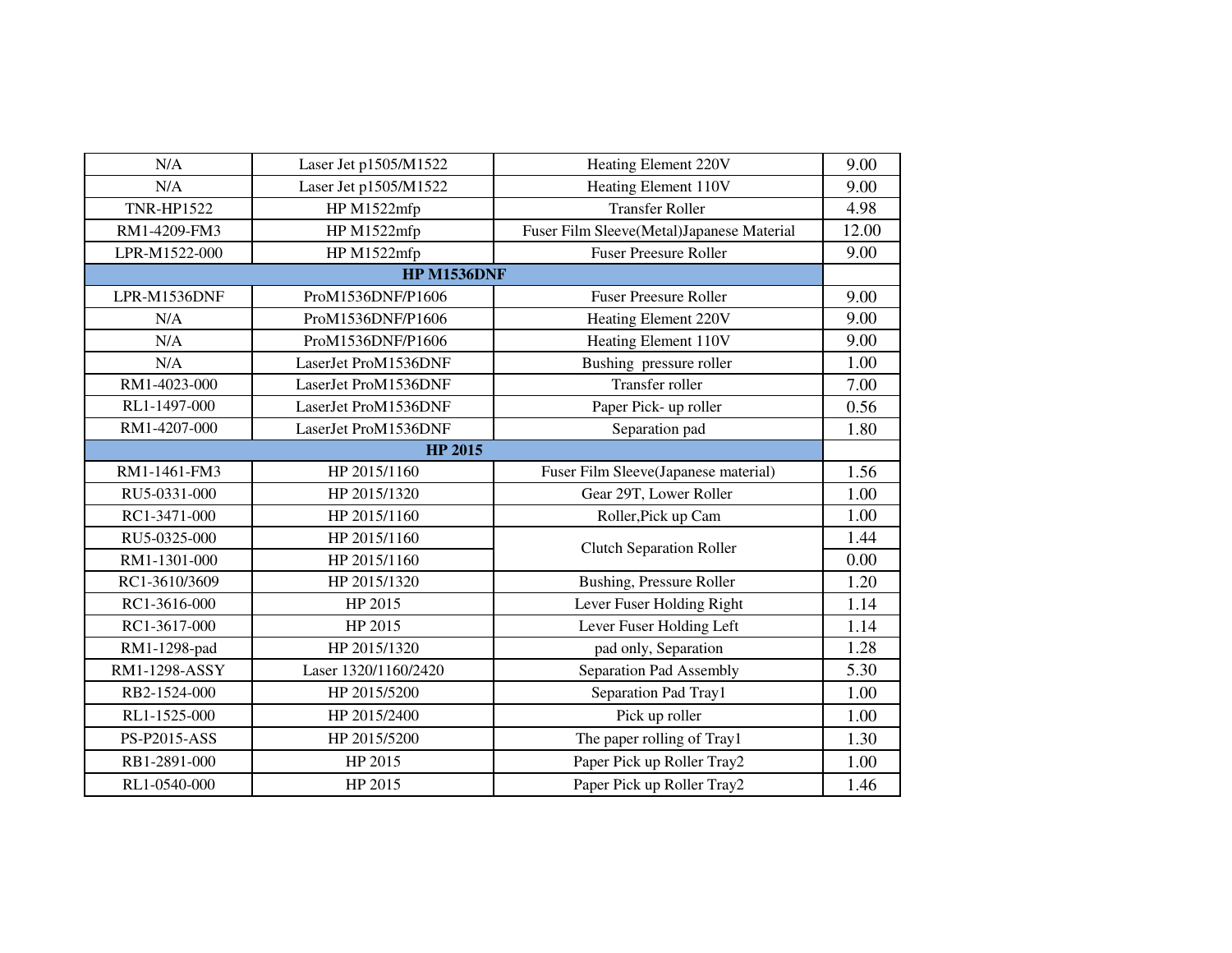| RC1-3654-000   | HP 2015/1160    | Delivery Roller                             | 2.08 |
|----------------|-----------------|---------------------------------------------|------|
| RC1-3575-000   | HP 2015         | Arm Swing                                   | 1.64 |
| RM1-4279-000   | HP 2015         | <b>Transfer Roller</b>                      | 5.00 |
| RC2-0300-000   | HP 2015         | Guide Upper Delivery                        | 8.38 |
| DP-1320-000    | HP 2015/1160    | Delivery Roller                             | 1.86 |
| LPR-2015       | HP 2015         | <b>Fuser Pressure Roller</b>                | 9.00 |
| RU5-0302       | HP 2015         | <b>Fuser Gear</b>                           | 2.14 |
| RL1-0568-000   | HP 2015/2420    | Pick up Roller Tray1                        | 1.00 |
|                | <b>HP P2035</b> |                                             |      |
| LPR-P2035      | HP P2035        | Fuser pressure roller                       | 8.40 |
| RM1-6450-000   | HP P2035        | <b>Transfer Roller</b>                      | 4.94 |
| RU5-0325-000   | HP P2035        | Clutch separation roller                    | 1.44 |
| RC1-3471-000   | HP P2035        | Roller, Pick up Cam                         | 1.00 |
| RM1-6405-FM3   | HP P2035        | Fuser Film Sleeve(black inside and outside) | 2.30 |
| N/A            | HP P2035        | Fuser gear 27T                              | 1.18 |
| RL1-2120-000   | HP P2035        | Pick up roller                              | 1.00 |
| RM1-6414-000   | HP P2035        | Paper Pick-up roller Tray2                  | 3.00 |
| PS-P2035-ASS   | HP P2035        | The paper rolling of Tray2                  | 4.34 |
| N/A            | HP P2035        | Heating Element 220V                        | 9.00 |
| N/A            | HP P2035        | Heating Element 110V                        | 9.00 |
| N/A            | HP P2035        | Bushing pressure roller                     | 1.24 |
| RM1-6397-000   | HP P2035        | Separation pad                              | 1.50 |
| <b>HP 2100</b> |                 |                                             |      |
| RG5-4164-000   | HP 2100         | Transfer Roller, w/Gear                     | 6.00 |
| RF5-2601-000   | HP 2100         | <b>Fuser Preesure Roller</b>                | 8.00 |
| RB2-2973-000   | HP 2100         | <b>Bushing Pressure Roller</b>              | 1.00 |
| RG5-4132-FM3   | HP 2100         | Fuser Film Sleeve(Japanese material)        | 3.20 |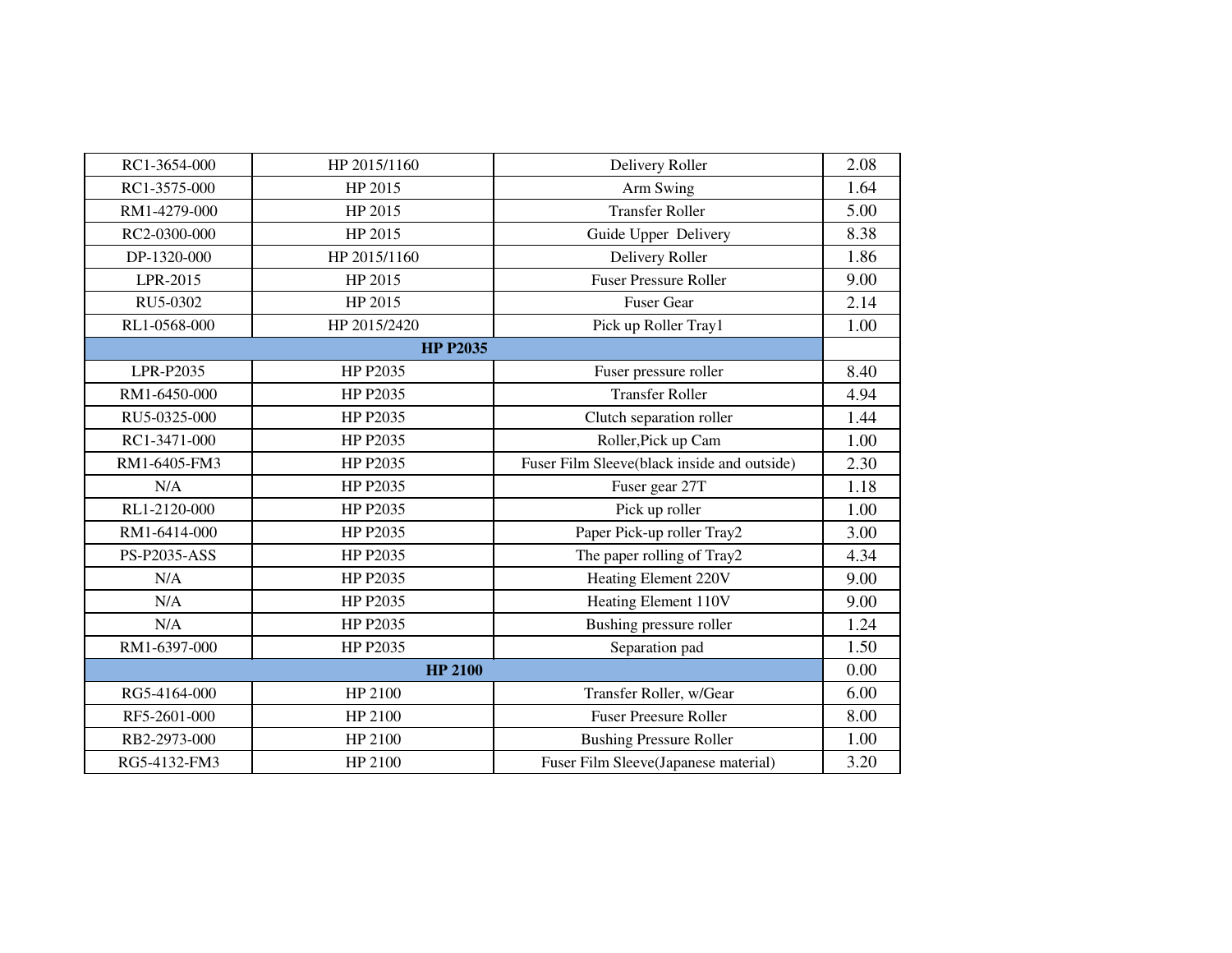| RB2-2900-000         | HP 2100        | Pick up Roller, mp tray              | 1.00  |
|----------------------|----------------|--------------------------------------|-------|
| RB2-2838-000         | HP 2100        | Separation Pad, Tray1                | 1.00  |
| RB2-3008-000         | HP 2100        |                                      | 1.00  |
| RB9-0695-000         |                | Separation Pad, Tray2                | 0.00  |
| RB2-2835/6348        | HP 2100        | Separation pay , Tray1               | 1.00  |
| <b>PS-2100-ASS</b>   | HP 2100        | The paper rolling of Tray2           | 1.72  |
| RB2-2891-000         | HP 2100        | Pick up Roller                       | 1.00  |
| RB2-2892-000         | HP 2100        | Roller, Guide                        | 1.00  |
| RB2-2851-000         | HP 2100        | <b>Upper Delivery Roller</b>         | 2.08  |
| RG5-4156-000         | HP 2100        | Gear assembly, drive                 | 1.44  |
| RB1-2190-000         | HP 2100        | Clip pick up                         | 1.00  |
| RS6-0443-000         | HP 2100        | Fuser Gear(15T)                      | 1.00  |
| RS6-0442-000         | HP 2100        | Fuser Gear(14T)                      | 1.00  |
| RS6-0458-000         | HP 2100        | Fuser Gear(26T)                      | 1.00  |
| RF5-2603-000         | HP 2100        | Delivery Roller Ass'y                | 2.08  |
| <b>RG5-4135-HEAT</b> | HP 2100        | Heating Element 220V                 | 11.50 |
| <b>RG5-4134-HEAT</b> | HP 2100        | Heating Element 110V                 | 11.50 |
|                      | <b>HP 2200</b> |                                      |       |
| RB2-6349-000         | HP 2200/2100   | Separation Pad Tray2                 | 1.00  |
| RB2-6348-000         | HP 2200/2100   | Separation Pad Tray1                 | 1.00  |
| RF5-6254-000         | HP 2200        | Separation Pad Tray 1                | 1.00  |
| RB2-3272-000         | HP 2200        | Separation Assy Tray 1               | 1.86  |
| RB2-2900-000         | HP 2200        | Pick up Roller mp Tray               | 1.00  |
| <b>PS-2200-ASS</b>   | HP 2200        | The paper rolling of Tray1           | 1.72  |
| <b>PS-2200-ASS</b>   | HP 2200        | The paper rolling of Tray2           | 1.72  |
| RG5-5560-FM3         | HP 2200        | Fuser Film Sleeve(Japanese material) | 3.20  |
| <b>RG5-5570-HEAT</b> | HP 2200        | Heating element(110V)                | 11.50 |
| N/A                  | HP 2200        | Heating element(220V)                | 11.50 |
|                      |                |                                      |       |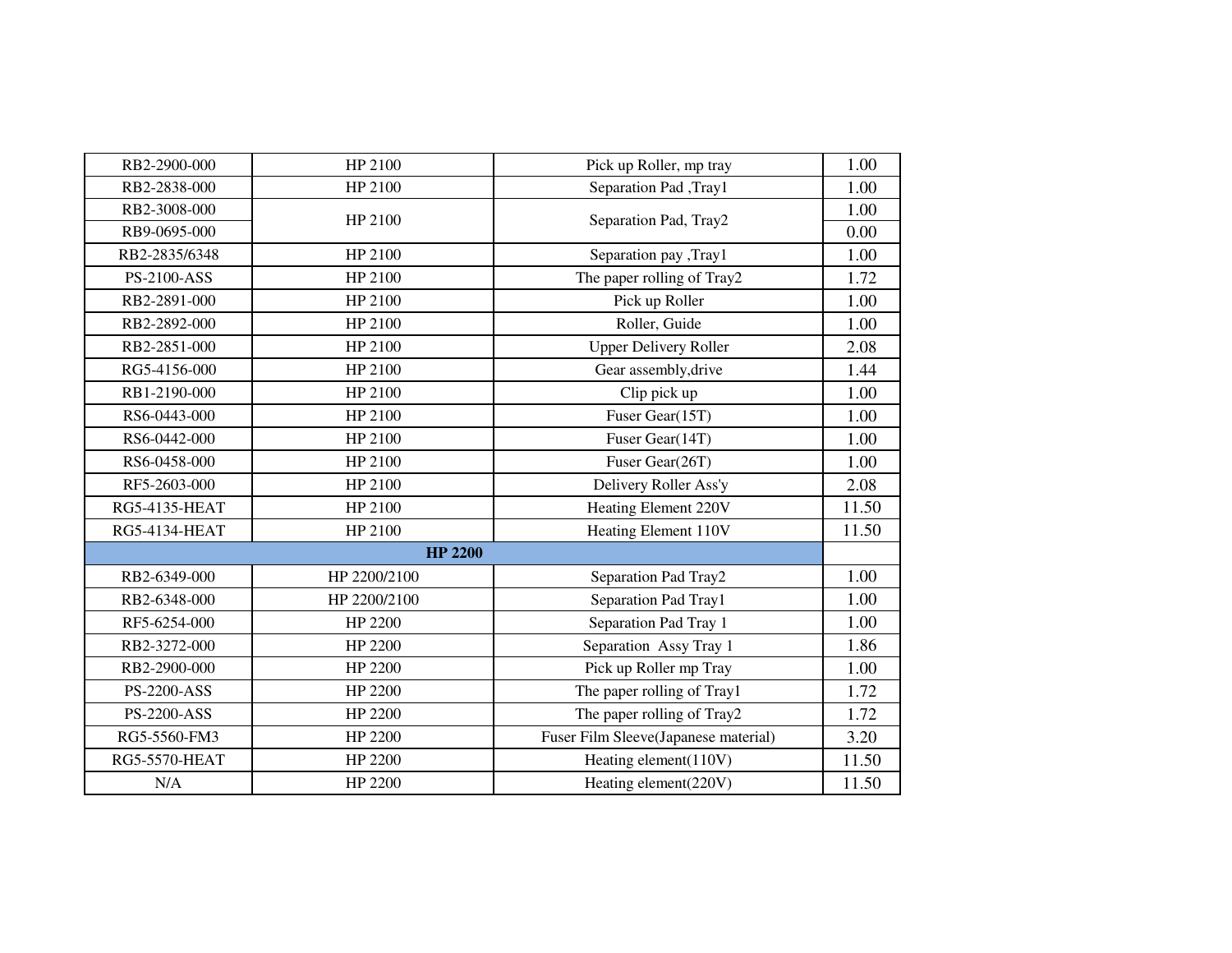| RG5-5581-000       | HP 2200        | Transfer Roller, W/Gear              | 6.00  |
|--------------------|----------------|--------------------------------------|-------|
| RB2-2973-000       | HP 2200        | Bushing, Pressure Roller             | 1.00  |
| RB2-6368-000       | HP 2200        | <b>Fuser Pressure Roller</b>         | 8.00  |
| RB2-6372-000       | HP 2200        | Delivery Roller Assy                 | 2.08  |
| RB2-6304-000       | HP 2200        | Pick up Roller                       | 1.00  |
| RB2-2891-000       |                |                                      | 0.00  |
| RB2-2892-000       | HP 2200        | Roller, Guide                        | 1.00  |
| RF5-3275-000       | HP 2200        | Delivery Roller Assy                 | 2.08  |
| RS6-0441-000       | HP 2200        | Gear 15T, Upper Delivery             | 1.00  |
| RS6-0923-000       | HP 2200        | Fuser Gear 27T                       | 1.00  |
|                    | <b>HP 2300</b> |                                      |       |
| RC1-0954-000       | HP 2300        | Separation Pad                       | 1.00  |
| RC1-0939-000       | HP 2300        | Separation Pad                       | 1.00  |
| PS-2300-ASS        | HP 2300        | The paper rolling of Tray1           | 1.64  |
| <b>PS-2300-ASS</b> | HP 2300        | The paper rolling of Tray2           | 1.68  |
| RB2-2891-000       | HP 2300        | Pick up Roller                       | 1.00  |
| RB2-2892-000       | HP 2300        | Roller, Guide                        | 1.00  |
| RC1-0945-000       | HP 2300        | Pick up Roller                       | 1.00  |
| RM1-0357-FM3       | HP 2300        | Fuser Film Sleeve(Japanese material) | 3.20  |
| RM1-0338-000       | HP 2300        | Transfer Roller, W/Gear              | 6.00  |
| RC1-0988-000       | HP 2300        | <b>Bushing, Pressure Roller</b>      | 1.00  |
| RC1-0991-000       | HP 2300        | <b>Fuser Pressure Roller</b>         | 8.00  |
| N/A                | HP 2300        | Heating Element(220V)                | 11.50 |
| N/A                | HP 2300        | Heating Element(110V)                | 11.50 |
| RM1-0371-000       | HP 2300        | Delivery Roller                      | 2.08  |
| RC1-0982-000       | HP 2300        | <b>Upper Delivery Roller</b>         | 2.08  |
| RS6-0923-000       | HP 2300        | Fuser Gear 27T                       | 1.00  |
| RF5-4258-000       | HP 2300        | Separation Pad                       | 1.96  |
|                    |                |                                      |       |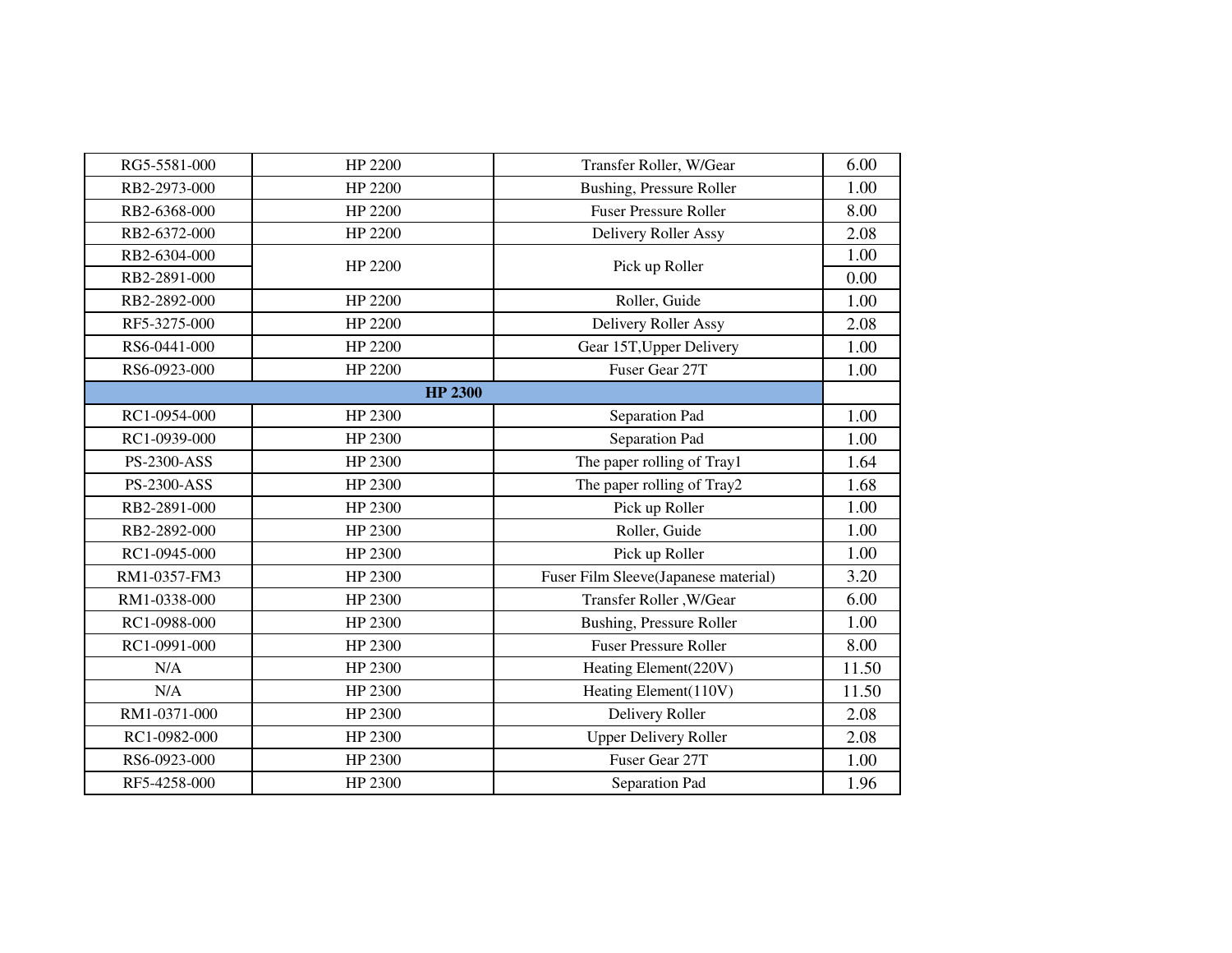|                    | HP 2420/2400         |                                       |       |
|--------------------|----------------------|---------------------------------------|-------|
| RU5-0377/0378/0379 | HP 2400              | Fuser Gear (3pcs/set)                 | 2.66  |
| RM1-1298-pad       | HP 2420/1160         | pad only, Separation                  | 1.28  |
| RM1-1298-ASSY      | Laser 1320/1160/2420 | Separation Pad Assembly               | 5.30  |
| <b>PS-2420-ASS</b> | HP 2420              | The paper rolling of Tray1            | 1.34  |
| <b>PS-2420-ASS</b> | HP 2420              | The paper rolling of Tray2            | 2.12  |
| RC1-0939-000       | HP 2420              | Separation Pad-Tray1                  | 1.00  |
| RL1-0542-000       | HP 2420              | Pick up Roller Tray 2                 | 1.00  |
| RL1-0568-000       | HP 2420              | Pick up Roller Tray 1                 | 1.00  |
| RM1-1531-FM3       | HP 2420              | Fuser Film Sleeve(Japanese material)  | 3.20  |
| RC1-3969-000       | HP 2420              | <b>Fuser Pressure Roller</b>          | 8.68  |
| N/A                | HP 2420              | Heating Element(220V)                 | 10.56 |
| N/A                | HP 2420              | Heating Element(110V)                 | 10.56 |
| RC1-3976-CLN       | HP 2420              | Guide upper delivery                  | 16.80 |
| DR-2400-LO         | HP 2420              | Delivery Roller lower                 | 2.08  |
| RC1-3974-000       | HP 2420              | Guide blade                           | 3.46  |
| RC1-3991-000       | HP 2420              | Delivery Roller                       | 2.08  |
| RC2-0670-000       | HP 2420              | Exit Guide Fuser Lower Assy           | 16.46 |
| RC1-3977-000       | HP 2420              | Exit Guide Fuser Lower                | 13.14 |
| RC1-3610/3609      | Laser 1320/1160/2420 | Bushing Pressure Roller (Grey color)  | 0.90  |
| RC1-3610/3609      | Laser 1320/1160/2420 | Bushing Pressure Roller (Green color) | 1.02  |
| RM1-1508-000       | HP 2420              | <b>Transfer Roller W/Gear</b>         | 6.00  |
| RU5-0331-000       | HP 2420              | Gear 29T, Roller                      | 1.00  |
| <b>HP P3005</b>    |                      |                                       |       |
| RC1-0939-000       | HP P3005             | Separation Pad-Tray1                  | 1.00  |
| RM1-3740-FM3       | HP P3005/2200        | Fuser Film Sleeve(Japanese material)  | 3.20  |
| RL1-0568-000       | HP 2420/P3005        | Pick up Roller Tray 1                 | 1.00  |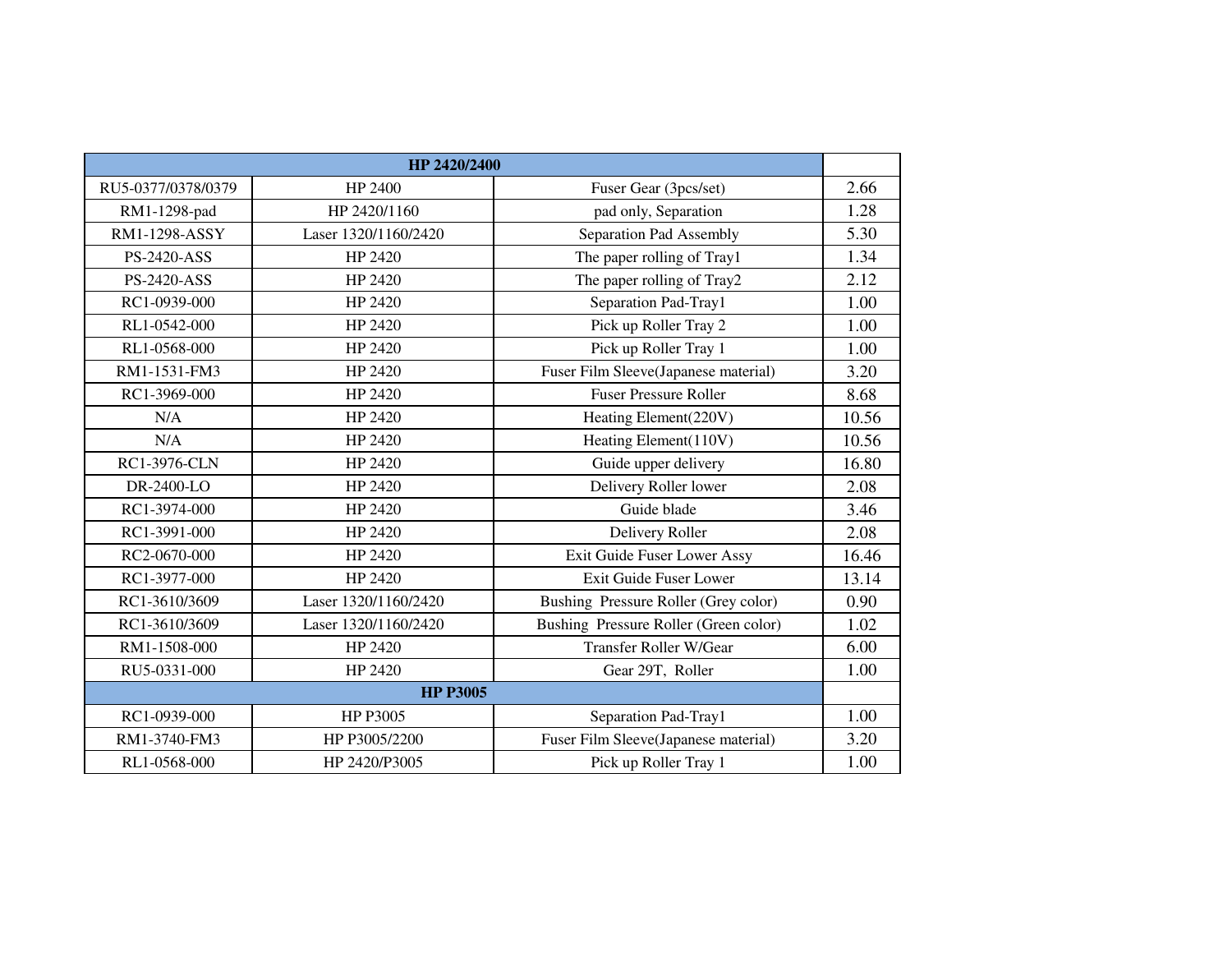| RM1-1298-Pad        | HP P3005             | pad only, Separation                  |       |
|---------------------|----------------------|---------------------------------------|-------|
|                     |                      |                                       | 1.28  |
| RM1-1298-ASSY       | Laser 1320/1160/2420 | Separation Pad Assembly               | 5.30  |
| RM1-3738            | HP P3005             | Separation pad ASS'Y-Tray2            | 6.02  |
| <b>RC1-3976-CLN</b> | HP P3005             | Guide upper delivery                  | 16.80 |
| RC2-0670-000        | HP P3005             | Exit Guide Fuser Lower Assy           | 16.46 |
| RC1-3977-000        | HP P3005             | Exit Guide Fuser Lower                | 13.14 |
| RL1-1370            | HP P3005             | Pick up Roller                        | 1.62  |
| RM1-3537/0731       | HP P3005             | Pick up Roller                        | 2.74  |
| RM1-3763-000        | HP P3005             | Pick up roller Tray2                  | 3.00  |
| <b>PS-P3005-ASS</b> | HP P3005             | The paper rolling of Tray1            | 1.34  |
| RM1-1508-000        | HP P3005             | Transfer Roller W/Gear                | 4.98  |
| DR-P3005-LO         | HP P3005             | Delivery Roller lower                 | 2.08  |
| RC1-3974-000        | HP P3005             | Guide blade                           | 3.46  |
| RU5-0957-000        | HP P3005             | Gear 20T                              | 1.00  |
| RU5-0956-000        | HP P3005             | Gear 20/20                            | 1.00  |
| RU5-0959-000        | HP P3005             | Gear 19T                              | 1.00  |
| RU5-0958-000        | HP P3005             | Gear 17/17                            | 1.00  |
| RU5-0964-000        | HP P3005             | Gear, Roller 29T                      | 1.00  |
| RU5-0966-000        | HP P3005             | Gear 20T                              | 1.00  |
| N/A                 | HP P3005             | Gear 15T                              | 1.00  |
| RM1-3746-000        | HP P3005             | ElectricMotor gear 5pcs               | 7.56  |
| RU5-0386-000        | HP P3005             | Gear                                  | 1.32  |
| RU5-0387-000        | HP P3005             | Gear                                  | 1.82  |
| LPR-3005            | HP P3005             | <b>Fuser Pressure Roller</b>          | 9.28  |
| RC1-3610/3609       | HP P3005             | Bushing Pressure Roller (Grey color)  | 1.20  |
| RC1-3610/3609       | HP P3005             | Bushing Pressure Roller (Green color) | 1.40  |
| <b>HP P3015</b>     |                      |                                       |       |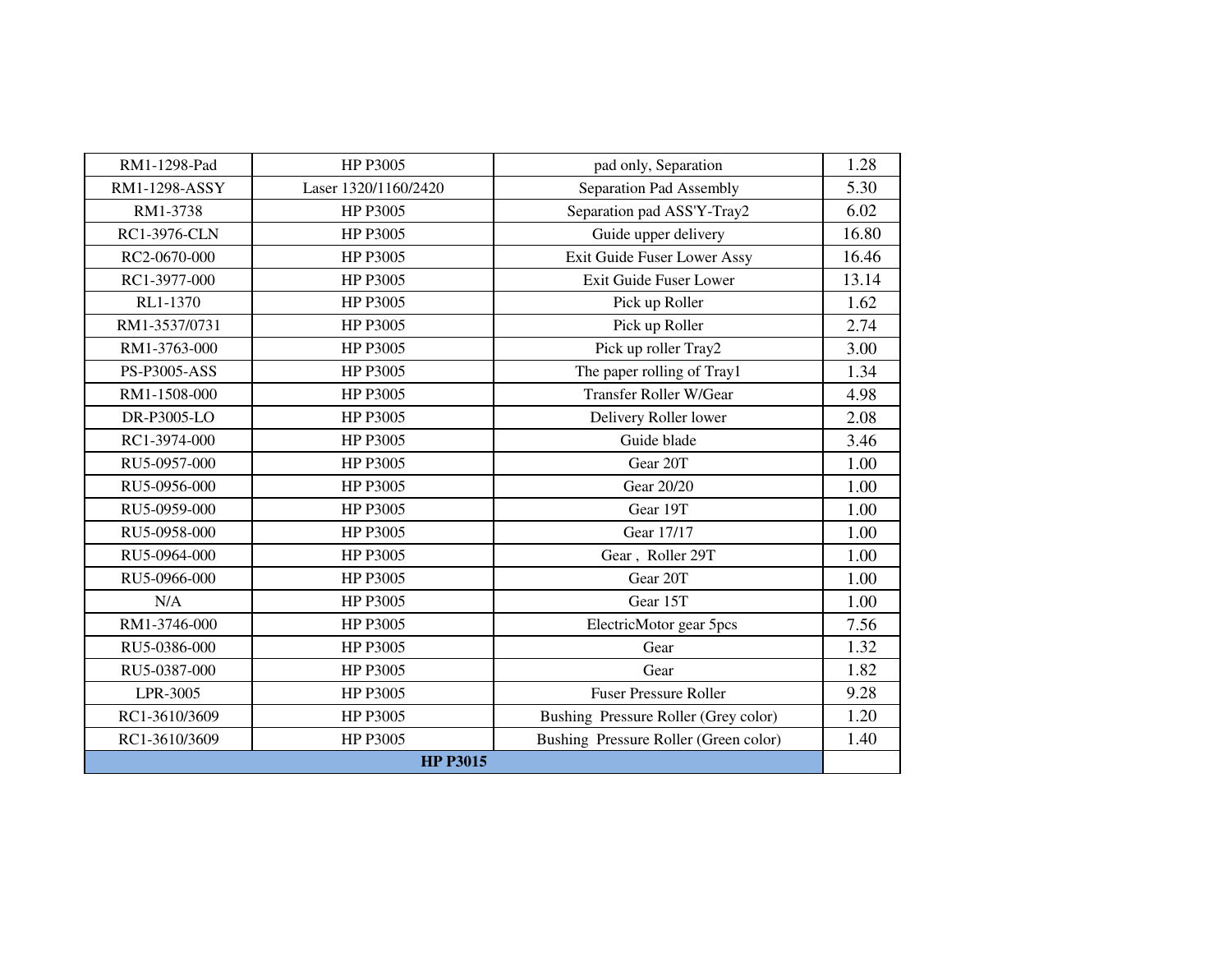| LPR-3015      | HP P3015                 | <b>Fuser Pressure Roller</b>         | 8.90  |
|---------------|--------------------------|--------------------------------------|-------|
| RM1-3740-FM3  | HP P3015                 | <b>Fuser Film Sleeve</b>             | 3.20  |
| RM1-6321      | HP P3015                 | Transfer Roller W/Gear               | 5.10  |
| RU7-0028      | HP P3015                 | Gear, Roller 29T                     | 1.00  |
| RC2-8575-000  | HP P3015                 | Separation pad-Tray1                 | 1.00  |
| RM1-6397      | HP P3015                 | pad only, Separation                 | 1.50  |
| RL1-2412-000  | HP P3015                 | Pick up roller                       | 1.00  |
| N/A           | HP P3015                 | Heating element(220V)                | 13.80 |
| N/A           | HP P3015                 | Heating element(110V)                | 13.80 |
| N/A           | HP P3015                 | Bushing, Pressure Roller             | 1.34  |
| RM1-6313      | HP P3015                 | Pickup Roller Tray 2                 | 3.00  |
|               | HP 3010/3020/3030        |                                      |       |
| RC1-2038-000  | HP 3010/3020/3030        | Separation Pad                       | 1.00  |
| RC1-2048-000  | HP 3010/3020/3030        | Separation Pad                       | 1.00  |
| RC1-2050/2030 | HP 3010/3020/3030        | Pick up Roller                       | 1.00  |
| RM1-0658-000  | HP 3010/3020/3030        | Transfer Roller, W/Gear              | 6.00  |
| RM1-0660-000  | HP 3010/3020/3030        | <b>Fuser Pressure Roller</b>         | 5.00  |
| RU5-0184-000  | HP 3010/3020/3030        | <b>Clutch Separation Roller</b>      | 1.44  |
| RM1-1493-FM3  | HP 3010/3020/3030        | Fuser Film Sleeve(Japanese material) | 1.56  |
| RC1-2094-000  | HP 3010/3020/3030        | Delivery Roller                      | 1.56  |
| RC1-2051-000  | HP 3010/3020/3030        | Delivery Roller                      | 1.56  |
|               | <b>HP M3027/M3035MFP</b> |                                      |       |
| LPR-3005      | HP M3027/M3035MFP        | Fuser pressure roller                | 9.28  |
| RM1-3740-FILM | HP M3027/M3035MFP        | Fuser Film Sleeve(Japanese material) | 3.20  |
| RC1-3610/3609 | HP M3027/M3035MFP        | Bushing, pressure roller             | 1.00  |
| RM1-1298-pad  | HP M3027/M3035MFP        | pad only, Separation                 | 1.28  |
| RM1-1298-ASSY | Laser 1320/1160/2420     | Separation Pad Assembly              | 5.30  |
|               |                          |                                      |       |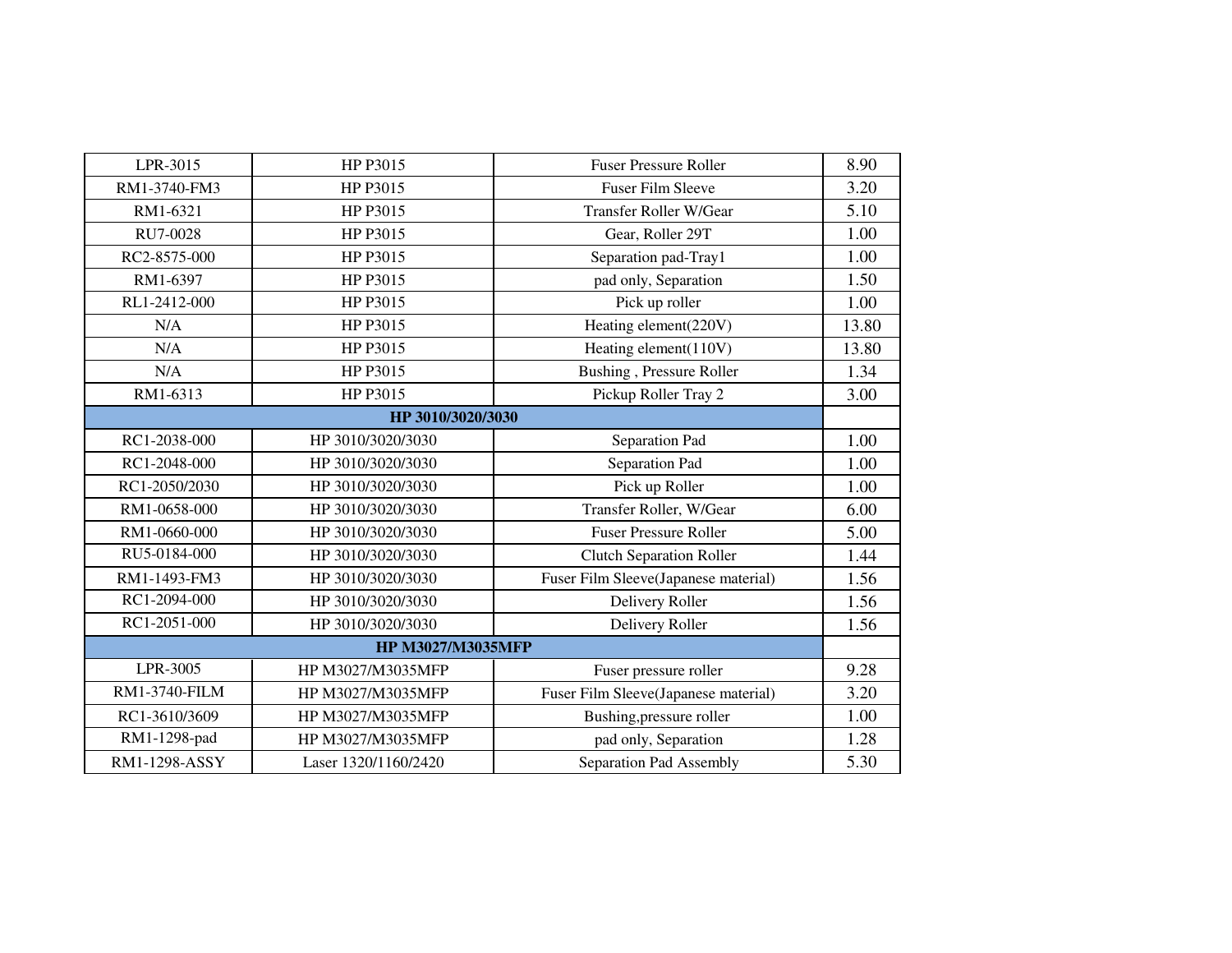| RM1-0731-000       | HP M3027/M3035MFP | Pick up roller                 | 2.74  |
|--------------------|-------------------|--------------------------------|-------|
| RL1-0568-000       | HP M3027/M3035MFP | Pick up roller TRAY1           | 1.00  |
| RU5-0964-000       | HP M3027/M3035MFP | Gear, Roller 29T               | 1.00  |
| RM1-1508-000       | HP M3027/M3035MFP | Transfer roller W/Gear         | 6.00  |
|                    | HP 4000/4050      |                                |       |
| RG5-4283-000       | HP 4000/4050      | Transfer Roller, W/Gear        | 6.44  |
| RS5-0948-000       | HP 4000/4050      | Gear, Transfer Roller          | 1.00  |
| RB1-8794-000       | HP 4000/4050      | <b>Fuser Pressure Roller</b>   | 6.72  |
| RS5-1297-000       | HP 4000/4050      | Bushing Right, Pressure Roller | 1.00  |
| RS5-1310-000       | HP 4000/4050      | Bushing Left, Pressure Roller  | 1.00  |
| RF5-1885-000       | HP 4000/4050      | <b>Feed Roller</b>             | 1.00  |
| RB1-8865-000       | HP 4000/4050      | Pickup Roller                  | 1.00  |
| RF5-2484-000       | HP 4000/4050      | Pickup Roller ASSY             | 2.84  |
| RG5-3718-000       | HP 4000/4050      | Pickup Roller assembly Tray1   | 1.00  |
| RB1-5281-000       | HP 4000/4050      | Separation Pad                 | 1.52  |
| RB1-8773-000       | HP 4000/4050      | Separation pad-Tray1           | 1.00  |
| <b>PS-4000-ASS</b> | HP 4000/4050      | The paper rolling of Tray1     | 1.52  |
| RG5-2660-000       | HP 4000/4050      | Heating element(220V)          | 10.58 |
| RG5-2659-000       | HP 4000/4050      | Heating element(110V)          | 10.58 |
| RB1-8974-000       | HP 4000/4050      | Torpue limier                  | 2.54  |
| RB1-8798-000       | HP 4000/4050      | <b>Upper Delivery Roller</b>   | 2.08  |
| RG5-2648-000       | HP 4000/4050      | Lower Delicery Roller          | 1.98  |
| RB1-8811-000       | HP 4000/4050      | Cam deflector                  | 1.00  |
| RB1-8877-000       | HP 4000/4050      | Coupler, pickup                | 1.00  |
| RS5-8797-000       | HP 4000/4050      | Guide blade                    | 2.44  |
| RS5-0922-000       | HP 4000/4050      | Fuser Gear(34T)                | 1.00  |
| RS5-0921-000       | HP 4000/4050      | Fuser Gear(33T)                | 1.00  |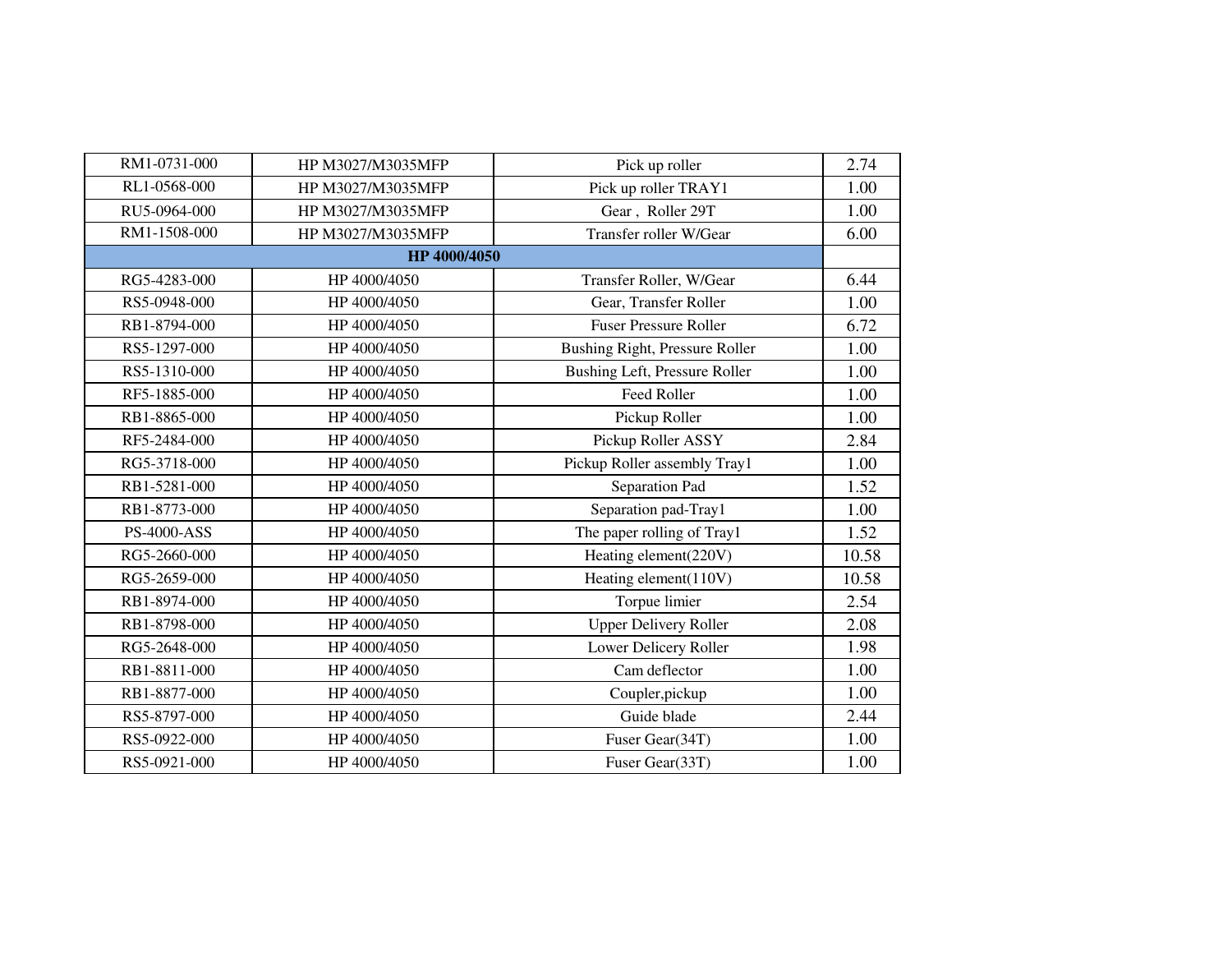| RS5-0924-000 | HP 4000/4050               | Fuser Gear(21T)                      | 1.00  |
|--------------|----------------------------|--------------------------------------|-------|
| RG5-2661-FM3 | HP 4000/4050               | Fuser Film Sleeve(Japanese material) | 3.20  |
| RS5-8819-000 | HP 4000/4050               | Fuser screw                          | 1.00  |
| RF5-2484-000 | HP 4000/4050               | Pick up Roller Assembly              | 2.84  |
| RB1-2190-000 | HP 4000/4050               | Clip, pickup spring                  | 1.00  |
|              | <b>Laser Jet Pro M401N</b> |                                      |       |
| LPR-M401N    | Laser Jet Pro M401n        | <b>Fuser Preesure Roller</b>         | 10.00 |
| RM1-6397-000 | Laser Jet Pro M401n        | separation Pad                       | 2.00  |
| RL1-3307-000 | Laser Jet Pro M401n        | Pick up roller                       | 1.00  |
| RM1-9168-000 | Laser Jet Pro M401n        | Pick tire without hub                | 1.00  |
| N/A          | Laser Jet Pro M401n        | Bushing pressure roller              | 1.50  |
|              | <b>HP P4014</b>            |                                      |       |
| LPR-4014-LOW | HP P4014N/4015N            | <b>Fuser Pressure Roller</b>         | 18.00 |
| RC2-2432     | HP P4014N/4015N            | <b>Swing Plate Assembly</b>          | 12.00 |
| RL1-1659-18T | HP P4014N/4015N            | <b>Motor Gear</b>                    | 2.00  |
| RU6-0190     | HP P4014N/4015N            | Gear (193t)                          | 5.30  |
| RU6-0170     | HP P4014N/4015N            | Gear 25T/91T                         | 2.00  |
| RU6-0171     | HP P4014N/4015N            | Gear 33T                             | 2.00  |
| RU6-0172     | HP P4014N/4015N            | Gear 35T                             | 2.00  |
| RM1-4554-FM3 | HP P4014N/4015N            | Fuser Film Sleeve(Japanese material) | 38.00 |
| RM1-1110-000 | HP P4014N/4015N            | <b>Transfer Roller Assy</b>          | 8.00  |
| RL1-1663-000 | HP P4014N/4015N            | Pick up roller TRAY1                 | 1.20  |
| RL1-1654-000 | HP P4014N/4015N            | Pick up roller TRAY1                 | 1.20  |
| RL1-1641-000 | HP P4014N/4015N            | Pick up roller TRAY1                 | 1.00  |
| RU6-0164-000 | HP P4014N/4015N            | Fuser gear(18T)                      | 1.20  |
| RU6-0165     | HP P4014N/4015N            | Fuser gear(17T)                      | 1.20  |
| RC2-2399-000 | HP P4014N/4015N            | Gear, Pressure Roller (32T)          | 1.80  |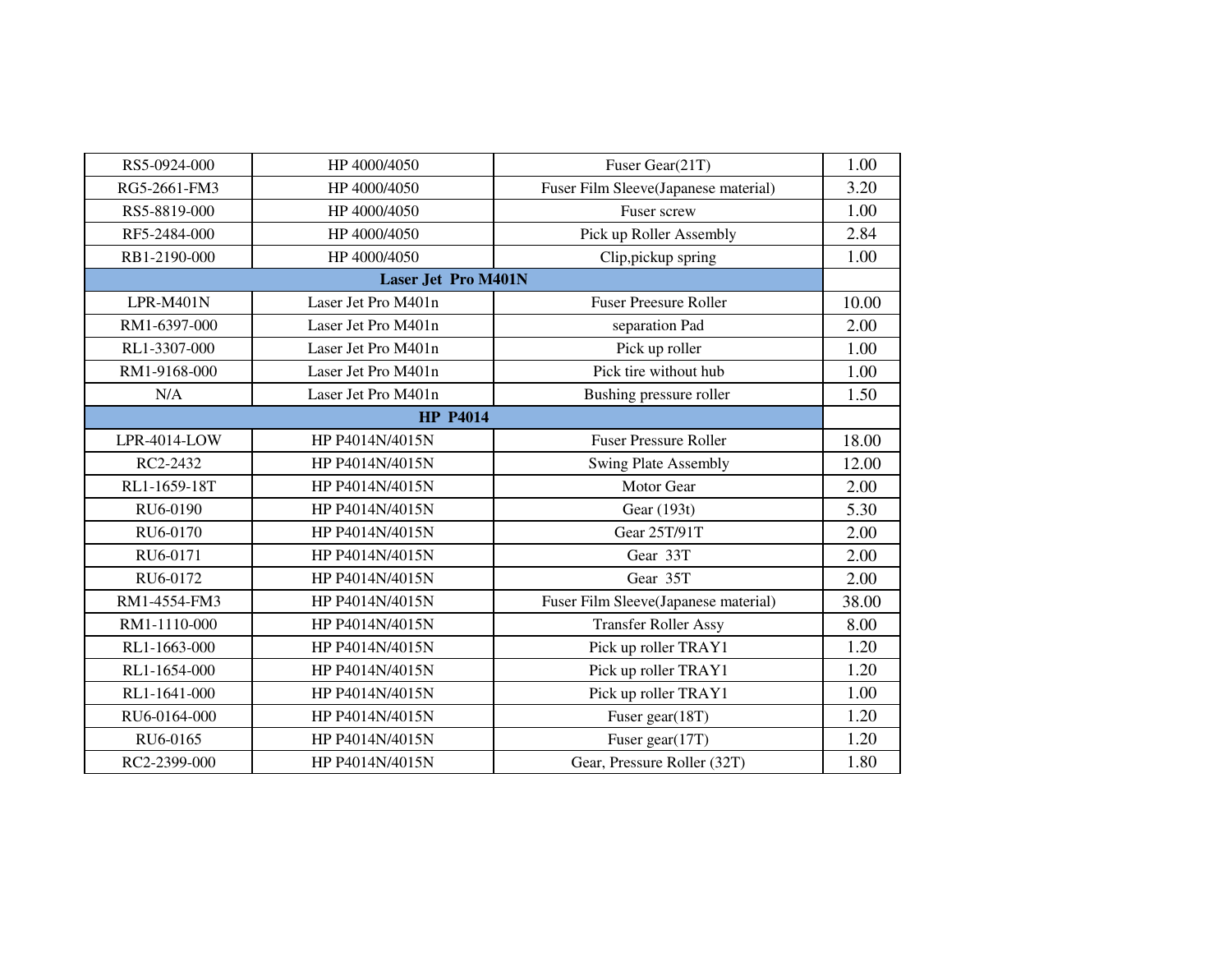| <b>BSH-4014</b>    | HP P4014N/4015N | Bushing, Pressure Roller        | 1.50  |
|--------------------|-----------------|---------------------------------|-------|
| RM1-0036-000       | HP P4014N/4015N | Pick up Roller                  | 1.50  |
| RM1-0037-000       | HP P4014N/4015N | Pick up Roller                  | 1.50  |
| RC2-5208-000       | HP P4014N/4015N | <b>Fuser Guide Delivery</b>     | 8.00  |
| <b>CVR-P4014-L</b> | HP P4014N/4015N | cover Asm Left                  | 8.00  |
| <b>CVR-P4014-R</b> | HP P4014N/4015N | cover Asm Right                 | 5.00  |
| N/A                | HP P4014N/4015N | Heating element(220V)           | 45.00 |
| N/A                | HP P4014N/4015N | Heating element(110V)           | 45.00 |
| LVR-P4014-RGT      | HP P4014N/4015N | Fuser Latch Clip, Right         | 1.00  |
| LVR-4014-LFT       | HP P4014N/4015N | Fuser Latch Clip, Left          | 1.00  |
|                    | <b>HP 4100</b>  |                                 |       |
| RG5-5295-000       | HP 4100         | <b>Transfer Roller assembly</b> | 6.44  |
| RS5-0948-000       | HP 4100         | Gear, Transter Roller           | 1.00  |
| RB2-4919-000       | HP 4100         | <b>Fuser Pressure Roller</b>    | 9.00  |
| <b>BSH-4100-PR</b> | HP 4100         | Bushing Right , Pressure Roller | 1.00  |
| <b>BSH-4100-PL</b> | HP 4100         | Bushing Left, Pressure Roller   | 1.00  |
| RS5-0922-000       | HP 4100         | Gear 34T, Pressure Roller       | 1.00  |
| RS5-0677-000       | HP 4100         | Fuser Gear 28T                  | 3.16  |
| RS5-0675-000       | HP 4100         | Fuser Gear 14T/21T              | 1.00  |
| RS5-0676-000       | HP 4100         | Fuser Gear 21T                  | 1.00  |
| RF5-3086-000       | HP 4100         | Separatin Pad                   | 1.00  |
| RG5-5281-000       | HP 4100         | Separatin Pad ass'y, MPTray     | 1.52  |
| PS-4100-ASS        | HP 4100         | The paper rolling of Tray1      | 1.52  |
| DR-4100-L-000      | HP 4100         | Delivey Roller                  | 1.96  |
| RB1-8877-000       | HP 4100         | Joint Pickup                    | 1.00  |
| RB2-4931-000       | HP 4100         | Lever Left holding              | 1.00  |
| RB2-4932-000       | HP 4100         | Lever Right holding             | 1.00  |
|                    |                 |                                 |       |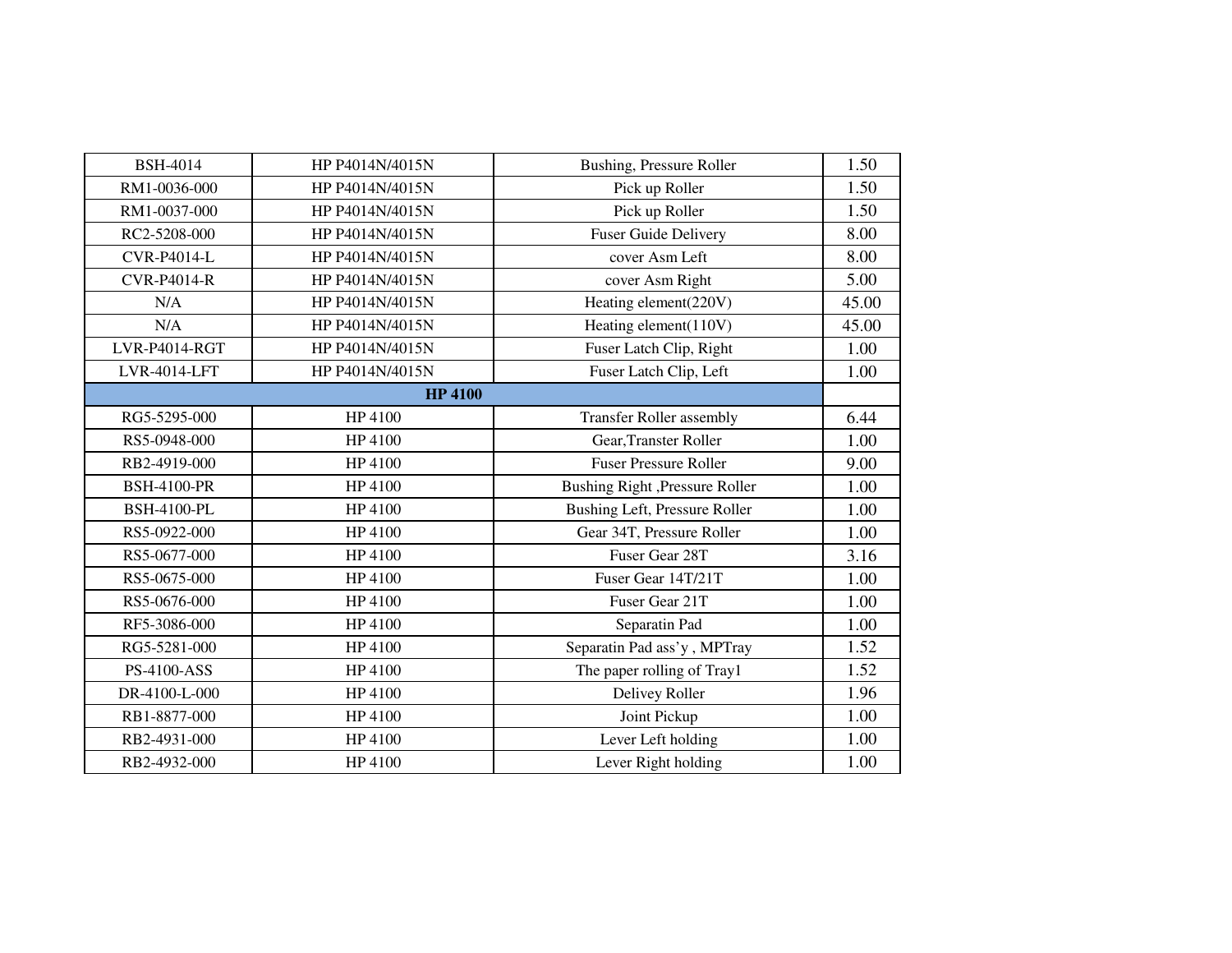| <b>RG5-5069-HEAT</b> | HP 4100        | Heating element(110V)                | 12.54 |
|----------------------|----------------|--------------------------------------|-------|
| N/A                  | HP 4100        | Heating element(220V)                | 12.54 |
| RG5-5068-FM3         | HP 4100        | Fuser Film Sleeve(Japanese material) | 3.20  |
| RF5-3114-000         | HP 4100        | Roller, Feed                         | 1.00  |
| RG5-3718-000         | HP 4100        | Pick up Roller Tray1                 | 1.00  |
| RB1-8957-000         | HP 4100        | Feed Roller                          | 1.00  |
| RB1-2190-000         | HP 4100        | Clip Pickup spring                   | 1.00  |
| RB1-8974-000         | HP 4100        | Torque limiter                       | 2.54  |
|                      | <b>HP 4200</b> |                                      |       |
| RM1-0037-000         | HP 4200        | Paper Feed Roller                    | 1.00  |
| RM1-0036-000         | HP 4200        | Paper pick up Roller                 | 1.00  |
| RL1-0019-000         | HP 4200        | Paper pick up Roller-Tray1           | 1.00  |
| RL1-0007-000         | HP 4200        | Separation Pad-Tray1                 | 1.00  |
| RG5-5281-000         | HP 4200        | Separation Pad-Tray1                 | 1.52  |
| <b>PS-4200-ASS</b>   | HP 4200        | The paper rolling of Tray1           | 1.24  |
| RM1-0013-FM3         | HP 4200        | Fuser Film Sleeve(Japanese material) | 3.20  |
| RC1-0070-000         | HP 4200        | <b>Fuser Pressure Roller</b>         | 14.00 |
| RC1-0062-000         | HP 4200        | <b>Fuser Guide Delivery</b>          | 5.00  |
| RC1-0387-000         | HP 4200        | Guide upper delivery                 | 5.50  |
| RU5-0016-000         | HP 4200        | Fuser Gear 40T                       | 1.32  |
| RM1-0043-GRB         | HP 4200        | Gear asm, Swing plate Assy           | 2.00  |
| RM1-0043-060         | HP 4200        | <b>Swing Plate Assembly</b>          | 6.64  |
| RB1-6588-000         | HP 4200/4250   | Torpue Limiter                       | 3.46  |
| RM1-0699-000         | HP 4200        | <b>Transfer Roller Assy</b>          | 5.64  |
| RM1-0699-Gear        | HP 4200        | Gear, Transfer Roller                | 1.00  |
| RU5-0018-000         | HP 4200/4250   | Fuser Gear 18T                       | 1.24  |
| DR-4200              | HP 4200/4250   | Delivery Roller                      | 3.22  |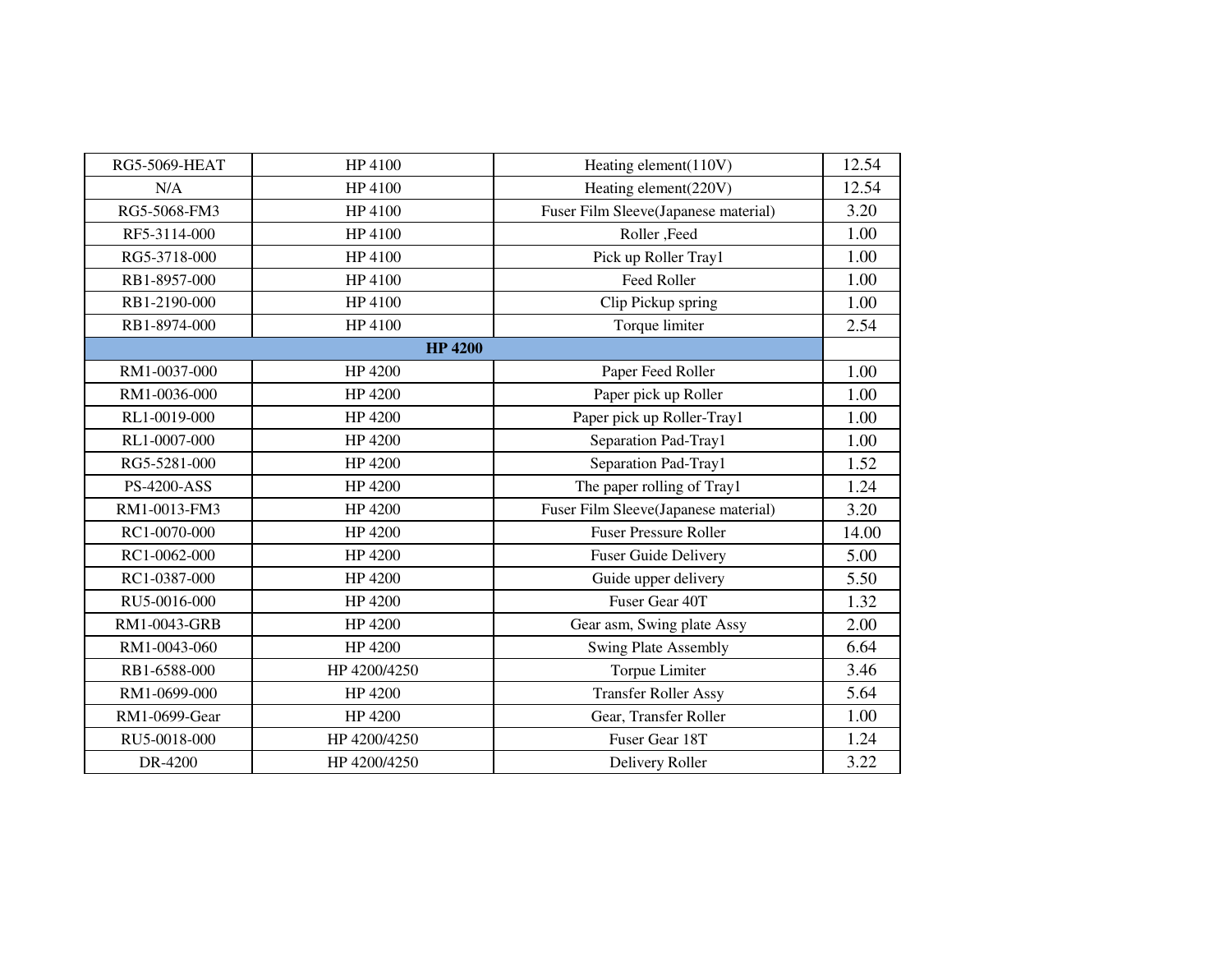| RU5-0017-000        | HP 4200        | Fuser Gear 27T                             | 1.00  |
|---------------------|----------------|--------------------------------------------|-------|
| RU5-0020-000        | HP 4200/4250   | Fuser Gear 41/15T                          | 1.00  |
| RU5-0277-000        | HP 4200        | Black Swing plate Assy 41T                 | 1.40  |
| RC1-0387-000        | HP 4200/4250   | Guide Upper Delivery                       | 5.26  |
| RC1-0072-000        | HP 4200/4250   | <b>Lower Enerance Guide</b>                | 4.28  |
| <b>LVR-4200-LFT</b> | HP 4200/4250   | Fuser Latch Clip, Left                     | 1.00  |
| <b>LVR-4200-RGT</b> | HP 4200/4250   | Fuser Latch Clip, Right(with Metal)        | 1.68  |
| <b>LVR-4200-RGT</b> | HP 4200/4250   | Fuser Latch Clip, Right                    | 1.00  |
| <b>BSH-4200-LFT</b> | HP 4200/4250   | BushingLeft, Pressure Roller               | 1.00  |
| <b>BSH-4200-RGT</b> | HP 4200/4250   | Bushing Right, Pressure Roller             | 1.00  |
| N/A                 | HP4200/4250    | Heating Element(220V) Japanese Material    | 31.20 |
| N/A                 | HP 4200/4250   | Heating Element(110V) Japanese Material    | 31.20 |
|                     | <b>HP 4300</b> |                                            |       |
| RM1-0036-000        | HP 4300        | Pick up Roller                             | 1.00  |
| RM1-0037-000        | HP 4300        | Pick up Roller                             | 1.00  |
| RL1-0019-000        | HP 4300        | Pick up Roller                             | 1.00  |
| RG5-5281-000        | HP 4300        | Separation Pad                             | 1.52  |
| <b>PS-4200-ASS</b>  | HP 4300        | The paper rolling of Tray1                 | 1.24  |
| RC1-0044-000        | HP 4300        | <b>Transfer Roller Assy</b>                | 5.64  |
| RL1-0024-FM3        | HP 4300        | Fuser Film Sleeve(Metal) Japanese Material | 15.80 |
| RC1-0070-000        | HP 4300        | <b>Fuser Pressure Roller</b>               | 13.22 |
| RC1-0062-000        | HP 4300        | <b>Fuser Guide Delivery</b>                | 5.00  |
| RM1-0043-GRB        | HP 4300        | Gear asm, Swing plate Assy                 | 2.00  |
| RM1-0043-060        | HP 4300        | <b>Swing Plate Assembly</b>                | 6.64  |
| RC1-0165-000        | HP 4300        | Stop, 500 Sheet Tray                       | 1.98  |
| DR-4200-000         | HP 4300        | Delivery Roller, W/Geaer                   | 3.18  |
| RU5-0018-000        | HP 4300        | Fuser Gear 18T                             | 1.24  |
|                     |                |                                            |       |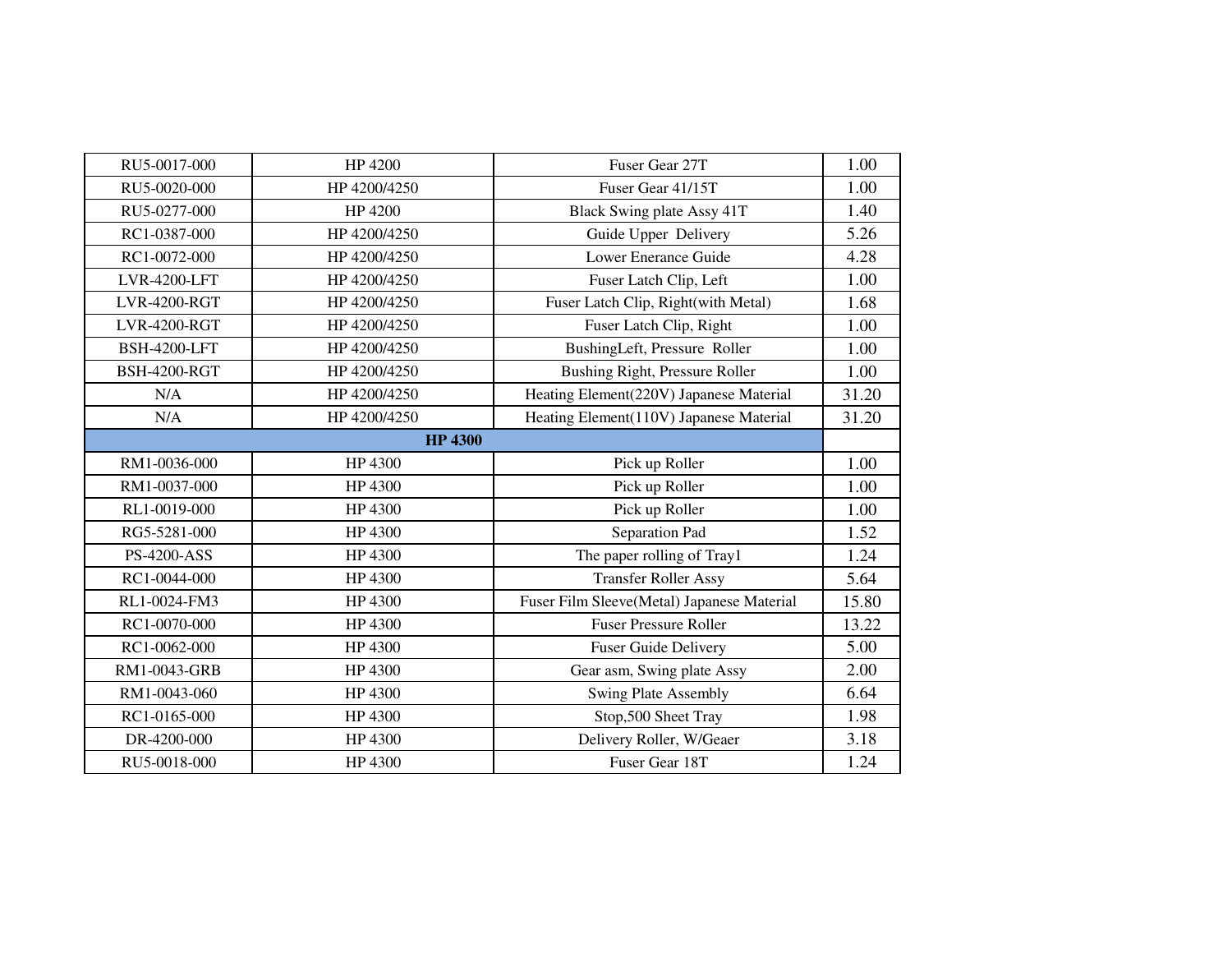| RU5-0017-000        | HP 4300      | Fuser Gear 27T                             | 1.00  |
|---------------------|--------------|--------------------------------------------|-------|
| RU5-0020-000        | HP 4300      | Fuser Gear 41/15T                          | 1.00  |
| RC1-3325-000        | HP 4300      | Fuser Gear 40T                             | 1.54  |
| RU5-0277-000        | HP 4300      | Black Swing plate Assy 41T                 | 1.40  |
| <b>BSH-4200-RGT</b> | HP 4300      | Bushing Right, Pressure Roller             | 1.00  |
| <b>BSH-4200-LFT</b> | HP 4300      | Bushing Left, Pressure Roller              | 1.00  |
| <b>LVR-4200-RGT</b> | HP 4300      | Fuser Latch Clip, Right(with Metal)        | 1.68  |
| N/A                 | HP 4300      | Heating Element(220V) Japanese Material    | 31.20 |
| N/A                 | HP 4300      | Heating Element(110V) Japanese Material    | 31.20 |
| <b>LVR-4200-RGT</b> | HP 4300      | Fuser Latch Clip, Right                    | 1.00  |
| LVR-4200-LFT        | HP 4300      | Fuser Latch Clip, Left                     | 1.00  |
|                     | HP 4250/4350 |                                            |       |
| RM1-0037-000        | HP 4250/4350 | Paper Feed Roller                          | 1.00  |
| RM1-0036-000        | HP 4250/4350 | Paper pick up Roller                       | 1.00  |
| RL1-0019-000        | HP4250/4350  | Paper pick up Roller-Tray1                 | 1.00  |
| RL1-0007-000        | HP 4250/4350 | Separation Pad-Tray1                       | 1.00  |
| <b>PS-4200-ASS</b>  | HP 4250/4350 | The paper rolling of Tray1                 | 1.24  |
| RL1-0024-FM3        | HP 4250/4350 | Fuser Film Sleeve(Metal) Japanese Material | 18.00 |
| RC1-0070-000        | HP 4250/4350 | <b>Fuser Pressure Roller</b>               | 20.00 |
| RC1-0072-000        | HP 4250/4350 | <b>LOWER ENERANCE GUIDE</b>                | 5.00  |
| RC1-0165-000        | HP 4250/4350 | Stop, 500 Sheet Tray                       | 1.98  |
| GD-4250-UP          | HP 4250/4350 | Upper guide                                | 3.68  |
| RC1-3329-000        | HP 4250/4350 | Guide Only Delivery                        | 4.98  |
| RC1-3325-000        | HP 4250/4350 | Fuser Gear 40T                             | 1.54  |
| RM1-0043-GRB        | HP 4250/4350 | Gear asm, Swing plate Assy                 | 2.00  |
| RM1-0043-060        | HP 4250/4350 | <b>Swing Plate Assembly</b>                | 6.64  |
| RB1-6588-000        | HP 4250/4350 | Torpue Limiter                             | 3.46  |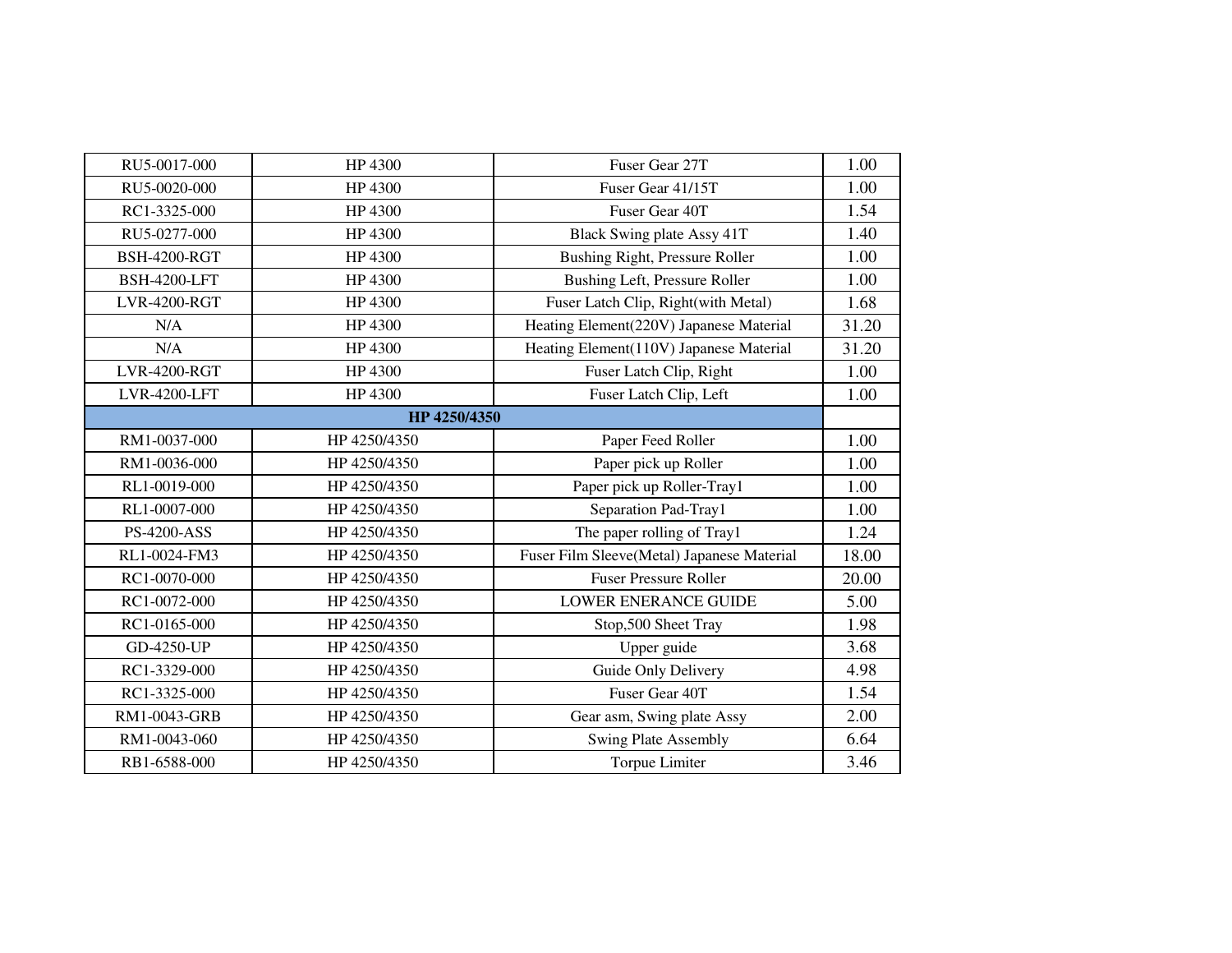| RG5-5281-000        | HP 4250/4350   | Separation Pad-Tray1                       | 1.52  |
|---------------------|----------------|--------------------------------------------|-------|
| RM1-1110-000        | HP 4250/4350   | <b>Transfer Roller Assy</b>                | 5.64  |
| RM1-1118-Gear       | HP 4250/4350   | <b>Transfer Roller Gear</b>                | 1.00  |
| RU5-0018-000        | HP 4250/4350   | Fuser Gear 18T                             | 1.24  |
| RU5-0044-000        | HP 4250/4350   | White, Swing plate Assy 51T                | 1.54  |
| <b>CVR-4250-L</b>   | HP 4250/4350   | <b>COVER ASM LEFT</b>                      | 5.28  |
| <b>CVR-4250-R</b>   | HP 4250/4350   | <b>COVER ASM RIGHT</b>                     | 1.98  |
| DR-4250             | HP 4250/4350   | Delivery Roller                            | 3.40  |
| RU5-0275-000        | HP 4250/4350   | Fuser Gear 27T                             | 1.00  |
| RU5-0020-000        | HP 4250/4350   | Fuser Gear 41/15T                          | 1.00  |
| RC1-0387-000        | HP 4250/4350   | Guide Upper Delivery                       | 5.26  |
| RC1-0072-000        | HP 4250/4350   | Lower Enerance Guide                       | 4.28  |
| <b>LVR-4200-LFT</b> | HP 4250/4350   | Fuser Latch Clip, Left                     | 1.00  |
| <b>LVR-4200-RGT</b> | HP 4250/4350   | Fuser Latch Clip, Right(with Metal)        | 1.68  |
| <b>LVR-4200-RGT</b> | HP 4250/4350   | Fuser Latch Clip, Right                    | 1.00  |
| N/A                 | HP 4250/4350   | Heating Element(220V) Japanese Material    | 31.20 |
| N/A                 | HP 4250/4350   | Heating Element(110V) Japanese Material    | 31.20 |
| <b>BSH-4200-LFT</b> | HP 4250/4350   | Bushing Left, Pressure Roller              | 1.00  |
| <b>BSH-4200-RGT</b> | HP 4250/4350   | Bushing Right, Pressure Roller             | 1.00  |
|                     | <b>HP 4345</b> |                                            |       |
| RL1-0024-FM3        | HP 4345        | Fuser Film Sleeve(Metal) Japanese Material | 18.00 |
| RC1-3329-000        | HP 4345        | Guide Only Delivery                        | 4.98  |
| RC1-3325-000        | HP 4345        | Fuser Gear 40T                             | 1.54  |
| RC1-0070-000        | HP 4345        | <b>Fuser Pressure Roller</b>               | 20.00 |
| RG5-5281-000        | HP 4345        | Separation Pad-Tray1                       | 1.52  |
| PS-4200-ASS         | HP 4345        | The paper rolling of Tray1                 | 1.24  |
| RM1-1110-000        | HP 4345        | <b>Transfer Roller Assy</b>                | 5.64  |
|                     |                |                                            |       |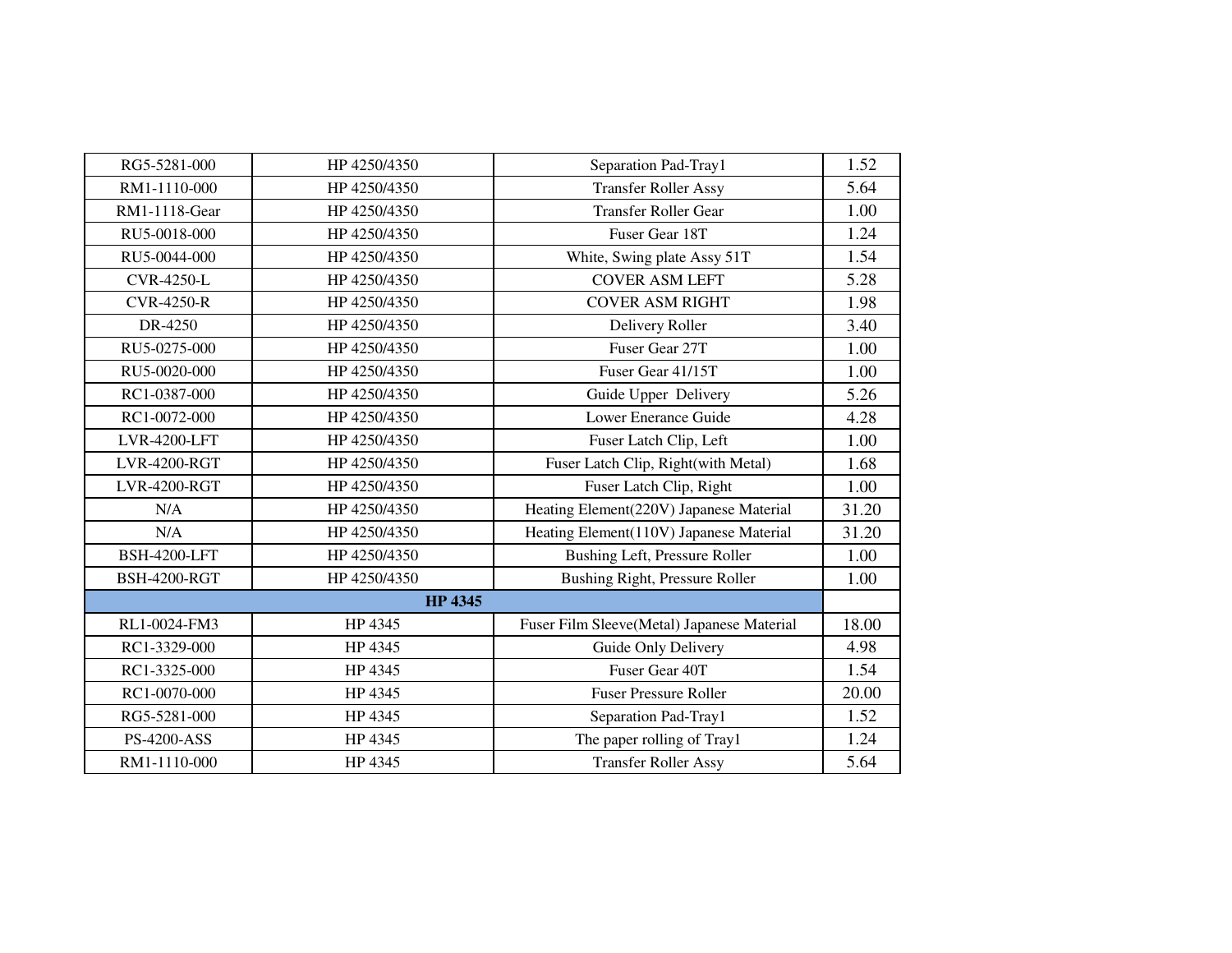| RM1-0043-GRB        | HP 4345            | Gear asm, Swing plate Assy              | 2.00  |  |
|---------------------|--------------------|-----------------------------------------|-------|--|
| RM1-0043-060        | HP 4345            | <b>Swing Plate Assembly</b>             | 6.64  |  |
| DR-4250             | HP 4345            | Delivery Roller                         | 3.40  |  |
| RU5-0018-000        | HP 4345            | Fuser Gear 18T                          | 1.24  |  |
| RU5-0275-000        | HP 4345            | Fuser Gear 27T                          | 1.00  |  |
| RU5-0020-000        | HP 4345            | Fuser Gear 41/15T                       | 1.00  |  |
| RC1-0387-000        | HP 4345            | Guide Upper Delivery                    | 5.26  |  |
| RC1-0072-000        | HP 4345            | Lower Enerance Guide                    | 4.28  |  |
| <b>LVR-4345-LFT</b> | HP 4345            | Fuser Latch Clip, Left                  | 1.00  |  |
| <b>LVR-4345-RGT</b> | HP 4345            | Fuser Latch Clip, Right                 | 1.00  |  |
| N/A                 | HP 4345            | Heating Element(220V) Japanese Material | 31.20 |  |
| N/A                 | HP 4345            | Heating Element(110V) Japanese Material | 31.20 |  |
| <b>BSH-4345-LFT</b> | HP 4345            | Bushing Left, Pressure Roller           | 1.00  |  |
| <b>BSH-4345-RGT</b> | HP 4345            | <b>Bushing Right, Pressure Roller</b>   | 1.00  |  |
|                     | <b>HP M4555MFP</b> |                                         |       |  |
| LPR-M4555MFP        | HP M4555MFP        | Fuser pressure roller                   | 18.00 |  |
| RC2-2399-000        | HP M4555MFP        | Fuser gear 32T                          | 1.52  |  |
| RM1-5462-000        | HP M4555MFP        | <b>Transfer Roller Assy</b>             | 5.80  |  |
| RC1-3361-000        | HP M4555MFP        | Bushing pressure roller                 | 1.06  |  |
| <b>CVR-P4014-L</b>  | HP M4555MFP        | cover Asm Left                          | 5.36  |  |
| <b>CVR-P4014-R</b>  | HP M4555MFP        | cover Asm Right                         | 3.30  |  |
| RU6-0164-000        | HP M4555MFP        | Fuser gear(18T)                         | 1.00  |  |
| RC1-0497-000        | HP M4555MFP        | Fuser Latch Clip, right                 | 1.00  |  |
| RC1-0091-000        | HP M4555MFP        | Fuser Latch Clip, left                  | 1.00  |  |
| RL1-1663-000        | HP M4555MFP        | Pick up roller Tray1                    | 1.00  |  |
| RL1-1654-000        | HP M4555MFP        | Pick up roller Tray1                    | 1.00  |  |
| RL1-1641-000        | HP M4555MFP        | Pick up roller Tray1                    | 1.00  |  |
|                     |                    |                                         |       |  |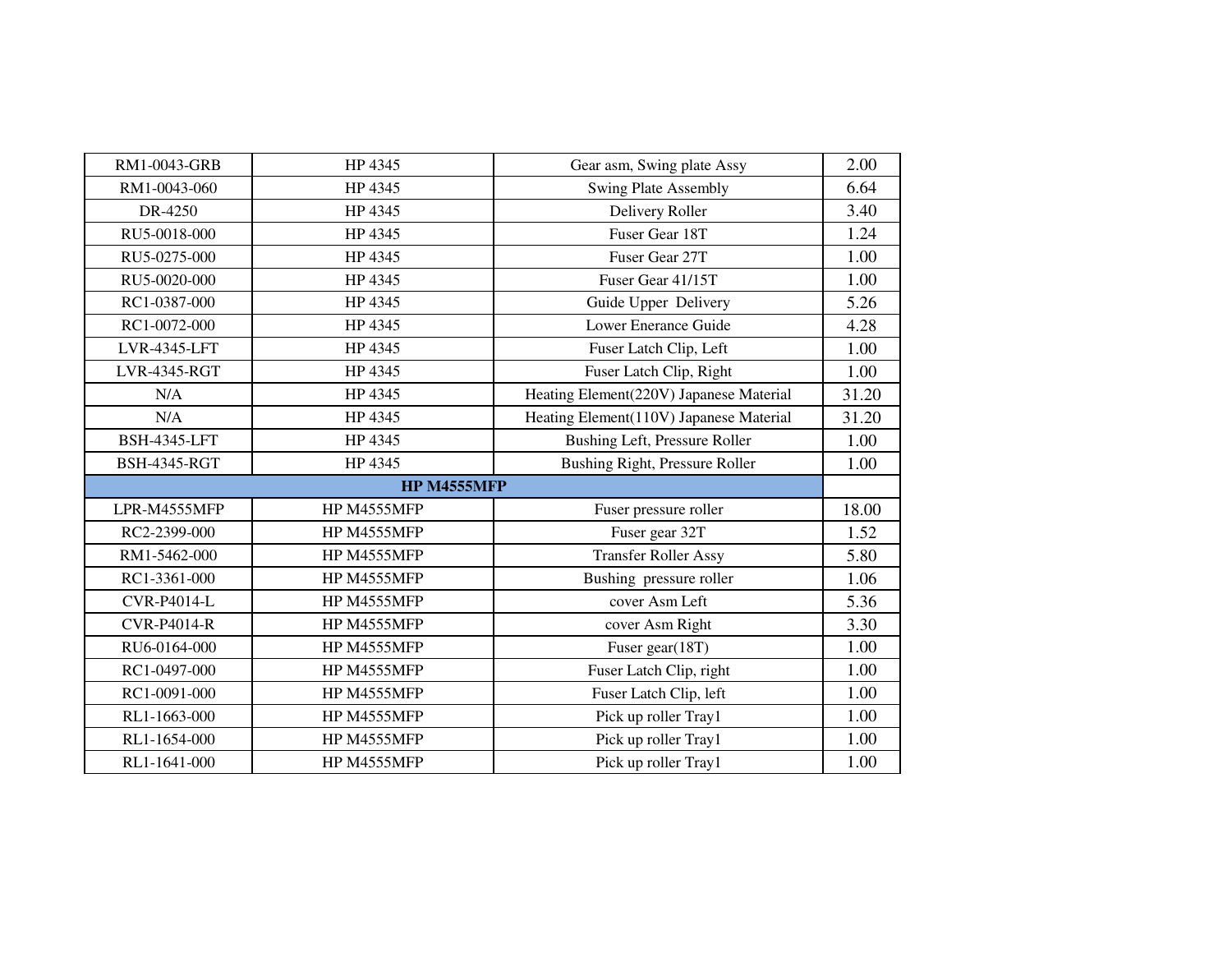|                      | <b>HP 5000</b> |                                      |       |
|----------------------|----------------|--------------------------------------|-------|
| RF5-1485             | HP 5000        | Separation Pad, with spring          | 2.54  |
| RF5-2400-000         | HP 5000        | Separation Pad-Tray 1                | 1.38  |
| RF5-2399-000         | HP 5000        | Pad assembly                         | 1.46  |
| RF5-3439-000         | HP 5000        | Separation Pad-Tray 1                | 1.82  |
| RB2-1984-000         | HP 5000        | Delivery Roller                      | 3.94  |
| RB2-1821-000         | HP 5000        | Pick up Roller-Tray 2                | 1.00  |
| RB2-1820-000         | HP 5000        | Pick up Roller-Tray 1                | 1.00  |
| RF5-2634-000         | HP 5000        | Feed Roller-Tray 2                   | 1.00  |
| RF5-2636-000         | HP 5000        | Pick up Roller Ass'y                 | 3.18  |
| RF5-2409-000         | HP 5000        | Arm Swing                            | 2.24  |
| RS6-0348-000         | HP 5000        | Fuser Gear(29T/14T)                  | 1.00  |
| RB2-1919-000         | HP 5000        | <b>Fuser Pressure Roller</b>         | 13.62 |
| RG5-3528-FM3         | HP 5000        | Fuser Film Sleeve(Japanese material) | 3.74  |
| <b>RG5-3527-HEAT</b> | HP 5000        | Heating Element(220V)                | 15.90 |
| <b>RG5-3526-HEAT</b> | HP 5000        | Heating Element(110V)                | 15.90 |
| RG5-3579-000         | HP 5000        | <b>Transfer Roller</b>               | 6.32  |
| RS6-1389-000         | HP 5000        | Bushing, Pressure Roller             | 1.26  |
| RS6-0356-000         | HP 5000        | Fuser Gear(21T)                      | 1.00  |
| RS5-0355-000         | HP 5000        | Fuser Gear(16T/23T)                  | 1.00  |
| RS6-0354-000         | HP 5000        | Fuser Gear(15T)                      | 1.00  |
| <b>HP 5100</b>       |                |                                      |       |
| RG5-3528-FM3         | HP 5100        | Fuser Film Sleeve(Japanese material) | 3.74  |
| <b>RG5-7060-HEAT</b> | HP 5100        | Heating Element 110V                 | 15.90 |
| <b>RG5-7061-HEAT</b> | HP 5100        | Heating Element 220V                 | 15.90 |
| RB2-1821-000         | HP 5100        | Pick up Roller Tray2                 | 1.00  |
| RB2-1820-000         | HP 5100        | Pick up Roller Tray1                 | 1.00  |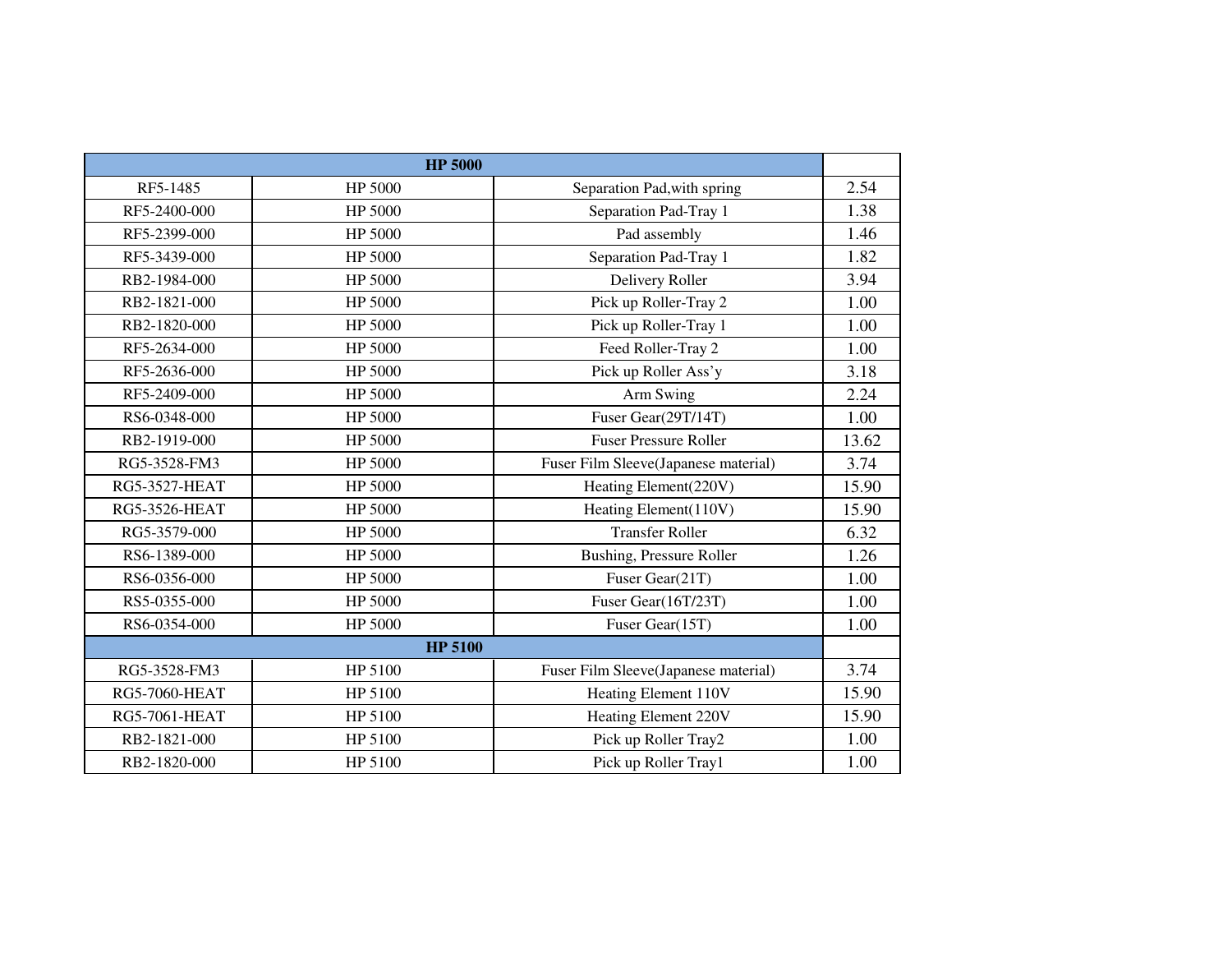| RF5-2636-000        | HP 5100        | Feed Roller-Tray 2                   | 3.12  |
|---------------------|----------------|--------------------------------------|-------|
| RF5-2634-000        | HP 5100        | Pick up Roller                       | 1.00  |
| RB2-1919-000        | HP 5100        | <b>Fuser Pressure Roller</b>         | 13.62 |
| RS5-1389-000        | HP 5100        | Bushing, Pressure Roller             | 1.26  |
| RS6-0348-000        | HP 5100        | Fuser Gear(29/14T)                   | 1.00  |
| RS6-0354-000        | HP 5100        | Fuser Gear(15T)                      | 1.00  |
| RS6-0355-000        | HP 5100        | Fuser Gear(16/23 T)                  | 1.00  |
| RS6-0356-000        | HP 5100        | Fuser Gear(21T)                      | 1.00  |
| RF5-4119-000        | HP 5100        | Separation Pad-Tray 1                | 1.82  |
| RF5-2400-000        | HP 5100        | Separation Pad-Tray 1                | 1.38  |
| RF5-4128-000        | HP 5100        | Separation Pad-Tray 2                | 2.60  |
| RF5-2399-000        | HP 5100        | Separation Pad                       | 1.46  |
| RF5-2409-000        | HP 5100        | Arm Swing                            | 2.24  |
| RG9-1542-000        | HP 5100        | <b>Transfer Roller</b>               | 6.32  |
|                     | <b>HP 5200</b> |                                      |       |
| LPR-5200            | HP 5200        | <b>Fuser Pressure Roller</b>         | 16.56 |
| RG5-3528-FM3        | HP 5200        | Fuser Film Sleeve(Japanese material) | 3.74  |
| RU5-0556-000        | HP 5200        | Fuser gear(29T)                      | 1.52  |
| RU5-0577-000        | HP 5200        | <b>GEAR FUSER DRIVE (31T)</b>        | 1.28  |
| <b>RU5-0576-CLN</b> | HP 5200        | GEAR DRIVE (17/36T)                  | 1.48  |
| <b>RU5-0575-CLN</b> | HP 5200        | GEAR DRIVE (19/33T)                  | 1.48  |
| N/A                 | HP 5200        | Clutch separation roller(27T/28T)    | 1.66  |
| N/A                 | HP 5200        | Fuser gear(16T)                      | 1.00  |
| N/A                 | HP 5200        | GEAR DRIVE (16/18T)                  | 1.00  |
| N/A                 | HP 5200        | Roller, Pick up Cam                  | 1.22  |
| RM1-2485            | HP 5200        | <b>Transfer Roller</b>               | 6.44  |
| RC2-0418-000        | HP 5200        | Separation Pad Tray1                 | 1.00  |
|                     |                |                                      |       |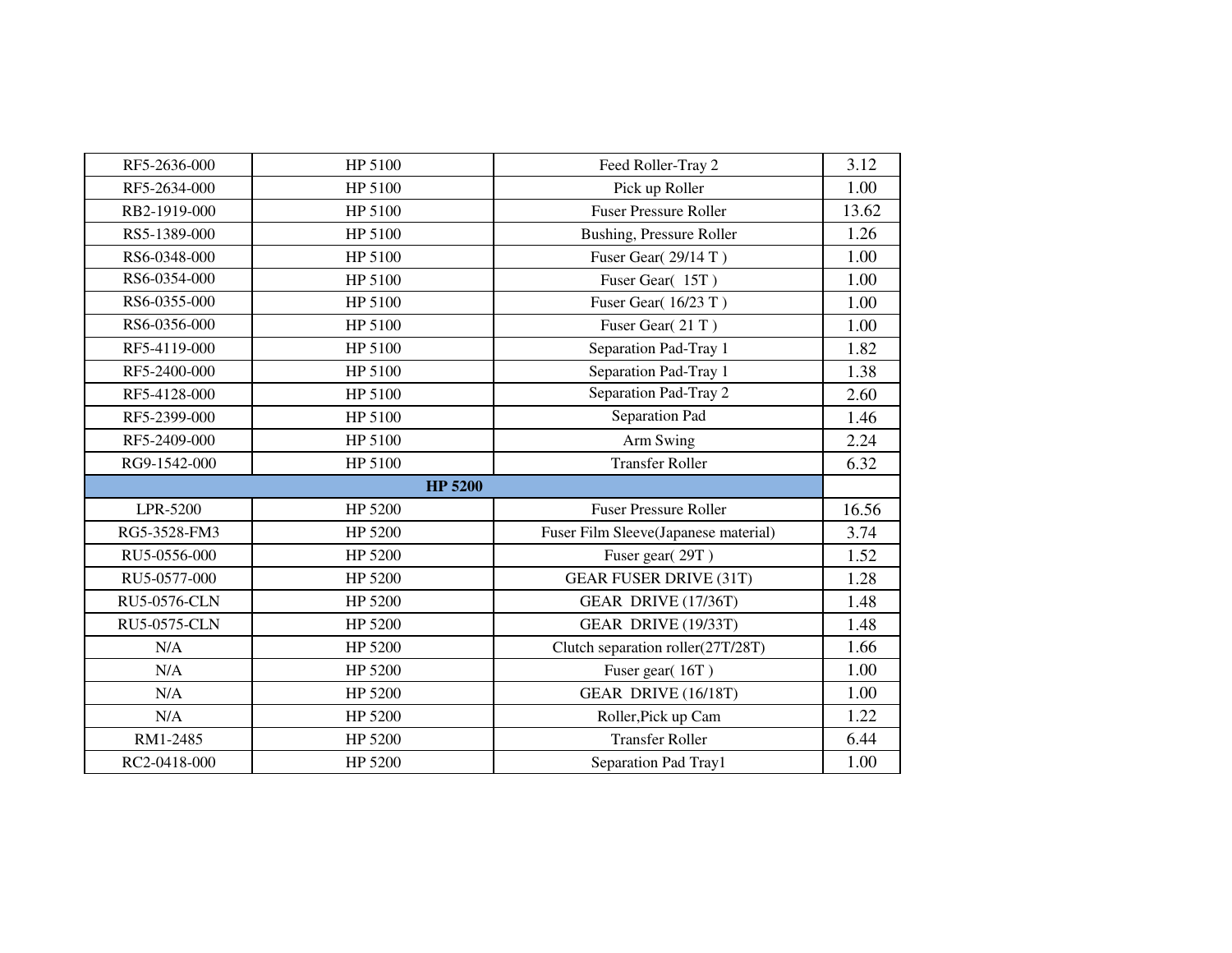| RM1-1298-pad  | HP 5200                 | pad only, Separation                 | 1.28  |
|---------------|-------------------------|--------------------------------------|-------|
| RC1-6997-000  | HP 5200                 | Pick up roller                       | 1.00  |
| RM1-3537/0731 | HP 5200                 | Pick up Roller Tray2                 | 2.74  |
| PS-P3005-ASS  | HP 5200                 | The paper rolling of Tray1           | 1.34  |
| RS5-1389-000  | HP 5200                 | <b>Bushing, Pressure Roller</b>      | 1.26  |
|               | <b>HP M5025/5035MFP</b> |                                      |       |
| Q7829-67928   | HP M5025/5035           | Transfer roller                      | 6.30  |
| RL1-0915-000  | HP M5025/5035           | Pick up roller Tray1                 | 1.00  |
| RM1-3763-000  | HP M5025/5035           | Pick up roller Tray2                 | 3.00  |
| Q7829-67929   | HP M5025/5035           | Pick up roller-Tray 2                | 1.00  |
| LPR-M5035     | HP M5025/5035           | Fuser pressure roller                | 16.56 |
|               | <b>HP M600/M601</b>     |                                      |       |
| LPR-M601      | HP M601/600             | Fuser pressure roller                | 28.00 |
| RM1-4554-FM3  | HP M601/600             | Fuser Film Sleeve(Japanese material) | 38.00 |
| RU7-0296-000  | HP M601/600             | Fuser gear(32T)                      | 2.00  |
| RM1-5462-000  | HP M601/600             | <b>Transfer Roller Assy</b>          | 5.80  |
| DR-M601-00    | HP M601/600             | Delivery roller lower                | 2.82  |
| DR-M600-LO    | HP M601/600             | Delivery roller lower                | 8.62  |
| N/A           | HP M601/600             | Bushing pressure roller              | 2.20  |
| RM1-0036-000  | HP M601/600             | Pick up roller Tray2                 | 2.00  |
| RM1-0037-000  | HP M601/600             | Pick up roller Tray2                 | 2.00  |
| RL1-1663-000  | HP M601/600             | Pick up roller Tray1                 | 2.00  |
| RL1-1654-000  | HP M601/600             | Pick up roller Tray1                 | 2.00  |
| RL1-1641-000  | HP M601/600             | Pick up roller Tray1                 | 2.00  |
| RU7-0297-000  | HP M601/600             | Fuser gear(18T)                      | 2.00  |
| RU7-0298-000  | HP M601/600             | Fuser gear(17T)                      | 2.00  |
| RC2-5208-000  | HP M601/600             | <b>Fuser Guide Delivery</b>          | 6.30  |
|               |                         |                                      |       |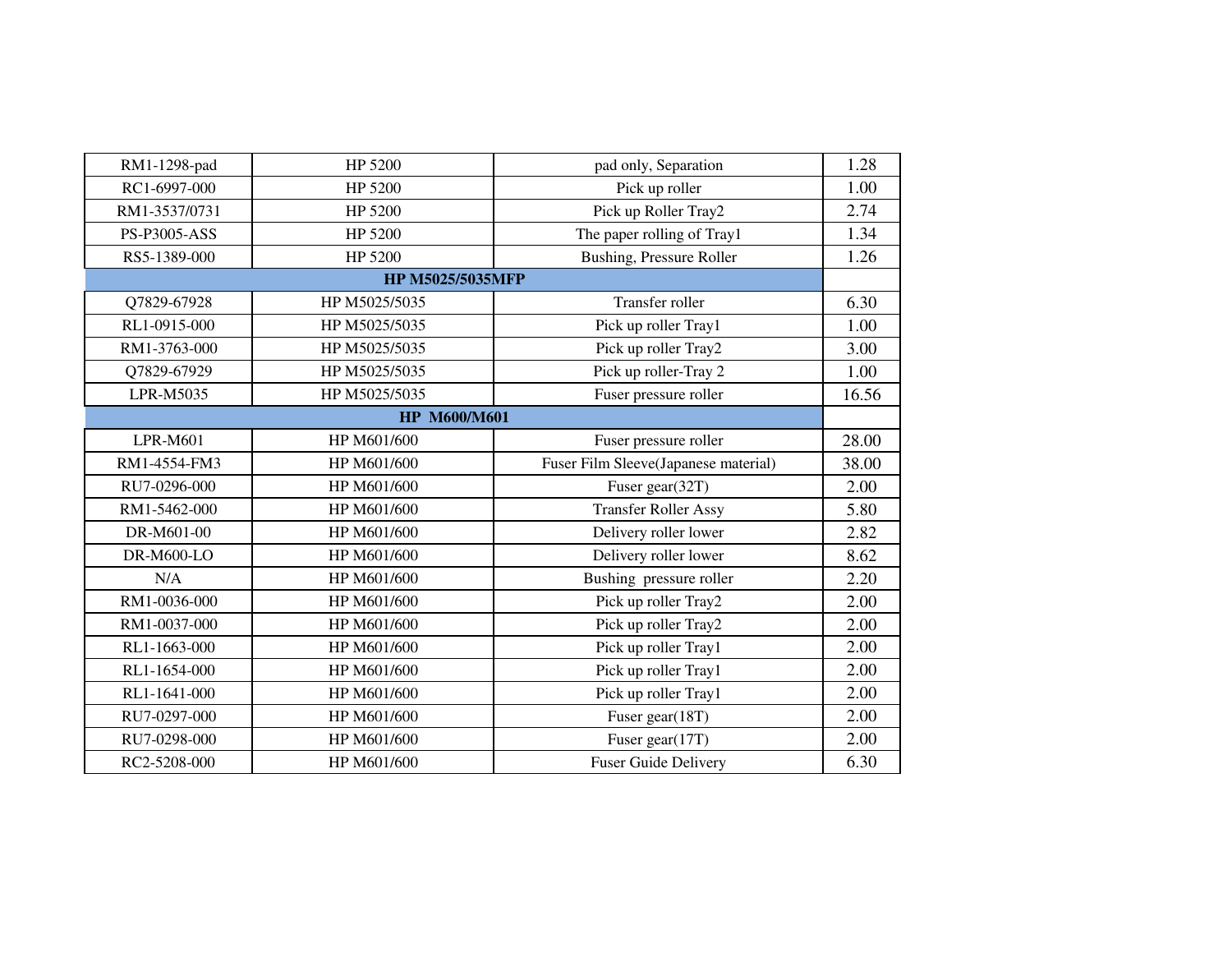| <b>CVR-P4014-L</b> | HP M601/600                             | cover Asm Left               | 5.36  |  |  |
|--------------------|-----------------------------------------|------------------------------|-------|--|--|
| <b>CVR-P4014-R</b> | HP M601/600                             | cover Asm Right              | 3.30  |  |  |
| RC1-0497-000       | HP M601/600                             | Fuser Latch Clip, right      | 2.00  |  |  |
| RC1-0091-000       | HP M601/600                             | Fuser Latch Clip, left       | 2.00  |  |  |
| N/A                | HP M601/600                             | Heating Element 110V         | 21.40 |  |  |
| N/A                | HP M601/600                             | <b>Heating Element 220V</b>  | 21.40 |  |  |
| RC1-0387-000       | HP M601/600                             | Guide Upper Delivery         | 5.26  |  |  |
| RC1-0072-000       | HP M601/600                             | Lower Enerance Guide         | 4.28  |  |  |
|                    | <b>Color HP CP1025</b>                  |                              |       |  |  |
| LPR-1025           | Color HP CP1025                         | Fuser pressure roller        | 7.72  |  |  |
| RL1-1442           | Color HP CP1025                         | Pickup Roller                | 0.50  |  |  |
|                    | <b>Color HP CP1215</b>                  |                              |       |  |  |
| LPR-1215           | Color HP CP1215                         | Fuser pressure roller        | 7.36  |  |  |
| N/A                | Color HP CP1215                         | Bushing, pressure roller     | 2.00  |  |  |
| RU6-0112           | Color HP CP1215                         | Fuser gear                   | 2.00  |  |  |
|                    | <b>Color HP 1600</b>                    |                              |       |  |  |
| RM1-1821-FM3       | Color HP 1600                           | <b>Fuser Film Sleeve</b>     | 10.28 |  |  |
| RC1-5440-000       | Color 1600/1020/1022                    | Pick up Roller               | 1.00  |  |  |
| RC1-3515-000       | Color 1600/1160/2420                    | Separation Pad               | 1.28  |  |  |
| LPR-2600           | Color HP 1600                           | <b>Fuser Pressure Roller</b> | 7.36  |  |  |
|                    | <b>Color Laser Jet CP2020/2025/2055</b> |                              |       |  |  |
| LPR-2020           | Color CP2020/2025/2055                  | Lower Sleeved Roller         | 7.08  |  |  |
|                    | <b>Color HP 2500</b>                    |                              |       |  |  |
| RB3-0191-000       | Color HP 2500                           | Lower Sleeved Roller         | 7.70  |  |  |
| RB3-0160-000       | Color HP 2500                           | Paper Pick up Tray1          | 1.00  |  |  |
| RF5-4012-000       | Color HP 2500                           | Separation Pad Tray1         | 1.62  |  |  |
| RC1-0954-000       | Color HP 2500                           | Separation Pad Tray2         | 1.00  |  |  |
|                    |                                         |                              |       |  |  |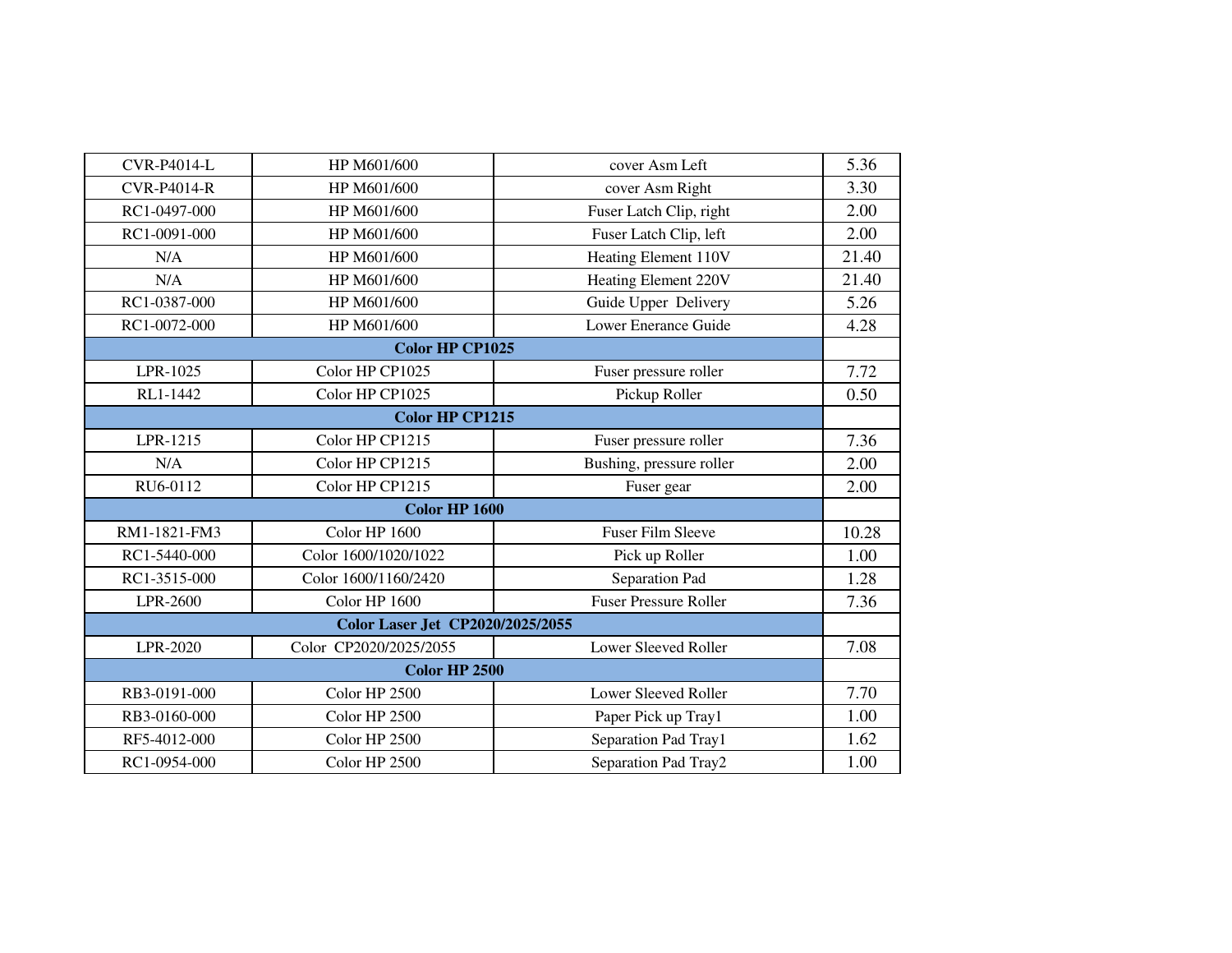| RB3-0161-000           | Color HP 2500        | Pick up Roller Tray2            | 1.00  |  |
|------------------------|----------------------|---------------------------------|-------|--|
|                        | <b>Color HP 2550</b> |                                 |       |  |
| RB3-1034-000           | Color 2550/3500/3700 | Lower Sleeved Roller            | 7.70  |  |
| RF5-4012-000           | Color HP 2550        | Separation Pad Tray1            | 1.62  |  |
| RB3-0160-000           | Color HP 2550        | Paper Pick up Tray1             | 1.00  |  |
|                        | <b>Color HP 2600</b> |                                 |       |  |
| RM1-1821-FM3           | Color HP 1600        | <b>Fuser Film Sleeve</b>        | 10.28 |  |
| LPR-2600               | Color HP 2600        | <b>Fuser Pressure Roller</b>    | 7.36  |  |
|                        | <b>Color HP 2840</b> |                                 |       |  |
| RB3-1034-000           | Color HP 2820/2840   | Lower Sleeved Roller            | 7.70  |  |
| RF5-4012-000           | Color 2820/2840      | Separation Pad Tray1            | 1.62  |  |
| RB3-0160-000           | Color HP 2820/2840   | Paper Pick up Tray1             | 1.00  |  |
| <b>COLOR 3500/3700</b> |                      |                                 |       |  |
| RB3-1034-000           | 3500/3700/2550       | <b>Fuser Pressure Roller</b>    | 7.70  |  |
| RM1-0740-000           | 3500/3700/2550       | <b>Transfer Roller</b>          | 6.28  |  |
| RC1-0939-000           | Color 3500/3700      | Separation Pad-Tray1            | 1.00  |  |
| RC1-0954-000           | 3500/3700/2300       | Separation Pad-Tray2            | 1.00  |  |
| RC1-0945/1535          | 3500/3700/2300       | Paper Pick up Roller-Tray1      | 1.00  |  |
| RM1-0731-000           | Color 3500/3700      | Pick up Assy-Tray2              | 2.74  |  |
| DR-3500                | Color 3500/3700      | Delivery Roller                 | 2.44  |  |
| <b>BRG-3500-LOW</b>    | Color 3500/3700      | Bearing, pressure roller        | 3.60  |  |
|                        | <b>COLOR HP 3600</b> |                                 |       |  |
| LPR-3600               | Color HP 3600        | <b>Lower Sleeve Roller</b>      | 9.00  |  |
| RM1-2709-000           | Color HP 3600        | Separation pad                  | 1.20  |  |
| RU5-0184/0183-000      | Color HP 3600        | <b>Clutch Separation Roller</b> | 1.44  |  |
| N/A                    | Color HP 3600        | <b>FUSER GEAR 15T</b>           | 1.90  |  |
|                        | <b>COLOR HP 3820</b> |                                 |       |  |
| N/A                    | HP 3820              | <b>DOCKSTATION Gear Small</b>   | 1.14  |  |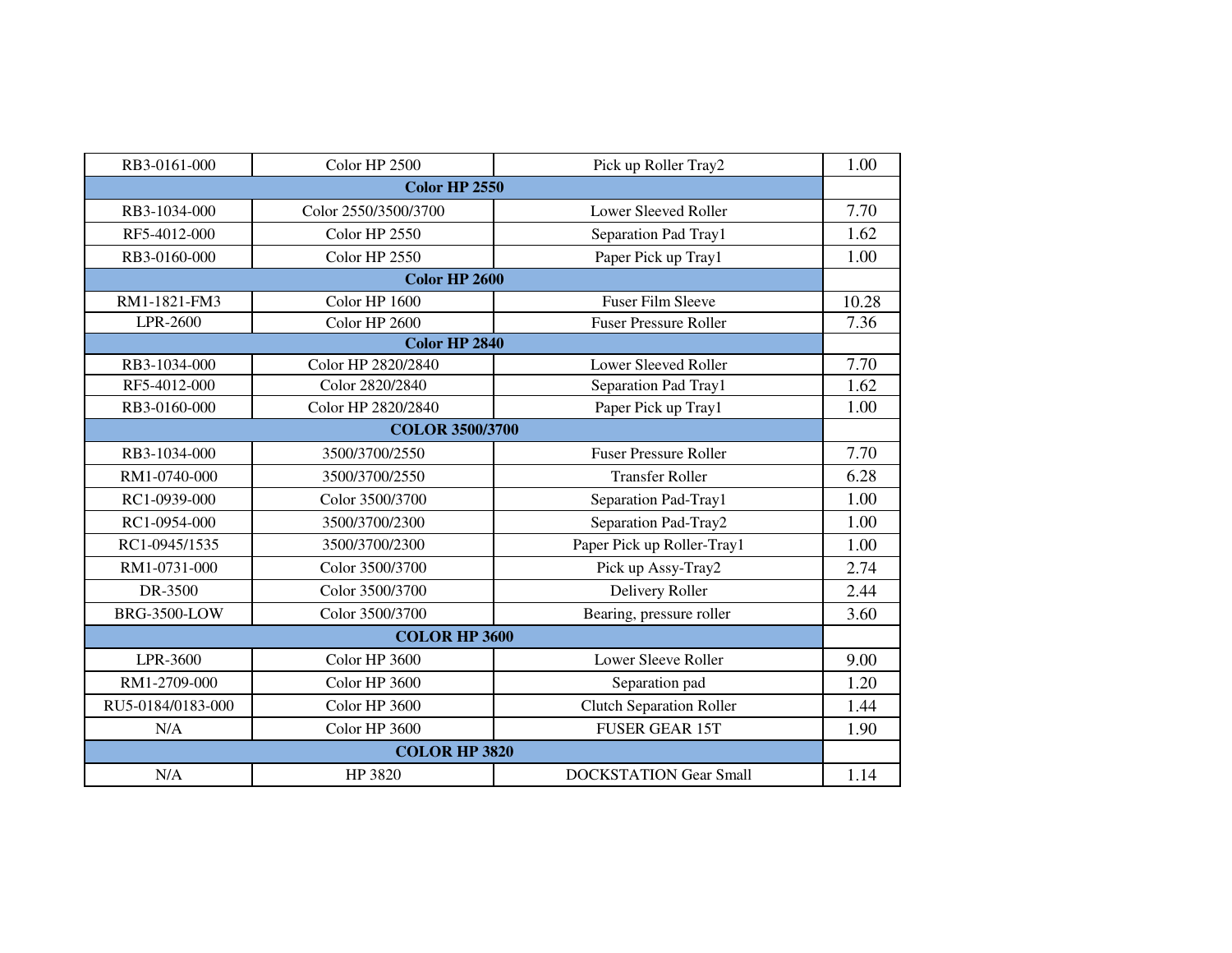| N/A                  | HP 3820              | <b>DOCKSTATION Gear Big</b>  | 1.44  |  |  |
|----------------------|----------------------|------------------------------|-------|--|--|
|                      | <b>COLOR HP 4500</b> |                              |       |  |  |
| RF5-2111-000         | Color HP 4500        | Separation Pad               | 1.00  |  |  |
| RB2-0734-000         | Color HP 4500        | Separation Pad               | 1.54  |  |  |
| RF5-2110-000         | Color HP 4500        | Feed/Separation              | 1.00  |  |  |
| RF5-3750-000         | Color HP 4500        | Feed/Separation              | 1.38  |  |  |
| RF5-2490-000         | Color HP 4500        | Pick up Roller               | 1.00  |  |  |
| RB1-8865-000         | Color HP 4500        | Paper pick up Roller         | 1.00  |  |  |
| RB1-8957-000         | Color HP 4500        | Paper pick up Roller         | 1.00  |  |  |
| RB2-0717-000         | Color HP 4500        | Paper pick up Roller         | 1.40  |  |  |
| RF5-2092-000         | Color HP 4500        | Paper pick up Roller         | 1.00  |  |  |
| RF5-3739-000         | Color HP 4500        | Paper pick up Roller         | 1.00  |  |  |
| RF5-2112-000         | Color HP 4500        | Transfer Roller, W/Gear      | 4.62  |  |  |
| RB2-0501-000         | Color HP 4500        | Upper fuser Roller           | 25.06 |  |  |
| RB2-0502-000         | Color HP 4500        | Lower Sleeve Roller          | 25.06 |  |  |
| <b>COLOR HP 4600</b> |                      |                              |       |  |  |
| LPR-4600             | Color HP 4600        | <b>Fuser Pressure Roller</b> | 10.32 |  |  |
| RG9-1529-000         | Color HP 4600        | Paper pick up Roller Tary1   | 1.00  |  |  |
| RF5-3739-000         | Color HP 4600        | Paper pick up Roller Tary2   | 1.00  |  |  |
| RF5-3750-000         | Color HP 4600        | Separation Pad Tary1         | 1.38  |  |  |
|                      | <b>COLOR HP 4700</b> |                              |       |  |  |
| LPR-4700             | Color HP 4700        | <b>Fuser Pressure Roller</b> | 13.22 |  |  |
| RF5-3750-000         | Color HP 4700        | Separation Pad Tary1         | 1.38  |  |  |
| RL1-0019-000         | Color HP 4700        | Paper pick up Roller-Tray1   | 1.00  |  |  |
| RM1-0036-000         | Color HP 4700        | Pick up Roller               | 1.00  |  |  |
| RM1-0037-000         | Color HP 4700        | Pick up Roller               | 1.00  |  |  |
| <b>COLOR HP 5500</b> |                      |                              |       |  |  |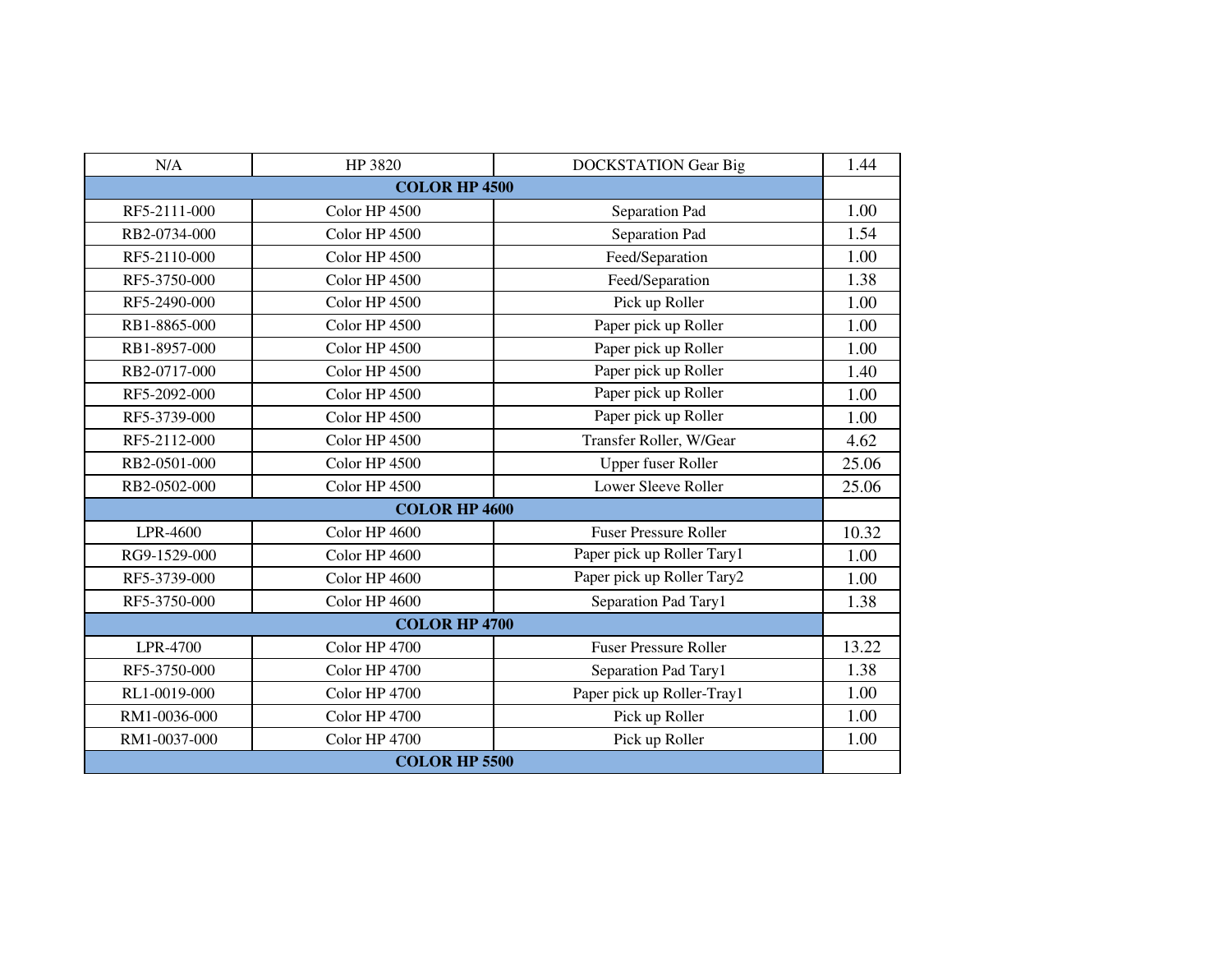| LPR-5500-000      | Color HP 5500      | <b>Fuser Pressure soller</b> | 17.50 |
|-------------------|--------------------|------------------------------|-------|
| RF5-3338-000      | Color 5500/HP9000  | Pick up Roller               | 1.00  |
| RF5-3340-000      | Color 5500/HP9000  | Pick up Roller               | 1.00  |
| RF5-3865-000      | Color HP 5500      | Separation Pad Tray1         | 1.00  |
| RG9-1529/RG5-3718 | Color HP 5500      | Pick up Roller Tray1         | 1.00  |
| RB2-5759-000      | Color 5500/HP9000  | Torque limiter               | 3.18  |
|                   | <b>HP 8000/5Si</b> |                              |       |
| RF5-1455-000      | HP 8000/5Si        | Separation Pad               | 1.24  |
| RF5-1834-000      | HP 8000/5Si        | Pick up Roller               | 1.00  |
| RF5-6730-000      | HP 8000/5Si        | Pick up Roller               | 1.00  |
| RF5-1835-000      | HP 8000/5Si        | Pick up Roller               | 1.00  |
| RB1-6686-000      | HP 8000/5Si        | <b>Upper delivery Roller</b> | 3.94  |
| RB2-6687-000      | HP 8000/5Si        | Lower delivery Roller        | 3.52  |
| RB2-3546-000      | HP 8000/5Si        | <b>Cleaning Roller</b>       | 2.44  |
| RB2-3546-kit      | HP 8000/5Si        | Cleaning Roller kit          | 3.88  |
| RF5-1412-000      | HP 8000/5Si        | Transfer Roller, W/Gear      | 5.40  |
| RB1-6623-000      | HP 8000/5Si        | <b>Fuser Pressure Roller</b> | 16.20 |
| RB1-6622-000      | HP 8000/5Si        | Upper fuser Roller           | 8.04  |
| RB1-6606-000      | HP 8000/5Si        | Roller delivery              | 4.64  |
| RB1-6581-000      | HP 8000/5Si        | Roller second pass           | 5.40  |
| RS5-0750-000      | HP 8000/5Si        | <b>Fuser Gear</b>            | 1.00  |
| RS5-0748-000      | HP 8000/5Si        | Fuser Gear(20T)              | 1.00  |
| RS5-0749-000      | HP 8000/5Si        | Fuser Gear(29T)              | 1.00  |
| RS5-0751-000      | HP 8000/5Si        | Fuser Gear(18T)              | 1.00  |
| RS5-0752-000      | HP 8000/5Si        | Fuser Gear(14T)              | 1.00  |
| RB1-6561-000      | HP 8000/5Si        | Paper feed Roller            | 1.24  |
| RB1-6598-000      | HP 8000/5Si        | Paper feed Roller, upper     | 1.24  |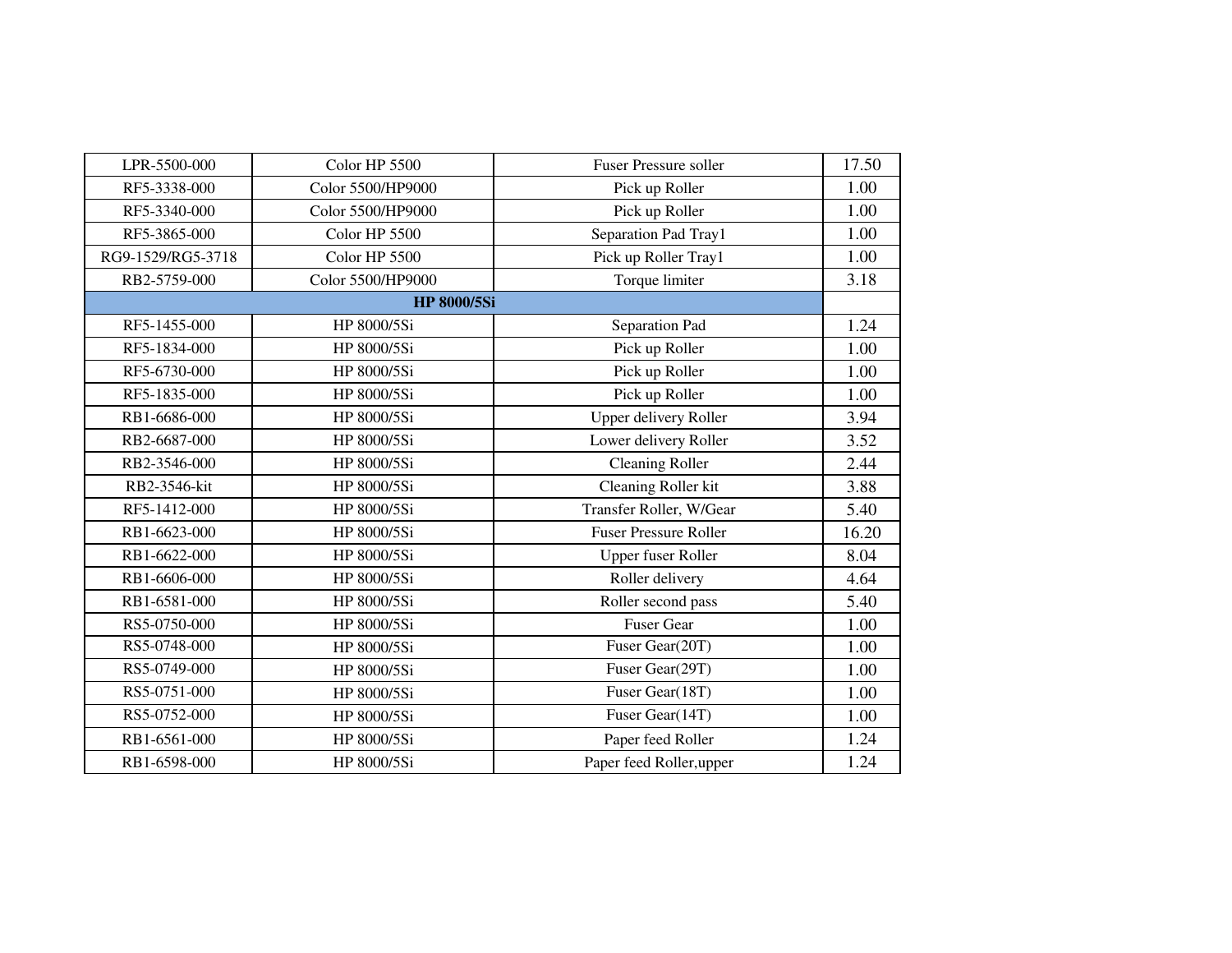| RB1-6823-BSH | HP 8000/5Si    | <b>Bushing, heating Roller</b> | 1.64  |
|--------------|----------------|--------------------------------|-------|
| RB1-6647-000 | HP 8000/5Si    | bushing, Cleaning Roller       | 1.00  |
| RB1-6588-000 | HP 8000/5Si    | <b>Torque Limiter</b>          | 3.46  |
| RB1-6614-000 | HP 8000/5Si    | <b>Fuser Flag</b>              | 1.14  |
| XG9-0266-000 | HP 8000/5Si    | Bearing, Fuser Roller          | 3.80  |
| XG9-0331-000 | HP 8000/5Si    | Bearing, Lower Roller          | 3.16  |
|              | <b>HP 8100</b> |                                |       |
| RF5-2703-000 | HP 8100        | Separation Pad                 | 1.20  |
| RF5-1834-000 | HP 8100        | Pick up Roller                 | 1.00  |
| RF5-2708-000 | HP 8100        | Pick up Roller                 | 1.00  |
| RF5-1835-000 | HP 8100        | Pick up Roller                 | 1.00  |
| RB1-9526-000 | HP 8100        | Pick up Roller-mp tray         | 1.00  |
| RG9-1361-000 | HP 8100        | <b>Transfer Roller</b>         | 5.72  |
| RB2-3521-000 | HP 8100        | <b>Upper fuser Roller</b>      | 8.04  |
| RB2-3518-000 | HP 8100        | Fuser Gear(3T)                 | 1.00  |
| RS6-0505-000 | HP 8100        | Fuser Gear(26T)                | 1.14  |
| RS6-0507-000 | HP 8100        | Fuser Gear(54T)                | 1.40  |
| RS5-0748-000 | HP 8100        | Fuser Gear(20T)                | 1.00  |
| RS5-0752-000 | HP 8100        | Fuser Gear(14T)                | 1.00  |
| RB2-3522-000 | HP 8100        | <b>Fuser Pressure Roller</b>   | 17.80 |
| RB1-6610-000 | HP 8100        | Bushing, Upper Fuser Roller    | 1.64  |
| XG9-0377-000 | HP 8100        | Bearing Upper Fuser Roller     | 3.80  |
| XG9-0379-000 | HP 8100        | Bearing, Lower Roller          | 3.16  |
| RB1-6588-000 | HP 8100        | Torque limiter                 | 3.46  |
| RB1-6614-000 | HP 8100        | <b>Fuser Flag</b>              | 1.14  |
| RB1-6606-000 | HP 8100        | <b>Roller Delivery</b>         | 4.74  |
| RB1-6581-000 | HP 8100        | Roller second pass             | 5.40  |
|              |                |                                |       |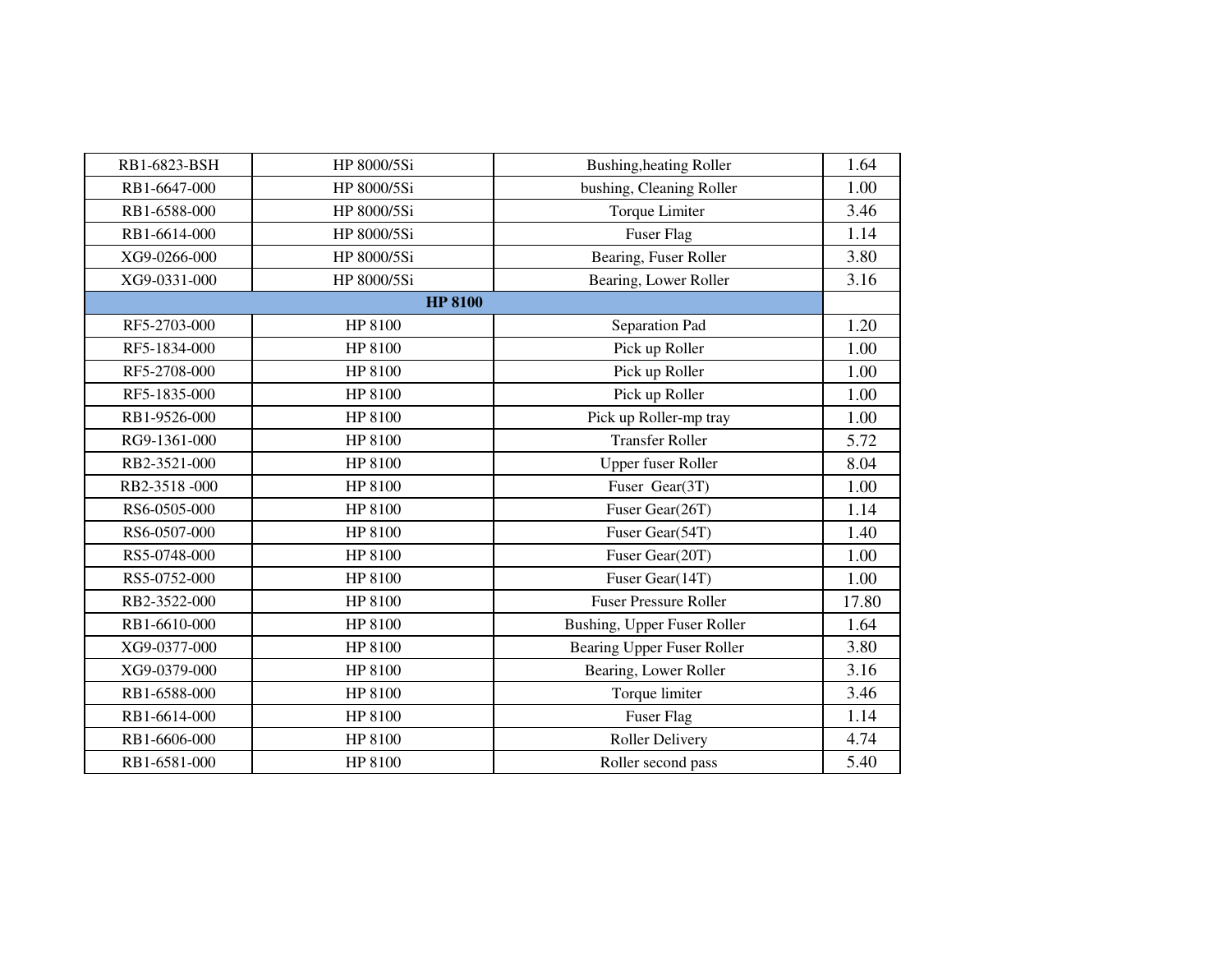| RB1-6561-000 | HP 8100        | Paper feed Roller               | 1.24  |
|--------------|----------------|---------------------------------|-------|
| RB1-6598-000 | HP 8100        | Paper feed Roller               | 1.24  |
| RB1-6686-000 | HP 8100        | Delivery Roller                 | 3.94  |
| RB1-6687-000 | HP 8100        | Roller Feed                     | 3.60  |
| RB2-3516-000 | HP 8100        | <b>Cleaning Roller</b>          | 2.44  |
| RB2-3517-000 | HP 8100        | <b>Cleaning Roller Bushing</b>  | 1.00  |
| Rb2-3516-KIT | HP 8100        | <b>Cleaning Roller Assembly</b> | 3.88  |
|              | <b>HP 8500</b> |                                 |       |
| RB1-9526-000 | HP 8500        | Feed Pickup Roller              | 1.00  |
| RF5-1834-000 | HP 8500        | Paper Pickup Roller             | 1.00  |
| RF5-1835-000 | HP 8500        | Paper Pickup Roller             | 1.00  |
| RF5-2708-000 | HP 8500        | Paper Pickup Roller             | 1.00  |
| RF5-1989-000 | HP 8500        | Separation Pad                  | 1.46  |
| RB1-9720-000 | HP 8500        | <b>Fuser Pressure Roller</b>    | 23.16 |
|              | <b>HP 9000</b> |                                 |       |
| RF5-3319-000 | HP 9000        | Transfer Roller, W/Gear         | 5.68  |
| RF5-3340-000 | HP 9000        | Pick up Roller                  | 1.00  |
| RF5-3338-000 | HP 9000        | Pick up Roller                  | 1.00  |
| RF5-3403-000 | HP 9000        | Pick up roller tray             | 1.18  |
| RF5-3404-000 | HP 9000        | Pick up roller tray             | 1.38  |
| RB2-5759-000 | HP 9000        | Torque Limiter, Spacer          | 3.18  |
| RS6-0844-000 | HP 9000        | Fuser Gear(18T)                 | 1.00  |
| RS6-0845-000 | HP 9000        | Fuser Gear(21T)                 | 1.00  |
| RS6-0841-000 | HP 9000        | Fuser Gear(49T)                 | 1.32  |
| RS6-0842-000 | HP 9000        | Fuser Gear(36T/24T)             | 1.32  |
| RB2-5759-000 | HP 9000        | <b>Troque Limiter</b>           | 3.18  |
| DR-9000-LOW  | HP 9000        | lower Delivery Roller           | 3.90  |
|              |                |                                 |       |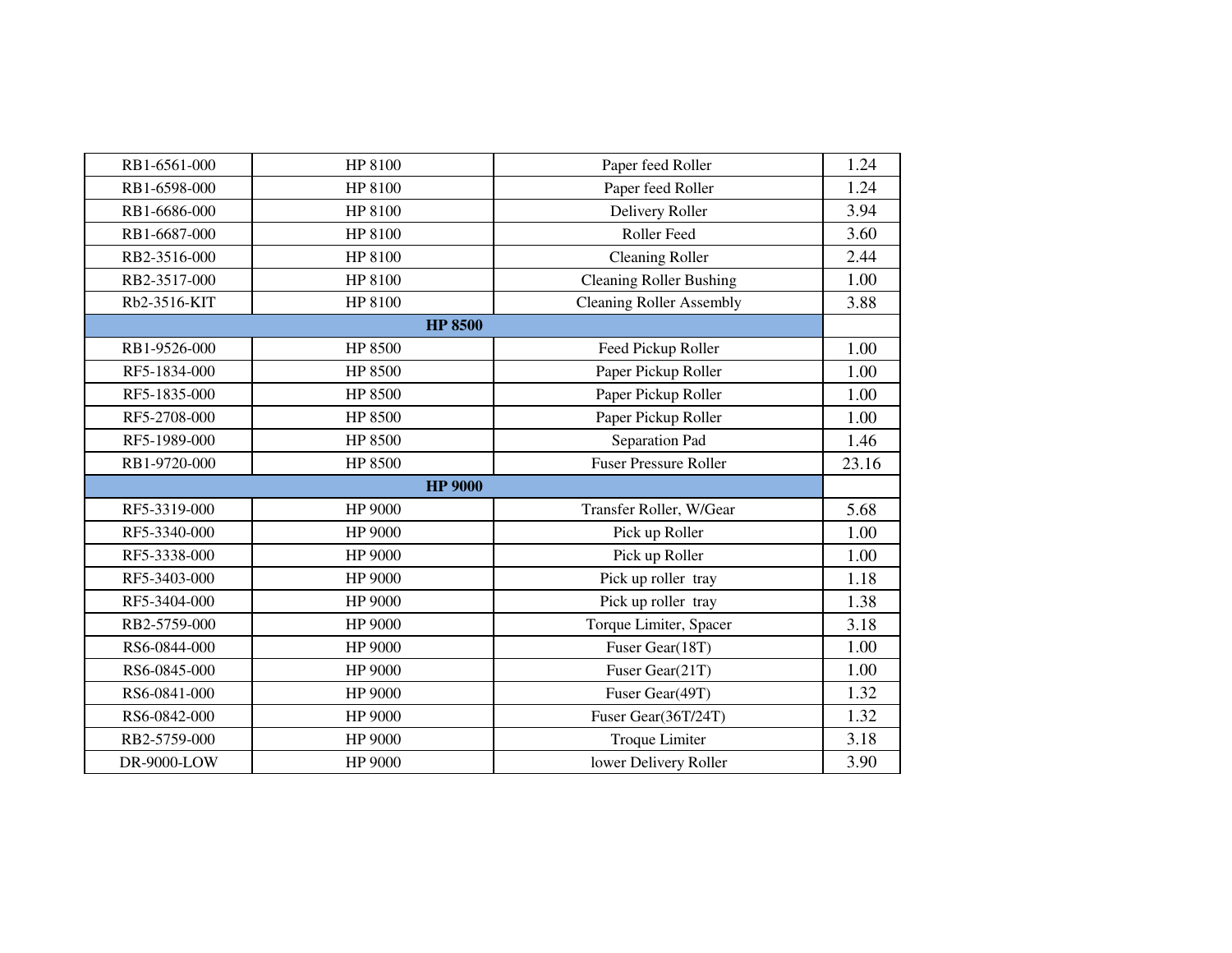| <b>BSH-9000-UP</b>  | HP 9000              | <b>Bushing, Upper Fuser Roller</b> | 2.30  |
|---------------------|----------------------|------------------------------------|-------|
| <b>BSH-9000-LOW</b> | HP 9000              | <b>Bushing, Pressure Roller</b>    | 1.98  |
| RB2-5921-000        | HP 9000              | <b>Fuser Pressure Roller</b>       | 23.44 |
|                     | <b>HP 9500</b>       |                                    |       |
| RF5-3340-000        | Color HP 9500        | Pick up Roller                     | 1.00  |
| RF5-3338-000        | Color HP 9500        | Pick up Roller                     | 1.00  |
| RB2-1820-000        | Color HP 9500        | Pick up Roller Tray1               | 1.00  |
|                     | <b>HP 4/4+/EX/4M</b> |                                    |       |
| RF5-0343-000        | <b>HP 4+/EX/4M</b>   | Separation Pad                     | 1.20  |
| RB1-2650-000        | HP 4+/5/5M           | Mp tray pick up Roller             | 1.00  |
| RB1-2127-000        | $HP 4+/EX/4M$        | Mp tray pick up Roller             | 1.00  |
| RB1-3477-000        | HP 4+/EX/4M          | pick up Roller tray2               | 1.00  |
| RB1-2632-000        | $HP 4+/EX/4M$        | Lower pick up Roller               | 1.00  |
| RB1-2126-000        | HP 4+/EX/4M          | Pick up Roller                     | 1.00  |
| RS5-0388-000        | $HP$ 4+/5            | Fuser Gear(42T)                    | 1.00  |
| RS5-0231-000        | HP <sub>4</sub>      | Fuser Gear(19T)                    | 2.44  |
| RF5-0349-000        | <b>HP 4+/EX/4M</b>   | <b>Transfer Roller</b>             | 4.98  |
| RB1-2263-000        | Laser jet 4          | Upper fuser roller                 | 7.12  |
| RB1-2264-000        | Laser jet 4          | <b>Fuser Pressure Roller</b>       | 8.44  |
| RB1-3516-000        | $HP 4+/EX$           | <b>Upper fuser Roller</b>          | 6.74  |
| RS5-1097-000        | HP 4+/EXII           | Bushing Right, Upper Fuser Roller  | 1.06  |
| RS5-1098-000        | HP 4+/EXII           | Bushing Left, Upper Fuser Roller   | 1.06  |
| RS5-0230-000        | <b>HP 4+/EX/4M</b>   | Fuser Gear(34T)                    | 1.00  |
| RS5-0232-000        | $HP 4+/EX/4M$        | Fuser Gear(23T)                    | 1.00  |
| RB1-3517-000        | <b>HP 4+/EX/4M</b>   | <b>Fuser Pressure Roller</b>       | 9.14  |
| RF5-1076-000        | HP 4/EX/4M           | <b>Upper delivey Roller</b>        | 2.54  |
| RF5-1077-000        | <b>HP 4+/EX/4M</b>   | Lower delivery Roller              | 2.16  |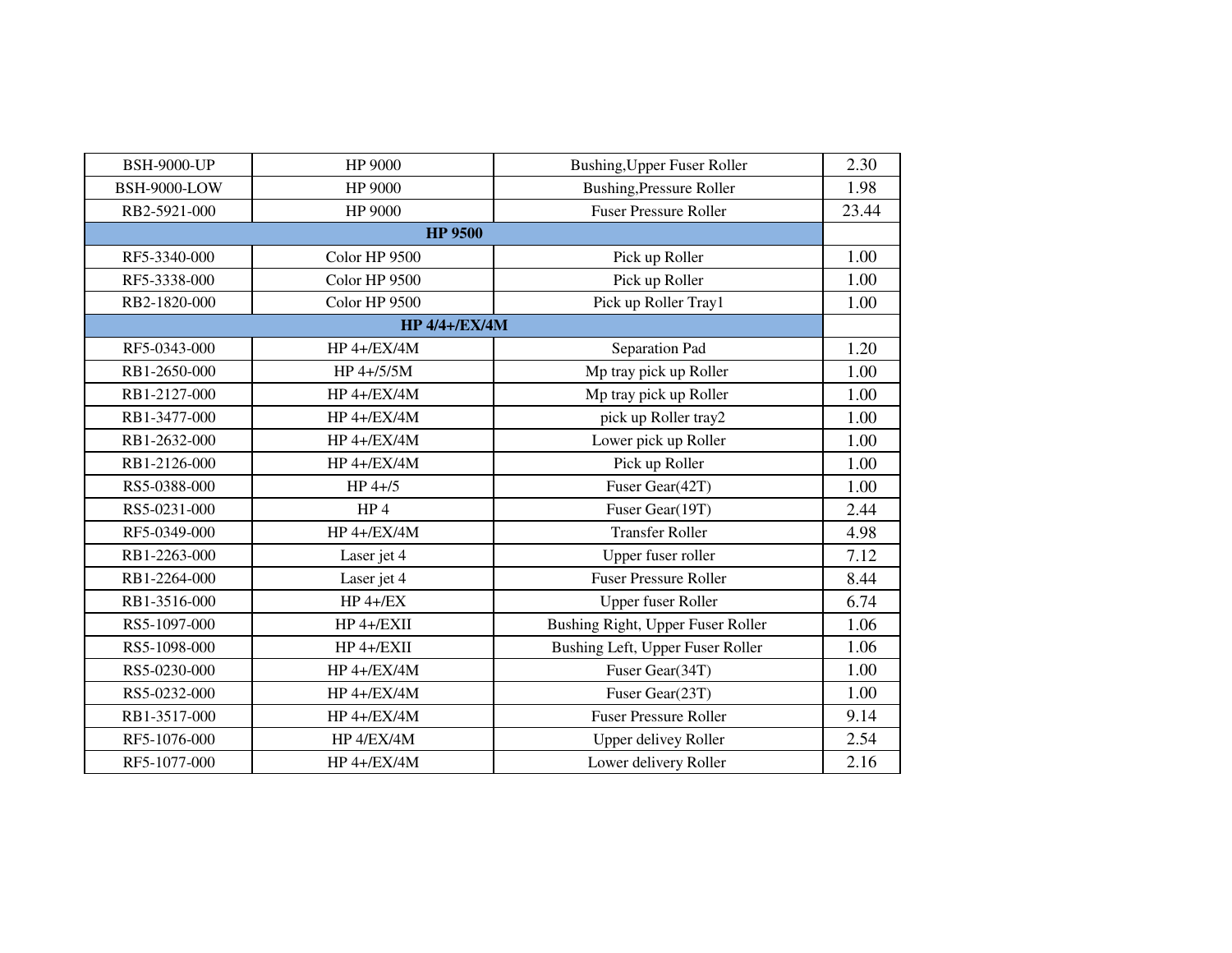| RF5-0350-000  | $HP 4+/EX/4M$    | Arm Swing                            | 1.70  |  |  |
|---------------|------------------|--------------------------------------|-------|--|--|
|               | HP 4L/4P/4ML/PX  |                                      |       |  |  |
| RB1-3029-000  | 4L/4P/4ML/PX     | Pick up Roller                       | 1.00  |  |  |
| RB1-3368-000  | 4L/4P/4ML/PX     | Pick up Roller                       | 1.00  |  |  |
| RB1-3103-000  | 4L/4P/4ML/PX     | Delivery Roller                      | 2.54  |  |  |
| RG5-0676-FM3  | 4L/4P/4ML/PX     | Fuser Film Sleeve(Japanese material) | 3.60  |  |  |
| RB1-0596-000  | 4L/4P/4ML/PX     | <b>Transfer Roller</b>               | 4.62  |  |  |
| RB1-3100-000  | 4L/4P/4ML/PX     | <b>Fuser Pressure Roller</b>         | 7.04  |  |  |
| RB1-3107-000  | 4L/4P/4ML/PX     | Roller holder                        | 1.00  |  |  |
| RG5-0765-Gear | 4L/4P/4ML/PX     | Motor Gear(18T)                      | 1.06  |  |  |
|               | <b>HP 4VC/BX</b> |                                      |       |  |  |
| RF5-0302-000  | HP 4VC/BX        | Separation Pad                       | 1.40  |  |  |
| RB1-1411-000  | HP 4VC/BX        | Pick up Roller, mp tray1             | 1.00  |  |  |
| RB1-1386-000  | HP 4VC/BX        | pick up Roller tray2                 | 1.00  |  |  |
| RG5-1410-000  | HP 4VC/BX        | <b>Transfer Roller</b>               | 5.82  |  |  |
| RB1-5495-000  | HP 4VC/BX        | Upper fuser Roller                   | 7.40  |  |  |
| RS5-0603-000  | HP 4VC/BX        | Fuser Gear(39T)                      | 1.00  |  |  |
| RS5-0183-000  | HP 4VC/BX        | Gear(14T)                            | 1.00  |  |  |
| RS5-0184-000  | HP 4VC/BX        | Gear(18T)                            | 1.00  |  |  |
| RS5-0180-000  | HP 4VC/BX        | Fuser Gear(32T)                      | 1.00  |  |  |
| RS5-0194-000  | HP 4VC/BX        | Fuser Gear(18T)                      | 1.00  |  |  |
| RB1-1443-000  | HP 4VC/BX        | <b>Fuser Pressure Roller</b>         | 13.62 |  |  |
| RG5-0198-000  | HP 4VC/BX        | Face-down delivery Roller            | 3.80  |  |  |
| RS5-0182-000  | HP 4VC/BX        | Gear(14T)                            | 1.00  |  |  |
| HP 3SI/4SI/NX |                  |                                      |       |  |  |
| RF5-0081-000  | HP 3SI/4SI/NX    | Duplex pick up Roller                | 1.00  |  |  |
| RF5-0041-000  | HP 3SI/4SI/NX    | Pick up Roller                       | 1.00  |  |  |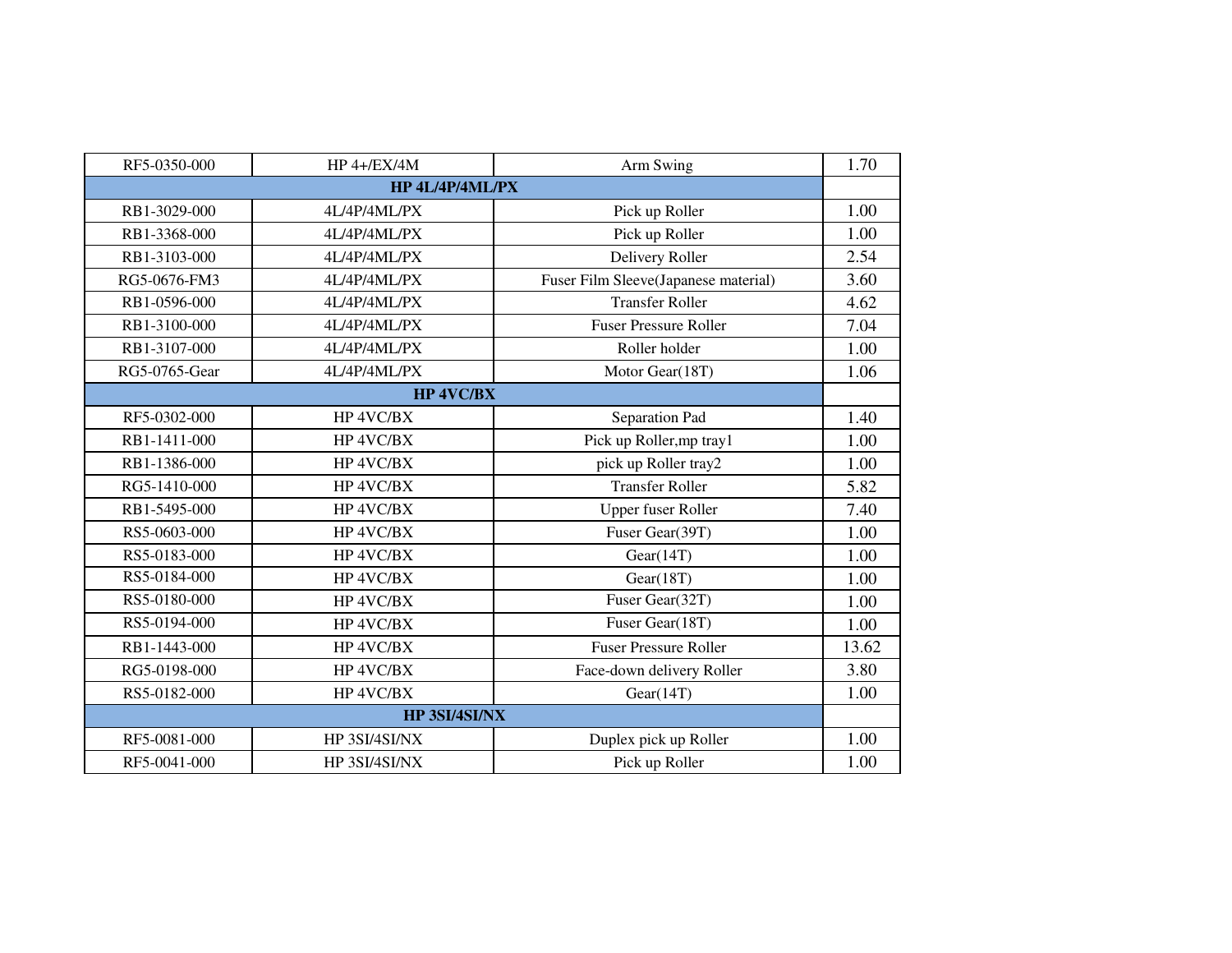| RG5-0141-000         | HP 3SI/4SI/NX    | <b>Transfer Roller</b>               | 5.40  |
|----------------------|------------------|--------------------------------------|-------|
| RB1-0323-000         | HP 3SI/4SI/NX    | Upper fuser Roller                   | 7.06  |
| RS5-0062-000         | HP 3SI/4SI/NX    | Fuser Gear(33T)                      | 1.20  |
| RF5-0060-000         | HP 3SI/4SI/NX    | Fuser Gear(16T)                      | 1.00  |
| RS5-0057-000         | HP 3SI/4SI/NX    | Fuser Gear(23T)                      | 3.80  |
| RS5-0059-000         | HP 3SI/4SI/NX    | Fuser Gear(18T)                      | 3.80  |
| RF5-0068-000         | HP 3SI/4SI/NX    | Fuser Gear(27T)                      | 3.12  |
| RB1-0818-000         | HP 3SI/4SI/NX    | Clip, Transfer Roller                | 1.00  |
| RB1-0531-000         | HP 3SI/4SI/NX    | Delivery Roller                      | 2.08  |
|                      | $HP$ 5p/6p       |                                      |       |
| RF5-0343-000         | $HP$ 5p/6p       | Separation Pad                       | 1.20  |
| RB1-6332-000         | HP 5p/6p         | Pick up Roller                       | 1.00  |
| RB1-2205-000         | HP 5p/6p         | Pick up Roller                       | 1.00  |
| RG5-0683-000         | HP 5p/6p         | Delivery Roller                      | 2.36  |
| RB1-9181-000         | HP 5p/6p         | <b>Exit Roller</b>                   | 1.98  |
| RG5-1700-FM3         | HP 5p/6p         | Fuser Film Sleeve(Japanese material) | 3.60  |
| <b>RG5-2801-HEAT</b> | HP 5p/6p         | Heating Element(220V)                | 13.92 |
| <b>RG5-2800-HEAT</b> | HP 5p/6p         | Heating Element(110V)                | 13.92 |
| RG5-1290-000         | HP 5p/6p         | <b>Transfer Roller</b>               | 4.74  |
| RS5-0637-000         | HP 5p/6p         | Fuser Gear, Pressure Roller(24T)     | 1.00  |
| RS5-0979-000         | HP 6p            | Fuser Gear $((17T/16T))$             | 1.00  |
| RS5-0978-000         | HP <sub>5p</sub> | Fuser Gear $((17T/17T))$             | 1.00  |
| RB1-9210-000         | HP 5p/6p         | Fuser Pressure Roller(6P)            | 6.70  |
| RB1-5910-000         | HP 5p/6p         | Fuser Pressure Roller(5P)            | 6.70  |
| RB1-3107-000         | HP 5p/6p         | Roller holder                        | 1.00  |
| RS5-0636-000         | HP 5p/6p         | Fuser Gear(16T)                      | 1.00  |
|                      | <b>HP 5L/6L</b>  |                                      |       |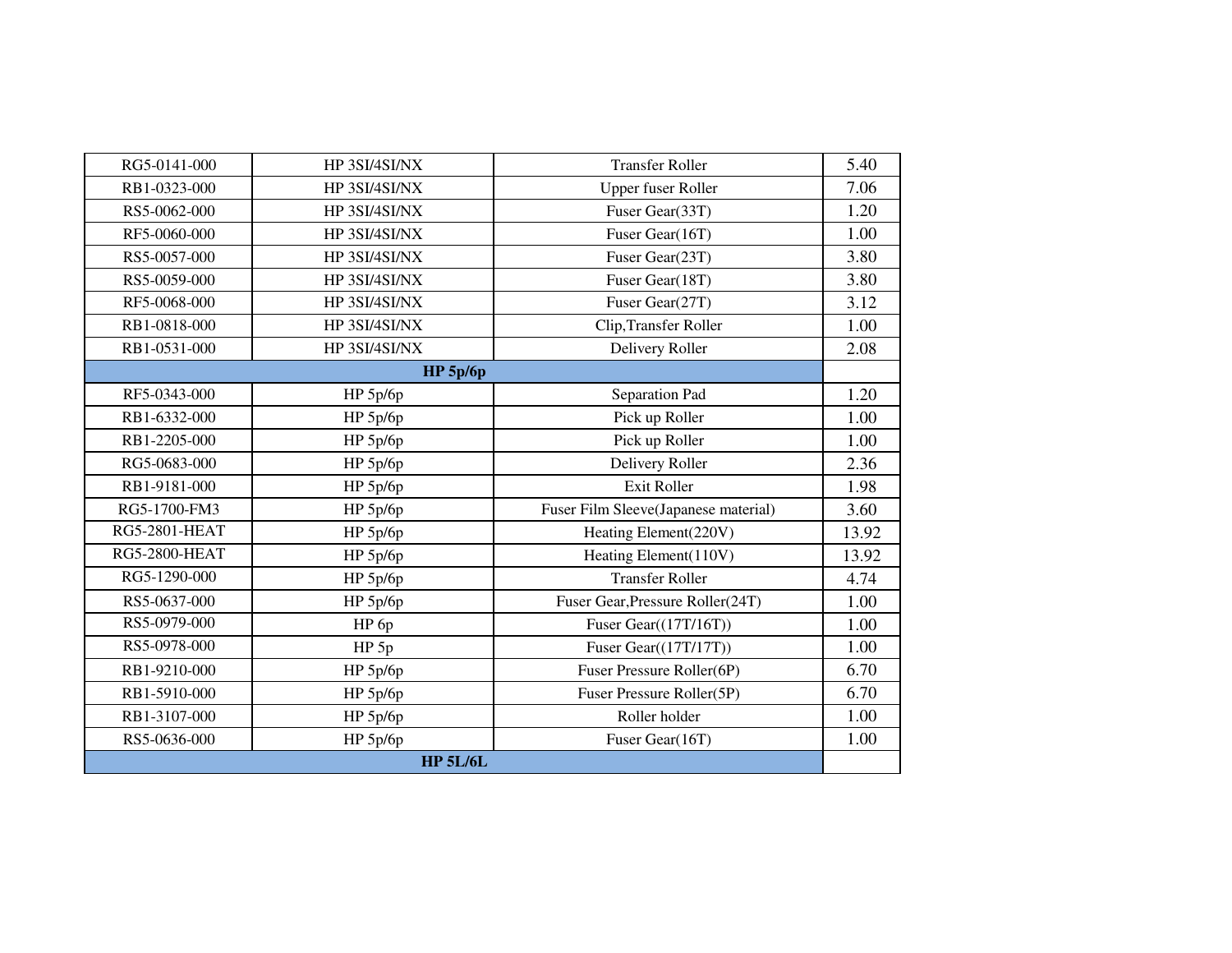| RB1-7181-000         | <b>HP 5L/6L</b>       | Separation Pad(2pc/set)              | 2.00 |
|----------------------|-----------------------|--------------------------------------|------|
| RY7-5077-000         | <b>HP 5L/6L</b>       | Separation Pad kit                   | 1.62 |
| RS5-2502-000         | <b>HP 5L/6L</b>       | Spring, Separation arm               | 1.00 |
| RB2-1634-000         | <b>HP 5L/6L</b>       | Pick up Roller                       | 1.00 |
| RB2-1699-000         | <b>HP 5L/6L</b>       | Feed up Roller                       | 1.00 |
| RG5-1951-000         | <b>HP 5L/6L</b>       | Pick up Roller ass'y                 | 5.74 |
| RF5-2367-000         | <b>HP 5L/6L</b>       | Delivery Roller                      | 2.16 |
| RF5-1521-000         | <b>HP 5L/6L</b>       | Delivery Roller                      | 2.16 |
| RF5-1516-000         | HP <sub>5L</sub>      | <b>Fuser Pressure Roller</b>         | 6.70 |
| RF5-2364-000         | HP <sub>6L</sub>      | <b>Fuser Pressure Roller</b>         | 6.70 |
| RG5-1964-FM3         | <b>HP 5L/6L</b>       | Fuser Film Sleeve(Japanese material) | 3.60 |
| <b>RG5-1965-HEAT</b> | <b>HP 5L/6L</b>       | Heating Element(220V)                | 8.72 |
| <b>RG5-1964-HEAT</b> | <b>HP 5L/6L</b>       | Heating Element(110V)                | 8.72 |
| RF5-1534-000         | <b>HP 5L/6L</b>       | <b>Transfer Roller</b>               | 4.80 |
| RB1-7246-000         | <b>HP 5L/6L</b>       | <b>Bushing, Pressure Roller</b>      | 1.00 |
| RB2-7180-Gear        | <b>HP 5L/6L</b>       | Arm ass'y(exit Roller)               | 1.14 |
| RB1-7203-000         | <b>HP 5L/6L</b>       | Arm Pressure, Feed Roller            | 1.00 |
| RH7-1320-000         | <b>HP 5L/6L</b>       | Motor Gear                           | 1.30 |
|                      | <b>SAMSUNG ML1510</b> |                                      |      |
| JC72-01231A          | ML1510                | Pick up Roller                       | 2.00 |
| JC66-00600A          | ML1510                | <b>Fuser Pressure Roller</b>         | 7.70 |
| JC66-00601A          | ML1510                | <b>Upper fuser Roller</b>            | 6.06 |
| <b>CGA-SM1510</b>    | ML1510                | Coupling Gear Assembly               | 1.64 |
| SP-SM1510            | ML1510                | Separation Pad                       | 1.98 |
| BSH-SM1510 upR       | ML1510                | Bushing, heat Roller                 | 2.00 |
| JC66-00564A          | ML1510                | Fuser Gear 37T                       | 2.00 |
| JC66-00388A          | ML1510                | Motor Gear 53 /26T                   | 2.00 |
|                      |                       |                                      |      |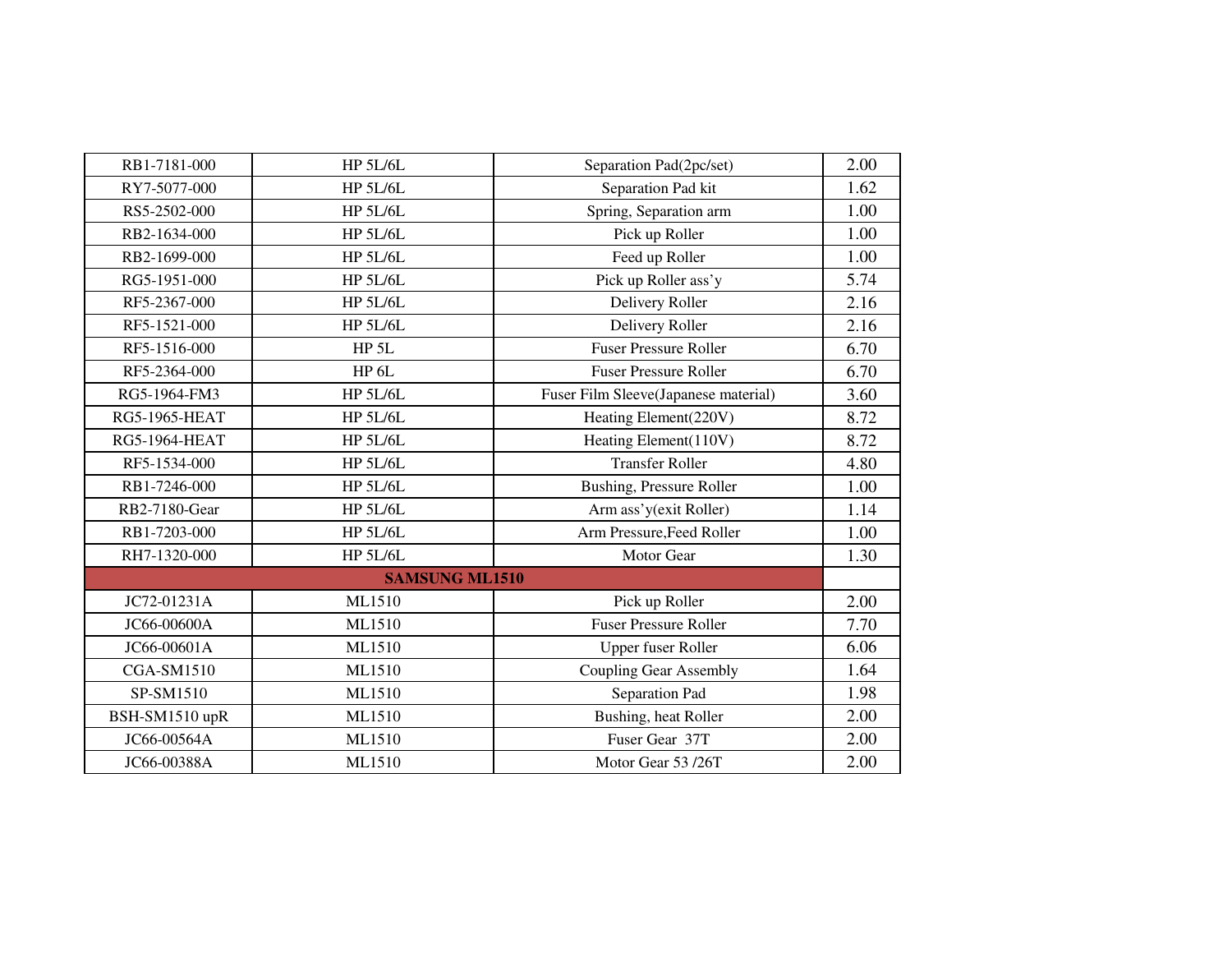|                            | <b>SAMSUNG ML1610</b>         |                               |      |  |
|----------------------------|-------------------------------|-------------------------------|------|--|
| <b>PUR-SM1610</b>          | ML1610/2240                   | Pick up Roller                | 2.00 |  |
| JC66-00600A                | ML1610/2240                   | <b>Fuser Pressure Roller</b>  | 7.70 |  |
| JC66-00601A                | ML1610                        | <b>Upper fuser Roller</b>     | 6.06 |  |
| JC61-01169A                | ML1610                        | Separation Pad                | 1.16 |  |
| <b>TNR-SM1610</b>          | ML1610                        | <b>Transfer Roller</b>        | 4.62 |  |
| <b>CGA-SM1610</b>          | ML1610                        | <b>Coupling Gear Assembly</b> | 1.64 |  |
| DR-SM1610                  | ML1610                        | Delivery Roller               | 2.16 |  |
| BSH-SM1510 upR             | ML1610                        | Bushing, heat Roller          | 2.00 |  |
| $JC66 - 00564A$            | ML1610                        | <b>Fuser Gear</b>             | 2.00 |  |
|                            | SAMSUNG ML1675/1670/1676/1660 |                               |      |  |
| N/A                        | ML1675/1670/1676/1660         | Fuser pressure roller         | 8.06 |  |
| JC66-00601A                | ML1675/1670/1676/1660         | Upper fuser roller            | 6.06 |  |
| RC2-3425/1048              | ML1675/1670/1676/1660         | Pick up roller                | 2.00 |  |
| JC66-00564A                | ML1675/1670/1676/1660         | Fuser gear 37T                | 2.00 |  |
| <b>SAMSUNG ML1710/1740</b> |                               |                               |      |  |
| JC72-01231A                | ML1710/1740                   | Pick up Roller                | 2.00 |  |
| JC66-00600A                | ML1710/1740                   | <b>Fuser Pressure Roller</b>  | 7.70 |  |
| JC66-00601A                | ML1710/1740                   | <b>Upper fuser Roller</b>     | 6.06 |  |
| <b>CGA-SM1510</b>          | ML1710/1740                   | <b>Coupling Gear Assembly</b> | 1.64 |  |
| SP-SM1510                  | ML1710/1740                   | Separation Pad                | 1.98 |  |
| BSH-SM1510 upR             | ML1710/1740                   | Bushing, heat Roller          | 1.34 |  |
| JC66-00564A                | ML1710/1740                   | Fuser Gear 37T                | 2.00 |  |
| JC66-00388A                | ML1710/1740                   | Electic Motor Gear 53/26T     | 1.70 |  |
|                            | <b>SAMSUNG ML-1910/1911</b>   |                               |      |  |
| JC66-01256B                | ML-1910/1911                  | <b>Upper Fuser Roller</b>     | 6.76 |  |
| JC66-01663A                | ML-1910/1911                  | <b>Fuser Pressure Roller</b>  | 7.42 |  |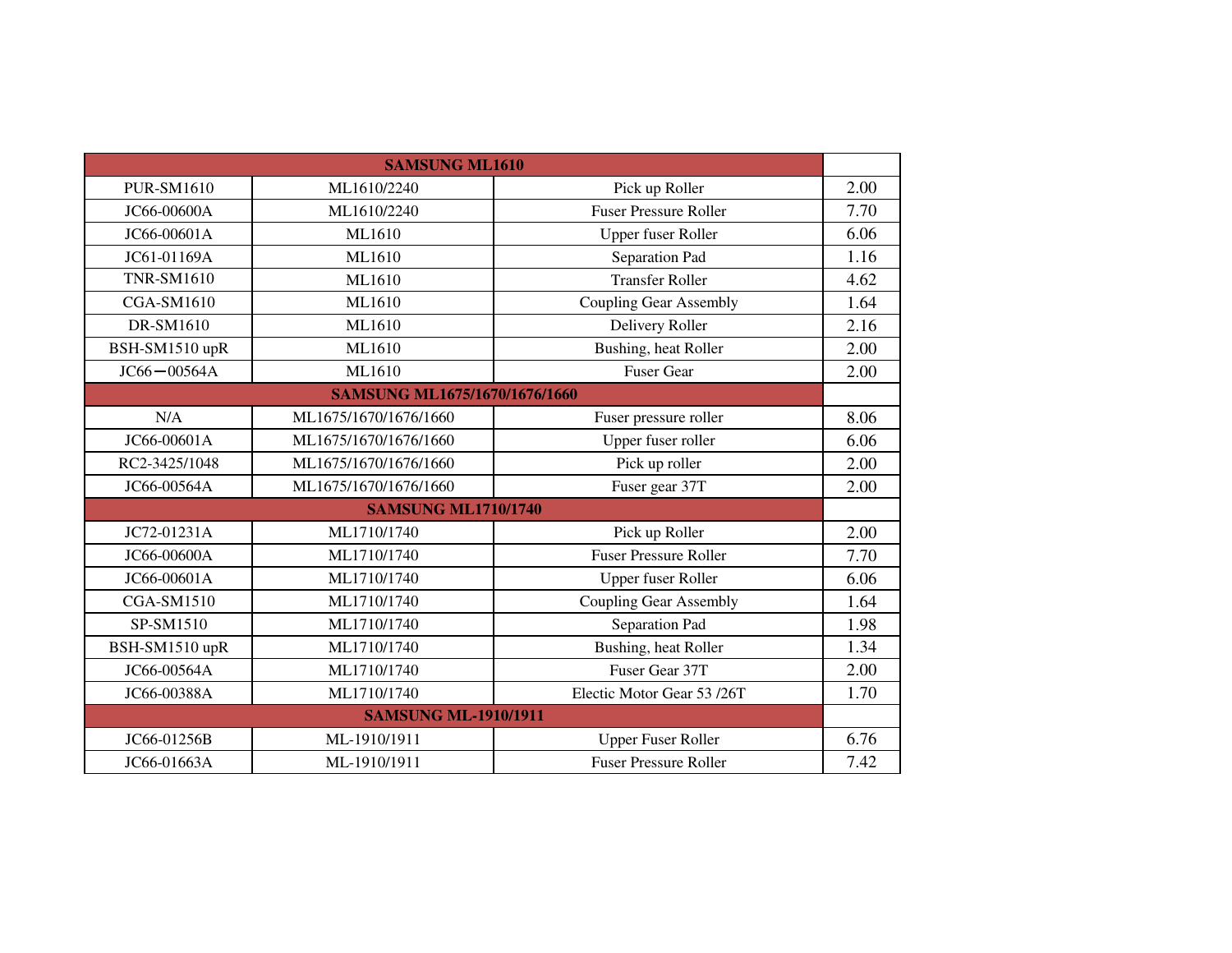| JC71-03514A<br>JC97-01931A | ML-1910/1911<br>ML-1910/1911 | Pick Up Roller<br>Separation pad | 1.92 |  |
|----------------------------|------------------------------|----------------------------------|------|--|
|                            |                              |                                  |      |  |
|                            |                              |                                  | 1.92 |  |
|                            | <b>SAMSUNG ML-2010</b>       |                                  |      |  |
| JC66-00600A                | ML-2010                      | Fuser pressure roller            | 7.70 |  |
| JC66-00601A                | ML-2010                      | Upper fuser roller               | 6.06 |  |
| BSH-SM1510-UPR             | ML-2010                      | Bushing, heat roller             | 1.36 |  |
| JC66-00564A                | ML-2010                      | Fuser gear 37T                   | 1.16 |  |
|                            | <b>SAMSUNG ML-2161/3401</b>  |                                  |      |  |
| N/A                        | ML-2161/3401                 | Fuser pressure roller            | 7.70 |  |
| N/A                        | ML-2161/3401                 | Upper fuser roller               | 6.06 |  |
|                            | <b>SAMSUNG ML-2240</b>       |                                  |      |  |
| JC66-00600B                | ML2240                       | <b>Fuser Pressure Roller</b>     | 7.70 |  |
| JC66-01972B                | ML2240                       | <b>Upper Fuser Roller</b>        | 6.06 |  |
| JC61-01173A                | ML2240                       | Pick Up Roller                   | 2.00 |  |
| BSH-SM2240-UPR             | ML2240                       | <b>Bushing, Heat Roller</b>      | 1.36 |  |
| $JC66 - 00564A$            | ML2240                       | <b>Fuser Gear</b>                | 1.16 |  |
| <b>SAMSUNG ML-2250</b>     |                              |                                  |      |  |
| JC97-02034A                | ML-2250                      | Pickup Roller Tray2              | 1.28 |  |
| JC97-01926A                | ML-2250                      | Pickup Roller Tray1              | 1.52 |  |
| JC66-00729A                | ML-2250                      | Upper fuser Roller               | 7.04 |  |
| JC66-00600A                | ML-2250                      | <b>Fuser Pressure Roller</b>     | 7.70 |  |
| SP-SM1510                  | ML-2250                      | Separation Pad                   | 2.00 |  |
|                            | <b>SAMSUNG ML-2510</b>       |                                  |      |  |
| JC66-01254A                | ML-2510                      | Upper Fuser Roller Gear          | 2.00 |  |
| JC73-00239A                | ML-2510                      | Pick up roller                   | 2.00 |  |
| JC66-01256A                | ML-2510                      | Upper fuser roller               | 7.04 |  |
| JC66-00600A                | ML-2510                      | Fuser pressure roller            | 7.70 |  |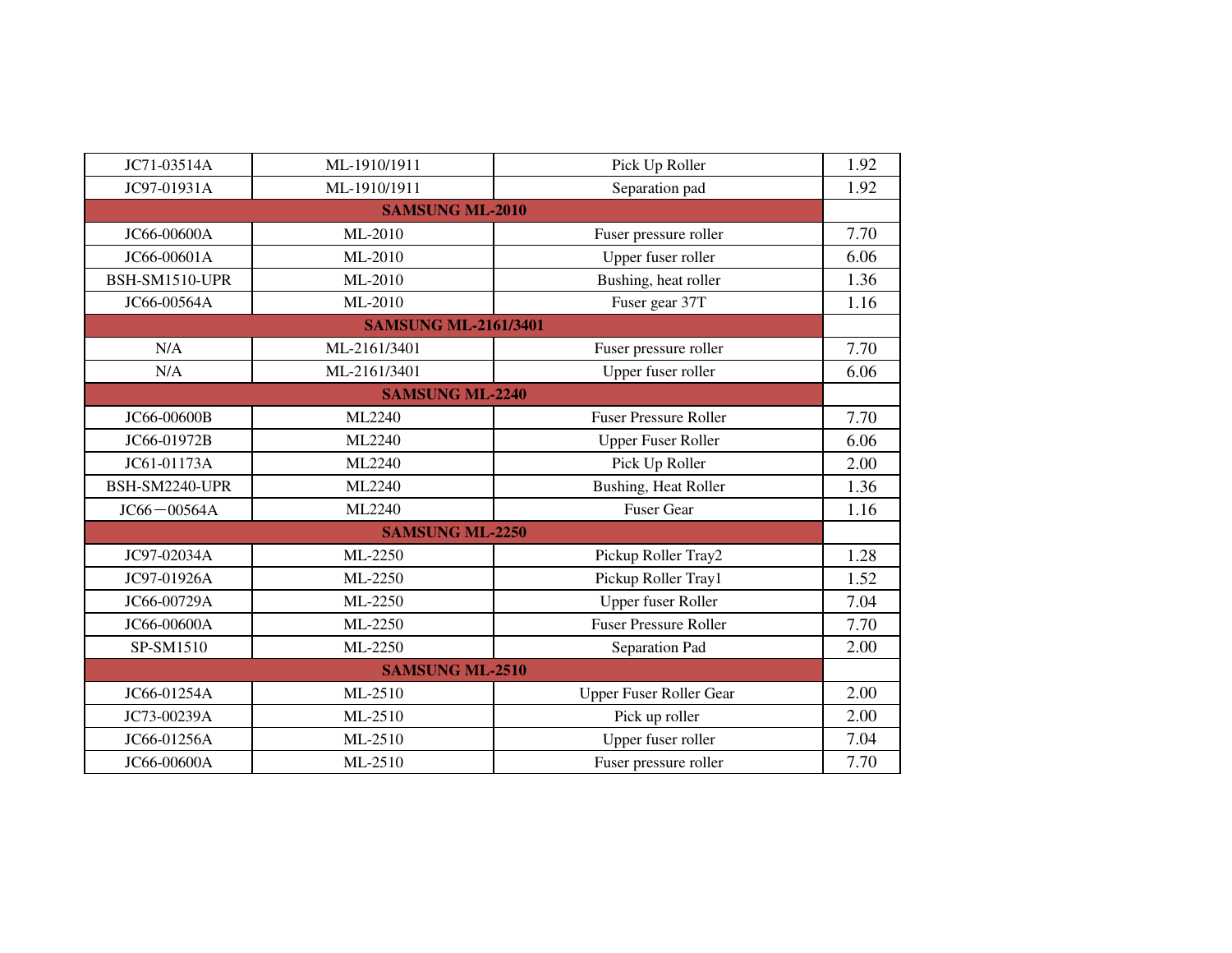|                                   | <b>SAMSUNG ML-2550</b>                  |                              |       |  |
|-----------------------------------|-----------------------------------------|------------------------------|-------|--|
| N/A                               | ML-2550                                 | Upper fuser roller           | 7.04  |  |
| N/A                               | ML-2550                                 | Fuser pressure roller        | 9.00  |  |
|                                   | <b>SAMSUNG ML-2850/2851</b>             |                              |       |  |
| JC66-01254A                       | ML-2850/2851                            | Upper Fuser Roller Gear      | 2.00  |  |
| JC97-02034A                       | ML-2850/2851                            | Pickup Roller TRAY2          | 2.00  |  |
| JC97-01926A                       | ML-2850/2851                            | Pick up poller tray1         | 2.00  |  |
| JC97-01931A                       | ML-2850/2851                            | Separation pad               | 2.00  |  |
| JC66-01256B                       | ML-2850/2851                            | Upper fuser roller           | 6.76  |  |
| JC66-01663A                       | ML-2850/2851                            | Fuser pressure roller        | 7.42  |  |
|                                   | <b>SAMSUNG ML-3310</b>                  |                              |       |  |
| N/A                               | ML-3310                                 | Fuser pressure roller        | 7.70  |  |
| <b>SAMSUNG ML-3050/Xerox 3428</b> |                                         |                              |       |  |
| N/A                               | ML-3050/Xerox 3428                      | Upper fuser roller           | 8.68  |  |
| N/A                               | ML-3050/Xerox 3428                      | Bushing, heat roller         | 2.50  |  |
| N/A                               | ML-3050/Xerox 3428                      | Fuser pressure roller        | 11.30 |  |
| JC97-01926A                       | ML-3050/Xerox 3428                      | Pick up poller tray1         | 2.00  |  |
| SP-SM1510                         | ML-3050/Xerox 3428                      | Separation pad tray2         | 2.00  |  |
|                                   | <b>SAMSUNG ML-3470/ML-3471/SCX 5530</b> |                              |       |  |
| JC66-01593A                       | SAMSUNG ML-3470/ML-3471                 | Upper fuser roller           | 8.70  |  |
| JC66-01453A                       | SAMSUNG ML-3470/ML-3471                 | Fuser pressure roller        | 7.70  |  |
| JC97-02034A                       | SAMSUNG ML-3470/ML-3471                 | Pickup Roller TRAY2          | 2.00  |  |
|                                   | <b>SAMSUNG SCX-4100</b>                 |                              |       |  |
| JC72-01231A                       | <b>SCX-4100</b>                         | Pick up Roller               | 2.00  |  |
| LPR-SM1210                        | <b>SCX-4100</b>                         | <b>Fuser Pressure Roller</b> | 7.04  |  |
| JC66-00601A                       | <b>SCX-4100</b>                         | Upper fuser Roller           | 6.06  |  |
| SP-SM1510                         | <b>SCX-4100</b>                         | Separation Pad               | 2.00  |  |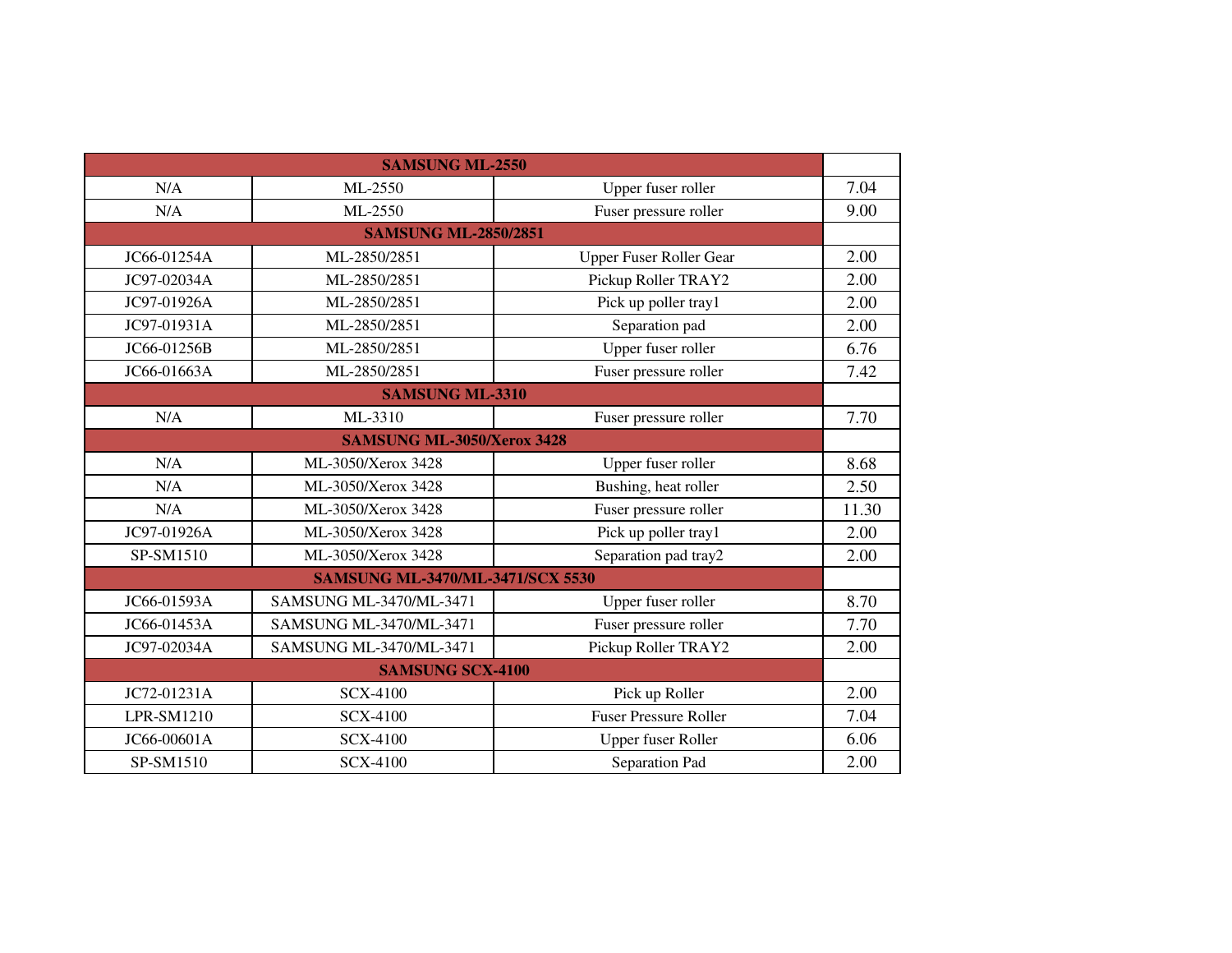| JC66-00564A       | <b>SCX-4100</b>         | Fuser Gear, heat Roller37T    | 2.00 |
|-------------------|-------------------------|-------------------------------|------|
| <b>BSH-SM1510</b> | <b>SCX-4100</b>         | Bushing, heat Roller          | 2.00 |
|                   | <b>SAMSUNG SCX-4200</b> |                               |      |
| JC72-01231A       | <b>SCX-4200</b>         | Pick up Roller                | 2.00 |
| JC66-00600A       | <b>SCX-4200</b>         | <b>Fuser Pressure Roller</b>  | 7.70 |
| JC66-00601A       | <b>SCX-4200</b>         | Upper fuser Roller            | 6.06 |
| SP-SM1510         | <b>SCX-4200</b>         | Separation Pad                | 2.00 |
| <b>CGA-SM1510</b> | <b>SCX-4200</b>         | <b>Coupling Gear Assembly</b> | 2.00 |
| JC66-00564A       | <b>SCX-4200</b>         | Fuser Gear, heat Roller37T    | 2.00 |
| <b>BSH-SM1510</b> | <b>SCX-4200</b>         | Bushing, heat Roller          | 2.00 |
|                   | <b>SAMSUNG SCX-4216</b> |                               |      |
| JC72-01231A       | SCX-4216/XEROX3116      | Pick up roller                | 2.00 |
| JC66-00600A       | SCX-4216                | Fuser pressure roller         | 7.70 |
| JC66-00601A       | SCX-4200/XEROX3117      | Upper fuser roller            | 6.06 |
| SP-SM1510         | SCX-4216/XEROX3116      | Separation pad                | 2.00 |
| <b>CGA-SM1510</b> | SCX-4216                | <b>Coupling Gear Assemdly</b> | 2.00 |
| JC66-00564A       | SCX-4216                | Fuser gear, heat roller 37T   | 2.00 |
| <b>BSH-SM1510</b> | SCX-4216                | Bushing, heat roller          | 2.00 |
| JC66-00388A       | SCX-4216/XEROX3116      | Motor Gear 53 /26T            | 2.00 |
|                   | <b>SAMSUNG ML4500</b>   |                               |      |
| JC66-01254A       | ML4500                  | Upper Fuser Roller Gear       | 2.00 |
| $JC72 - 00124A$   | ML4500/ML1210           | Separation Pad                | 2.34 |
| $JC73 - 00018A$   | ML4500/ML1210           | Pick up Roller                | 2.00 |
| $JC71 - 00012B$   | ML4500/ML1210           | Upper fuser Roller            | 5.74 |
| LPR-4500          | ML4500/ML1210           | <b>Fuser Pressure Roller</b>  | 7.04 |
| DP-SM4500         | ML4500/ML1210           | Delivery Roller               | 2.00 |
| FG-SM4500         | ML4500/ML1210           | <b>Fuser Gear</b>             | 2.00 |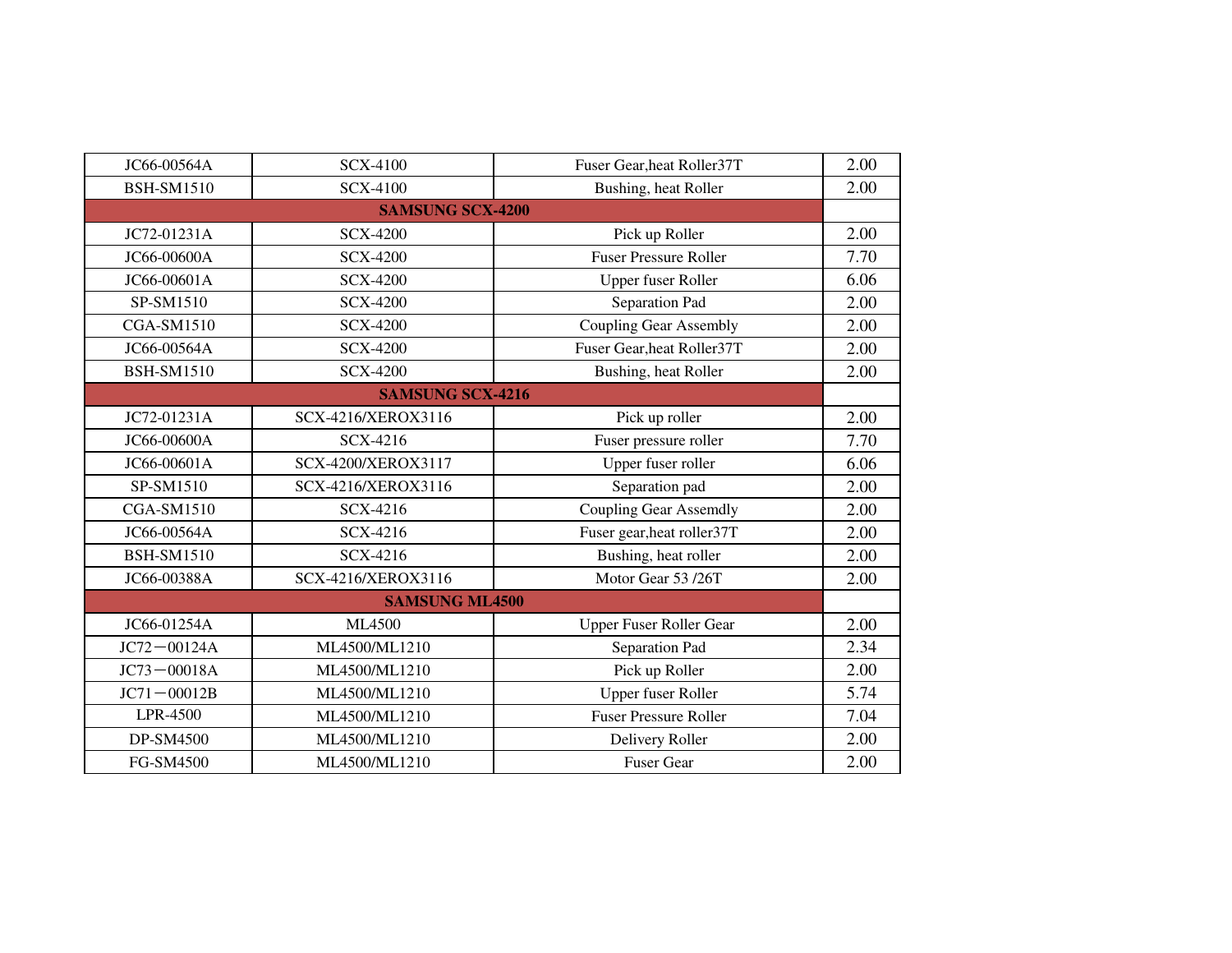| BSH-SM4500 upR            | ML4500/ML1210         | Bushing, Heat Roller          | 2.00  |  |
|---------------------------|-----------------------|-------------------------------|-------|--|
| <b>CGA-SM4500</b>         | ML4500/ML1210         | <b>Coupling Gear Assembly</b> | 2.00  |  |
|                           | <b>SCX-4521F</b>      |                               |       |  |
| <b>PUR-SM4521</b>         | <b>SCX-4521F</b>      | Pickup Roller                 | 2.00  |  |
| JC66-00600A               | <b>SCX-4521F</b>      | <b>FUSER PRESSURE ROLLER</b>  | 7.70  |  |
| JC66-00601A               | <b>SCX-4521F</b>      | <b>UPPER FUSER ROLLER</b>     | 6.06  |  |
| JC61-01169A               | <b>SCX-4521F</b>      | <b>SEPARATION PAD</b>         | 2.00  |  |
| JC66-00807A               | <b>SCX-4521F</b>      | Fuser Gear 35T/63T            | 2.00  |  |
| <b>TNR-SM4521</b>         | <b>SCX-4521F</b>      | <b>TRANSFER ROLLER</b>        | 4.98  |  |
| JC97-02179A               | <b>SCX-4521F</b>      | <b>COUPLING GEAR ASSEMDLY</b> | 2.00  |  |
| <b>DR-SM4521F</b>         | <b>SCX-4521F</b>      | <b>DELIVERY ROLLER</b>        | 2.20  |  |
| BSH-SM4521-UPR            | <b>SCX-4521F</b>      | <b>BUSHING, HEAR ROLLER</b>   | 2.00  |  |
| JC66-00564A               | <b>SCX-4521F</b>      | <b>FUSER GEAR</b>             | 2.00  |  |
| <b>SAMSUNG 4550/4050</b>  |                       |                               |       |  |
| JC66-00931A               | ML4550/4050           | Fuser pressure roller         | 15.52 |  |
| <b>SCX-4725FN/ML2571N</b> |                       |                               |       |  |
| JC66-01256A               | SCX-4725FN/2571       | Upper fuser roller            | 7.04  |  |
| JC66-00600A               | <b>SCX-4725FN</b>     | Fuser pressure roller         | 7.70  |  |
| JC66-01254A               | SCX-4725FN/2571       | Fuser gear, heat roller45T    | 2.00  |  |
| JC73-00239A               | SCX-4725FN/2571       | Pick up roller                | 2.00  |  |
|                           | <b>SCX4824/4828FN</b> |                               |       |  |
| JC66-01256B               | SCX4824/4828FN        | <b>Upper Fuser Roller</b>     | 6.76  |  |
| JC66-01663A               | SCX4824/4828FN        | <b>Fuser Pressure Roller</b>  | 7.42  |  |
| JC66-01254A               | SCX4824/4828FN        | Fuser gear, heat roller45T    | 2.00  |  |
| JC66-00725A               | SCX4824/4828FN        | Transfer roller               | 4.64  |  |
| JC97-03062A               | SCX4824/4828FN        | Pick up roller                | 2.00  |  |
| JC97-01931A               | SCX4824/4828FN        | Separation pad                | 2.00  |  |
|                           |                       |                               |       |  |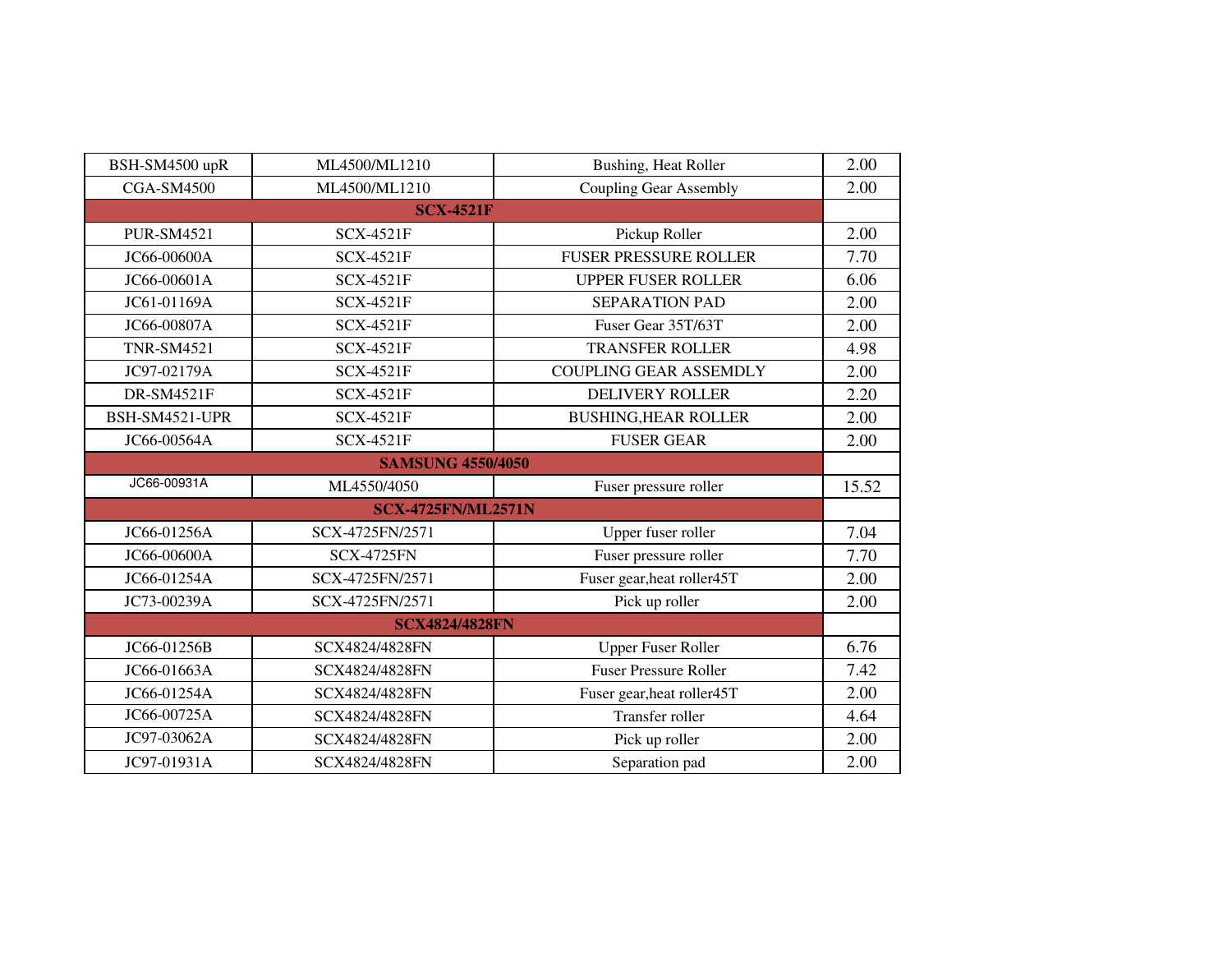|                                     | <b>SAMSUNG 5100</b>            |                                      |       |
|-------------------------------------|--------------------------------|--------------------------------------|-------|
| JC71-00004A                         | SAMSUNG 5100                   | Upper fuser Roller                   | 5.74  |
| JC75-00027A                         | SAMSUNG 5100                   | <b>Fuser Pressure Roller</b>         | 6.68  |
|                                     | <b>SAMSUNG CLP-300</b>         |                                      |       |
| JC61-01466A                         | <b>SAMSUNG CLP-300</b>         | <b>Transfer roller</b>               | 5.26  |
| JC66-01079A                         | <b>SAMSUNG CLP-300</b>         | <b>Fuser Pressure Roller</b>         | 7.12  |
|                                     | <b>SAMSUNG CLP-315</b>         |                                      |       |
| JC73-00239A                         | <b>SAMSUNG CLP-315</b>         | Pick up roller Tire                  | 2.00  |
| JC73-00239A                         | <b>SAMSUNG CLP-315</b>         | Pick up roller                       | 2.00  |
| JC61-01466A                         | <b>SAMSUNG CLP-315</b>         | Transfer roller                      | 5.26  |
| JC66-01780A                         | <b>SAMSUNG CLP-315</b>         | <b>Fuser Pressure Roller</b>         | 7.12  |
| <b>SAMSUNG SF-565P</b>              |                                |                                      |       |
| JC66-00601A                         | <b>SF-565P</b>                 | Upper fuser Roller                   | 6.06  |
| LPR-1510                            | <b>SF-565P</b>                 | <b>Fuser Pressure Roller</b>         | 7.70  |
| JC66-00564A                         | <b>SF-565P</b>                 | Fuser Gear                           | 2.00  |
| <b>CGA-1510</b>                     | <b>SF-565P</b>                 | <b>Coupling Gear Assembly</b>        | 2.00  |
| <b>BSH-1510</b>                     | <b>SF-565P</b>                 | Bushing, Heat Roller                 | 2.00  |
| JC72-01231A                         | <b>SF-565P</b>                 | Pick up Roller                       | 2.00  |
| SP-1510                             | <b>SF-565P</b>                 | Separation Pad                       | 2.08  |
| <b>TRG-1510</b>                     | <b>SF-565P</b>                 | Electic Motor Gear 53/26T            | 2.00  |
|                                     | <b>EPSON COLOR LASER C1100</b> |                                      |       |
| FTS-C1100-000                       | Color Laser C1100              | Fuser Film Sleeve(Japanese material) | 17.12 |
| <b>EPSON 2020/XEORX 255/305/302</b> |                                |                                      |       |
| N/A                                 | EPSON 2020/XEORX 255/305/302   | Upper fuser roller                   | 9.20  |
| N/A                                 | EPSON 2020/XEORX 255/305/302   | Fuser pressure roller                | 17.12 |
|                                     |                                |                                      |       |
| <b>EPSON 1300W/1350W</b>            |                                |                                      |       |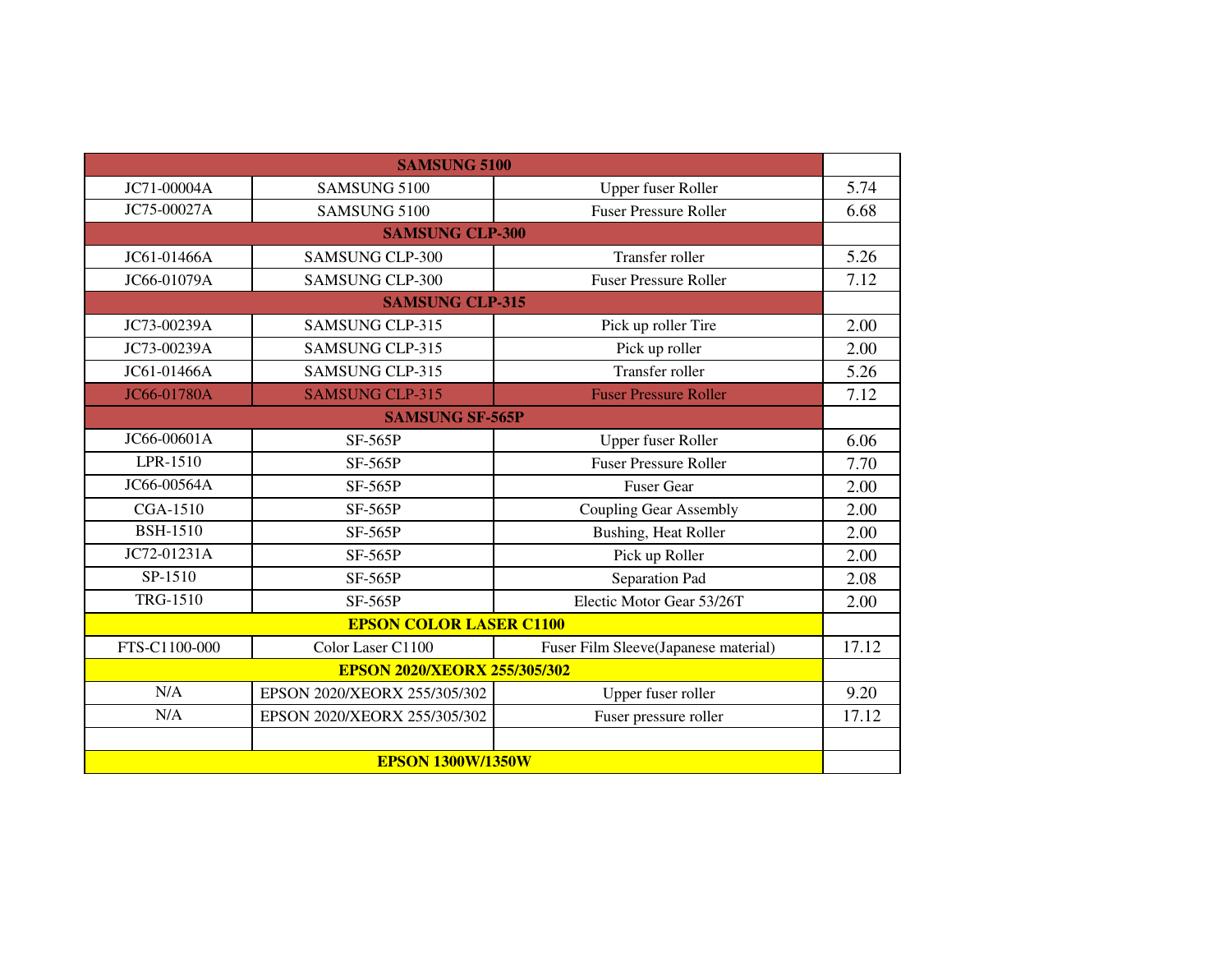| 4136-5501-01             | 1300W/1350W                | Upper fuser Roller            | 7.36 |  |
|--------------------------|----------------------------|-------------------------------|------|--|
| 4136-5502-01             | 1300W/1350W                | <b>Fuser Pressure Roller</b>  | 9.00 |  |
|                          | <b>EPSON EPL 5700/5800</b> |                               |      |  |
| 1040806                  | EPL 5700/5800              | Upper fuser Roller            | 6.06 |  |
| 1040805                  | EPL 5700/5800              | <b>Fuser Pressure Roller</b>  | 8.04 |  |
|                          | <b>EPSON EPL 6200</b>      |                               |      |  |
| 4316-5501-01             | <b>EPL 6200</b>            | <b>Upper fuser Roller</b>     | 7.36 |  |
| 4136-5502-01             | <b>EPL6200</b>             | <b>Fuser Pressure Roller</b>  | 9.00 |  |
|                          | <b>Lexmark E120</b>        |                               |      |  |
| <b>UFR-E120</b>          | Lexmark E120               | <b>Upper Fuser Roller</b>     | 7.40 |  |
| LPR-120                  | Lexmark E120               | <b>Fuser Pressure Roller</b>  | 7.04 |  |
| <b>TR-E120</b>           | Lexmark E120               | <b>Transfer Roller</b>        | 5.74 |  |
| <b>Lexmark E210/4510</b> |                            |                               |      |  |
| 12G6779                  | E210/4510                  | Separation Pad                | 2.30 |  |
| 12G6780                  | E210/4510                  | <b>Clutch Separation</b>      | 2.00 |  |
| 56P2501                  | E210/4510                  | Pick up Roller                | 2.00 |  |
| 69G9977                  | E210/4510                  | <b>Upper Fuser Roller</b>     | 7.40 |  |
| 69G9978                  | E210/4510                  | Lower Pressure Roller         | 7.04 |  |
| <b>BSH-E210</b>          | E210/4510                  | Bushing, Hear Roller          | 2.00 |  |
| FG-4500                  | E210/4510                  | <b>Fuser Gear</b>             | 2.00 |  |
|                          | <b>LEXMARK X215</b>        |                               |      |  |
| JC66-00600A              | <b>LEXMARK X215</b>        | Fuser pressure roller         | 7.70 |  |
| JC66-00601A              | <b>LEXMARK X215</b>        | Upper fuser roller            | 6.06 |  |
| SP-SM1510                | <b>LEXMARK X215</b>        | Separation pad                | 2.00 |  |
| <b>CGA-SM1510</b>        | <b>LEXMARK X215</b>        | <b>Coupling Gear Assemdly</b> | 2.00 |  |
| JC66-00564A              | <b>LEXMARK X215</b>        | Fuser gear, heat roller 37T   | 2.00 |  |
| FG-SM1510                | <b>LEXMARK X215</b>        | Electic Motor Gear 53 /26T    | 2.00 |  |
|                          |                            |                               |      |  |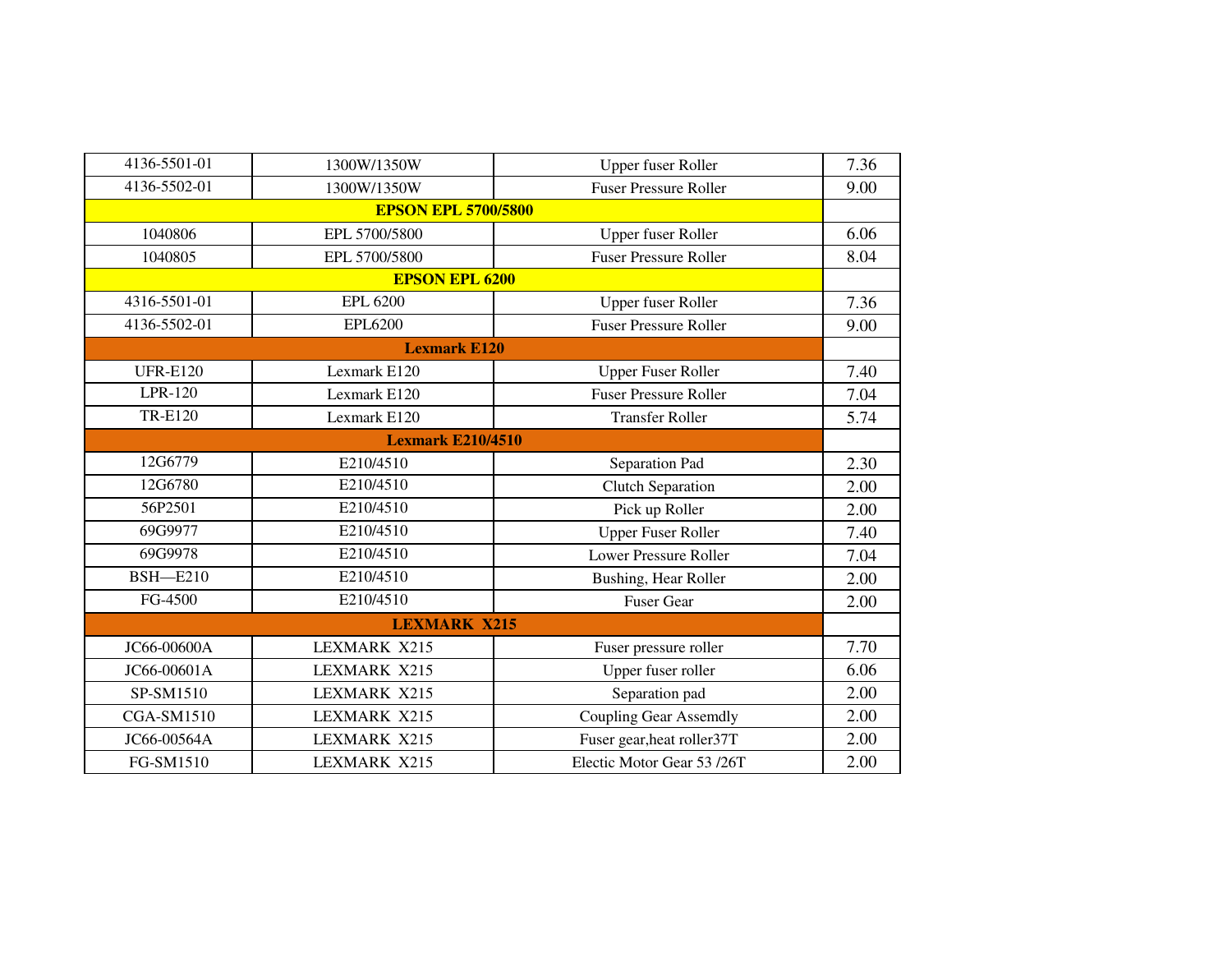| <b>BSH-SM1510</b> | <b>LEXMARK X215</b>          | Bushing, heat roller                 | 2.00  |
|-------------------|------------------------------|--------------------------------------|-------|
|                   | <b>Lexmark E232/230</b>      |                                      |       |
| <b>UFR-E232</b>   | E232/230/234/240/330/332     | <b>Upper fuser Roller</b>            | 7.06  |
| <b>LPR-E232</b>   | E232/230/234/240/330/332     | <b>Fuser Pressure Roller</b>         | 8.04  |
| 56P1823           | E232/230/234/240/330/332     | <b>Transfer Roller</b>               | 5.64  |
| 56P1820           | E232/230/234/240/330/332     | Pick up Roller                       | 2.00  |
|                   | <b>Lexmark E250D/260</b>     |                                      |       |
| 56P1820           | E250D                        | Pick up Roller                       | 2.00  |
| E-250D Film       | E250D/260                    | Fuser Film Sleeve(Japanese material) | 16.00 |
| $LPR-E250$        | E250D                        | <b>Fuser Pressure Roller</b>         | 10.00 |
| <b>LPR-E260</b>   | E260D                        | <b>Fuser Pressure Roller</b>         | 10.00 |
|                   | <b>Lexmark E322/320</b>      |                                      |       |
| 12G4483           | E322/320                     | Pick up Roller                       | 3.40  |
| 12G4470           | E322/320/220                 | <b>Transfer Roller</b>               | 4.98  |
| 12G4491           | E322/320/220                 | <b>Upper fuser Roller</b>            | 7.06  |
| 12G4494           | E322/320/220                 | <b>Fuser Pressure Roller</b>         | 8.04  |
| 12G0119           | E322/320/220                 | Separation Pad Right                 | 2.00  |
| 12G1932           | E322/320/220                 | Separation Pad Left                  | 2.00  |
| N/A               | E322/320/220                 | Pick up Roller Ass'y                 | 4.62  |
| 99A1017           | E322/320/220                 | Charge Roller                        | 7.50  |
| 12G4493           | E322/320/220                 | Delivery Roller                      | 2.44  |
|                   | <b>Lexmark E312/310/4044</b> |                                      |       |
| 12G0079           | E312/310/4044                | <b>Upper fuser Roller</b>            | 7.70  |
| 12G0086           | E312/310/4044                | <b>Lower Sleeved Roller</b>          | 8.04  |
| 12G0048           | E312/310/4044                | <b>Transfer Roller</b>               | 5.64  |
| 12G0062           | E312/310/4044                | Separation Pad                       | 2.00  |
| 12G0119           | E312/310/4044                | Separation Pad Left                  | 2.00  |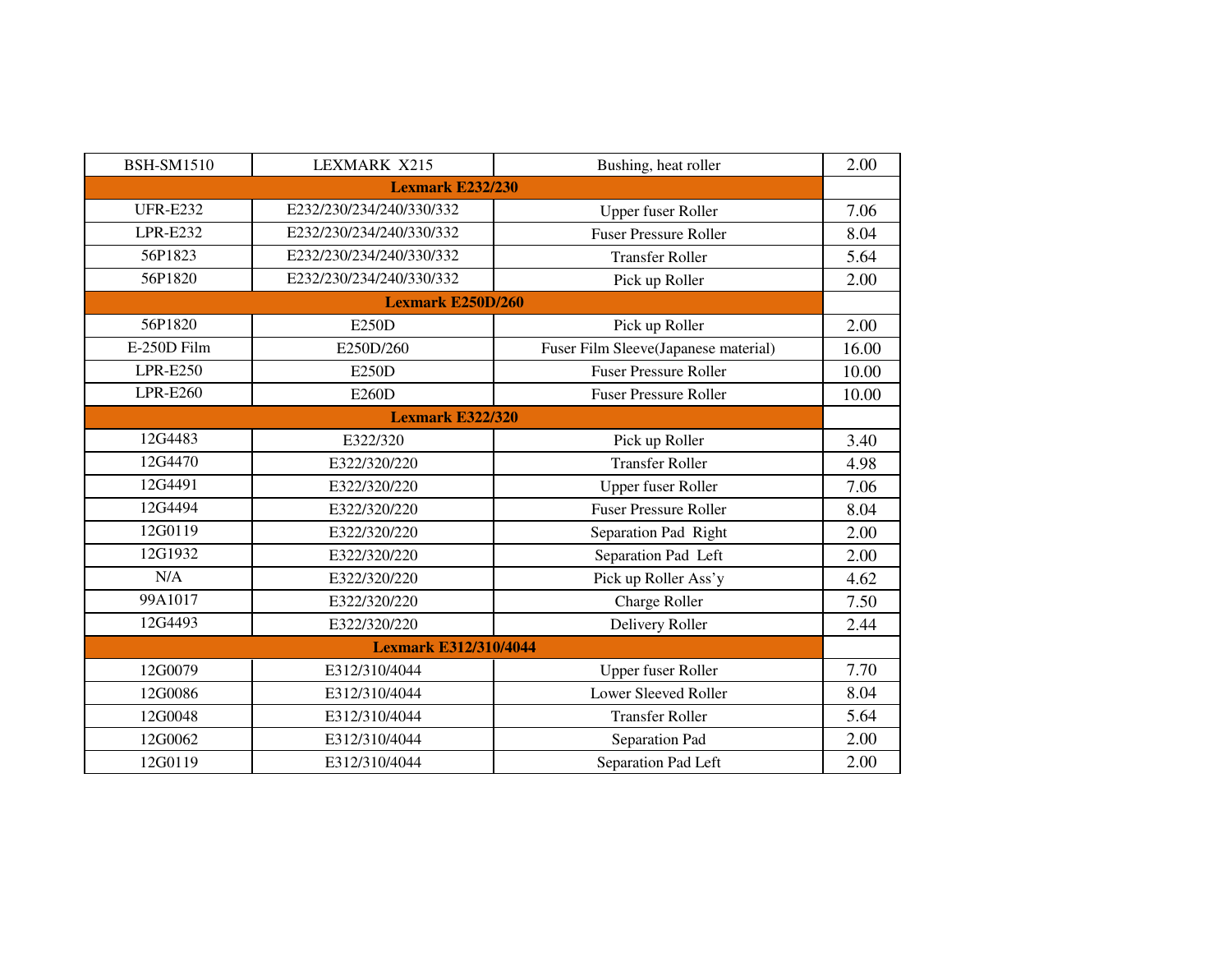| 12G0120             | E312/310/4044                  | Separation Pad Right         | 2.00 |  |
|---------------------|--------------------------------|------------------------------|------|--|
| 12G0067             | E312/310/4044                  | Pick up Roller Ass'y         | 5.72 |  |
| 12G0070             | E312/310/4044                  | Input paper feed             | 3.18 |  |
| 12G0084             | E312/310/4044                  | Delivery Roller              | 2.08 |  |
| 12G0165             | E312/310/4044                  | Delivery Roller              | 2.44 |  |
|                     | <b>Lexmark OPTRA M41X/4045</b> |                              |      |  |
| 12G0323             | <b>OPERA M41X4045</b>          | Pick up Roller               | 2.00 |  |
| 12G0354             | OPERA M41X4045                 | <b>Transfer Roller</b>       | 5.72 |  |
| 12G0332             | OPERA M41X4045                 | Fuser Gear 51T               | 2.00 |  |
| 12G0070             | OPERA M41X4045                 | Input paper feed             | 3.18 |  |
| 12G0307             | <b>OPERA M41X4045</b>          | Delivery Roller              | 3.94 |  |
| 12G0308             | OPERA M41X4045                 | Delivery Roller              | 3.94 |  |
| <b>Lexmark 4039</b> |                                |                              |      |  |
| 1381008             | Lexmark 4039                   | <b>Transfer Roller</b>       | 5.72 |  |
| 1328124             | Lexmark 4039                   | Fuser Gear 38T               | 2.00 |  |
| N/A                 | Lexmark 4039                   | Bearing, Heat Roller         | 3.16 |  |
| 69G5480             | Lexmark 4039                   | Pick up Roller               | 2.00 |  |
| 56P1463             | Lexmark 4039                   | <b>Fuser Gear</b>            | 2.00 |  |
| 40355101            | Lexmark 4039                   | Flag pack                    | 2.00 |  |
|                     | <b>Lexmark 4059</b>            |                              |      |  |
| N/A                 | Lexmark 4059                   | <b>Fuser Pressure Roller</b> | 9.24 |  |
| 99A0070             | Lexmark 4059                   | Paper pick up Roller         | 2.00 |  |
| 99A0076             | Lexmark 4059                   | Feed pick up Roller          | 2.00 |  |
| 99A0083             | Lexmark 4059                   | Feed Separation Pad          | 2.00 |  |
| 99A0159             | Lexmark 4059                   | Bushing, Lower Roller        | 2.00 |  |
| 99A0150             | Lexmark 4059                   | Bushing, Upper Fuser Roller  | 2.00 |  |
| 99A0179             | Lexmark 4059                   | <b>Transfer Roller</b>       | 4.98 |  |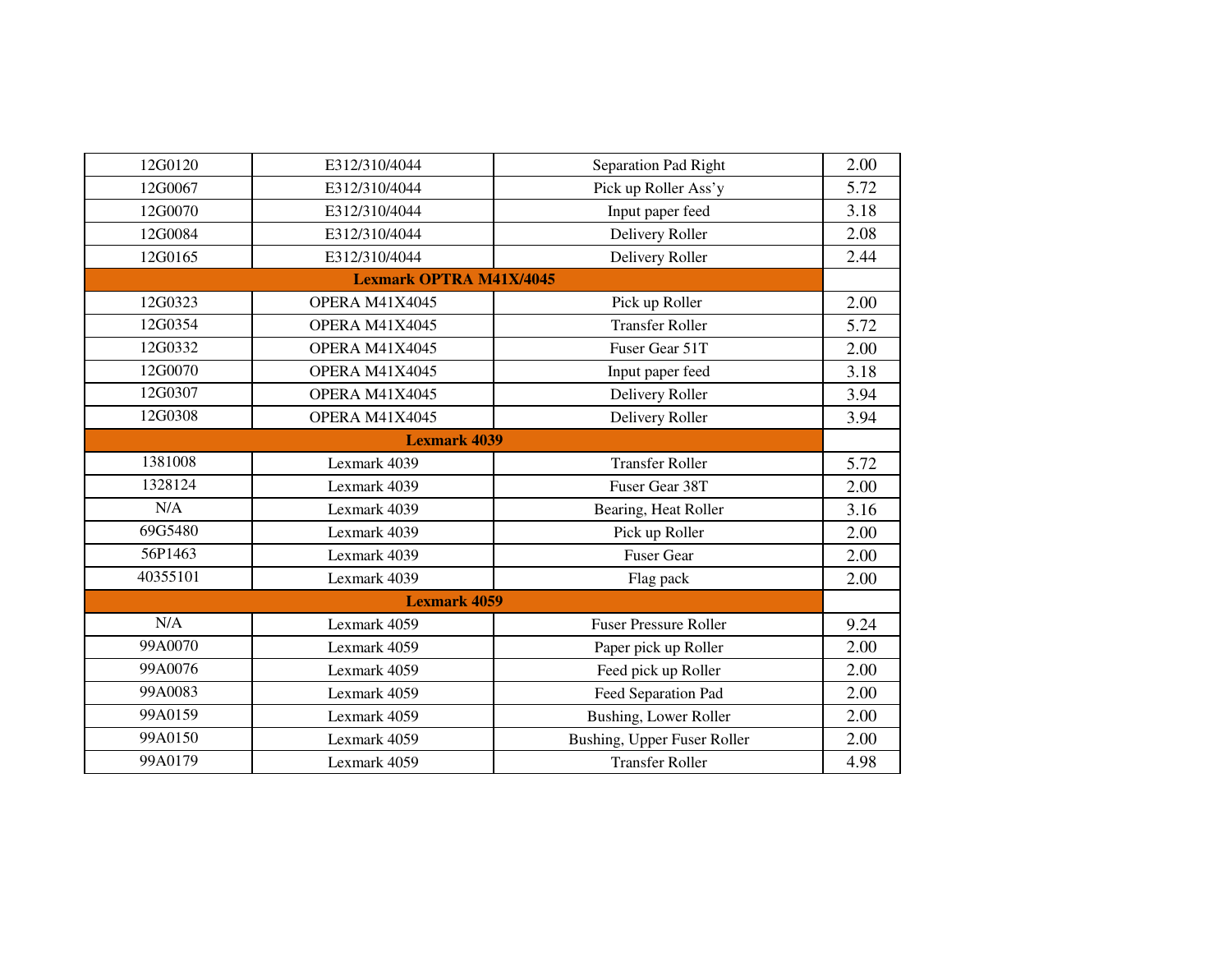| 99A0336        | Lexmark 4059                   | Delivery Roller                      | 3.40  |  |  |
|----------------|--------------------------------|--------------------------------------|-------|--|--|
| 99A1631        | Lexmark 4059                   | Delivery Roller                      | 3.40  |  |  |
| 99A0562        | Lexmark 4059                   | <b>Upper fuser Roller</b>            | 7.06  |  |  |
| 99A0563        | Lexmark 4059                   | <b>Fuser Gear</b>                    | 2.00  |  |  |
|                | <b>Lexmark OPTERA T420</b>     |                                      |       |  |  |
| <b>UFR-420</b> | <b>OPTERA T420</b>             | Upper fuser Roller                   | 7.70  |  |  |
| <b>LPR-420</b> | <b>OPTERA T420</b>             | <b>Fuser Pressure Roller</b>         | 8.04  |  |  |
| 56P0643        | <b>OPTERA T420</b>             | Transfer Roller, W/Gear              | 5.72  |  |  |
| 56P0643        | OPTERA T420                    | <b>Transfer Roller</b>               | 5.28  |  |  |
|                | <b>Lexmark OPTERA T430</b>     |                                      |       |  |  |
| 56P2330-FM3    | <b>OPTERA T430</b>             | Fuser Film Sleeve(Japanese material) | 11.56 |  |  |
| LPR-430        | OPTERA T430                    | <b>Fuser Pressure Roller</b>         | 14.10 |  |  |
| 56P2329        | OPTERA T430                    | Transfer Roller, W/Gear              | 5.72  |  |  |
|                | <b>Lexmark OPTERA T520/522</b> |                                      |       |  |  |
| 99A2036        | <b>OPTERA T520/522</b>         | <b>Upper fuser Roller</b>            | 7.70  |  |  |
| 99A2038        | <b>OPTERA T520/522</b>         | <b>Fuser Pressure Roller</b>         | 7.70  |  |  |
| 99A0147        | <b>OPTERA T520/522</b>         | Delivery Roller                      | 3.94  |  |  |
| 99A0150        | <b>OPTERA T520/522</b>         | Bushing, heat Roller                 | 2.00  |  |  |
| 99A0076        | <b>OPTERA T520/522</b>         | Pick up Roller, mp tray              | 2.00  |  |  |
| 99A0070        | <b>OPTERA T520/522</b>         | Pick up Roller                       | 2.00  |  |  |
| 99A0083        | <b>OPTERA T520/522</b>         | Separation Pad Right                 | 2.00  |  |  |
| 99A0833        | <b>OPTERA T520/522</b>         | Guide Only Delivery                  | 4.30  |  |  |
| 99A1015        | <b>OPTERA T520/522</b>         | Transfer Roller, W/Gear              | 4.98  |  |  |
| 99A0143        | <b>OPTERA T520/522</b>         | Bearing, Heat Roller                 | 3.16  |  |  |
| 99A1621        | <b>OPTERA T520/522</b>         | Bearing, Sleeved Roller              | 2.16  |  |  |
| 99A0148        | <b>OPTERA T520/522</b>         | <b>Fuser Gear</b>                    | 2.00  |  |  |
| 99A0157        | <b>OPTERA T520/522</b>         | <b>Fuser Gear</b>                    | 2.00  |  |  |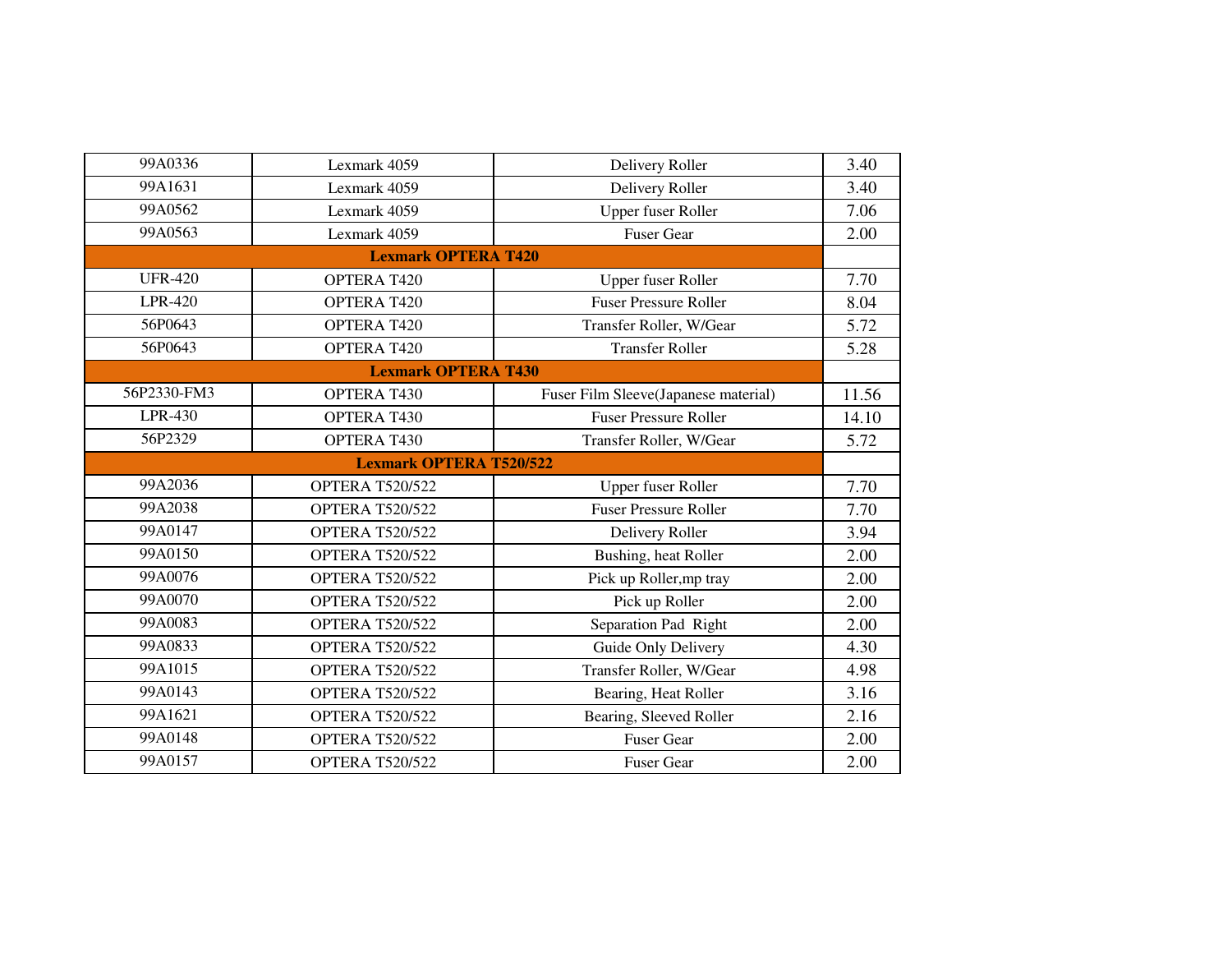| 99A1017      | <b>OPTERA T520/522</b>  | Charge Roller                | 7.50  |
|--------------|-------------------------|------------------------------|-------|
| N/A          | <b>OPTERA T520/522</b>  | <b>DOCTOR Bar</b>            | 3.58  |
|              | <b>Lexmark T614/616</b> |                              |       |
| 99A0083      | T614                    | Separation Pad               | 2.00  |
| 99A0070      | T614/610/612/616        | Pick up Roller               | 2.00  |
| 99A0076      | T614/610/612/616        | Pick up Roller, mp tray      | 2.00  |
| 99A0160      | T614/616                | <b>Fuser Pressure Roller</b> | 7.70  |
| 99A1512/1549 | T614/616                | <b>Upper fuser Roller</b>    | 7.70  |
| 99A0147      | T614/610/612/616        | Delivery Roller              | 3.94  |
| 99A0157      | T614/610/612/616        | <b>Fuser Gear</b>            | 2.00  |
| 99A0148      | T614/610/612/616        | <b>Fuser Gear</b>            | 2.00  |
| 99A0159      | T614                    | Bushing, Sleeve Roller       | 2.00  |
| 99A1015      | T614/610/612/616        | <b>Transfer Roller</b>       | 4.98  |
| 99A0143      | T614/610/612/616        | Bearing, Heat Roller         | 3.16  |
| 99A1621      | T610/612/616/T614       | Bearing, Sleeved Roller      | 2.16  |
| 99A0833      | T614/616/610/612        | Guide Only Delivery          | 4.30  |
| N/A          | T610/612/616/T614       | Doctor bar                   | 3.58  |
| DR-T614      | T614/610/612/616        | Delivery Roller (4Qty)       | 17.12 |
| 99A2472      | T614/610/612/616        | Lower Picker Finger          | 2.00  |
| 99A0150      | T614/610/612/616        | Bushing, Upper Roller        | 2.00  |
| 99A1017      | T614/610/612/616        | <b>Charge Roller</b>         | 7.50  |
|              | <b>Lexmark T620/622</b> |                              |       |
| 99A1015      | T620/622                | Transfer roller              | 4.98  |
| 99A1017      | T620/622                | Charge Roller                | 7.50  |
| 99A0070      | T620/622                | Pick up roller               | 2.00  |
| 99A0076      | T620/622                | Pick up roller, mp tray      | 2.00  |
| 99A0147      | T620/622                | Delivery roller              | 3.94  |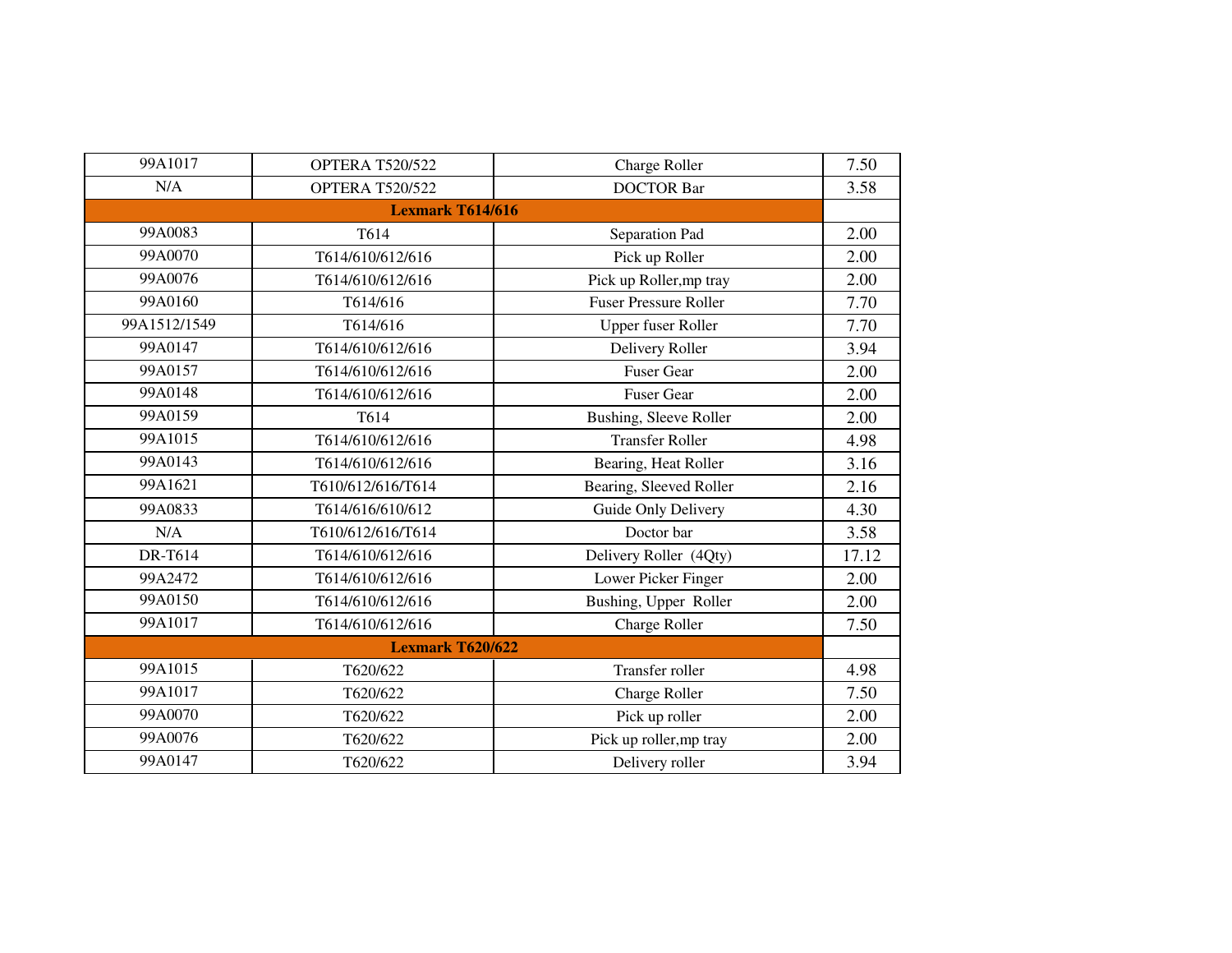| 99A0157 | T620/622                    | Fuser gear                   | 2.00  |
|---------|-----------------------------|------------------------------|-------|
| 99A0148 | T620/622                    | Fuser gear                   | 2.00  |
| 99A0833 | T620/622                    | Guide Only Delivery          | 4.30  |
| 99A0143 | T620/622                    | Bearing, Heat roller         | 3.16  |
| 99A1621 | T620/622                    | Bearing, sleeved roller      | 2.16  |
| 99A0150 | T620/622                    | Bushing, Upper roller        | 2.00  |
| 99A1549 | T620/622                    | Upper fuser roller           | 7.70  |
| 99A2038 | T620/622                    | Fuser pressure roller        | 7.70  |
|         | <b>Lexmark T630</b>         |                              |       |
| 99A0070 | Lexmark T630                | Pick up Roller               | 2.00  |
| 99A0076 | Lexmark T630                | Pick up Roller, Mp tray      | 2.00  |
| 99A0158 | Lexmark T630                | <b>Fuser Pressure Roller</b> | 8.68  |
| 99A2036 | Lexmark T630                | Upper fuser Roller           | 7.70  |
| 99A0147 | Lexmark T630                | Delivery Roller              | 3.94  |
| DR-T614 | Lexmark T630                | Delivery Roller (4Qty)       | 17.12 |
| 99A0157 | Lexmark T630                | <b>Fuser Gear</b>            | 2.00  |
| 99A0148 | Lexmark T630                | <b>Fuser Gear</b>            | 2.00  |
| 99A0150 | Lexmark T630                | <b>Bushing heat Roller</b>   | 2.00  |
| 56P1357 | Lexmark T630                | <b>Transfer Roller</b>       | 4.98  |
| 99A0143 | Lexmark T630                | Bearing, Heat Roller         | 3.16  |
| 99A1621 | Lexmark T630                | Bearing, Sleeved Roller      | 2.16  |
| 99A0833 | Lexmark T630                | Guide Only Delivery          | 4.30  |
| N/A     | Lexmark T630                | Doctor bar                   | 3.58  |
| 99A2472 | Lexmark T630                | Lower Picker Finger          | 2.00  |
| 99A1017 | Lexmark T630                | <b>Charge Roller</b>         | 7.50  |
|         | <b>Lexmark T640/642/644</b> |                              |       |
| 99A0158 | Lexmark T640/642/644        | Fuser pressure roller        | 8.68  |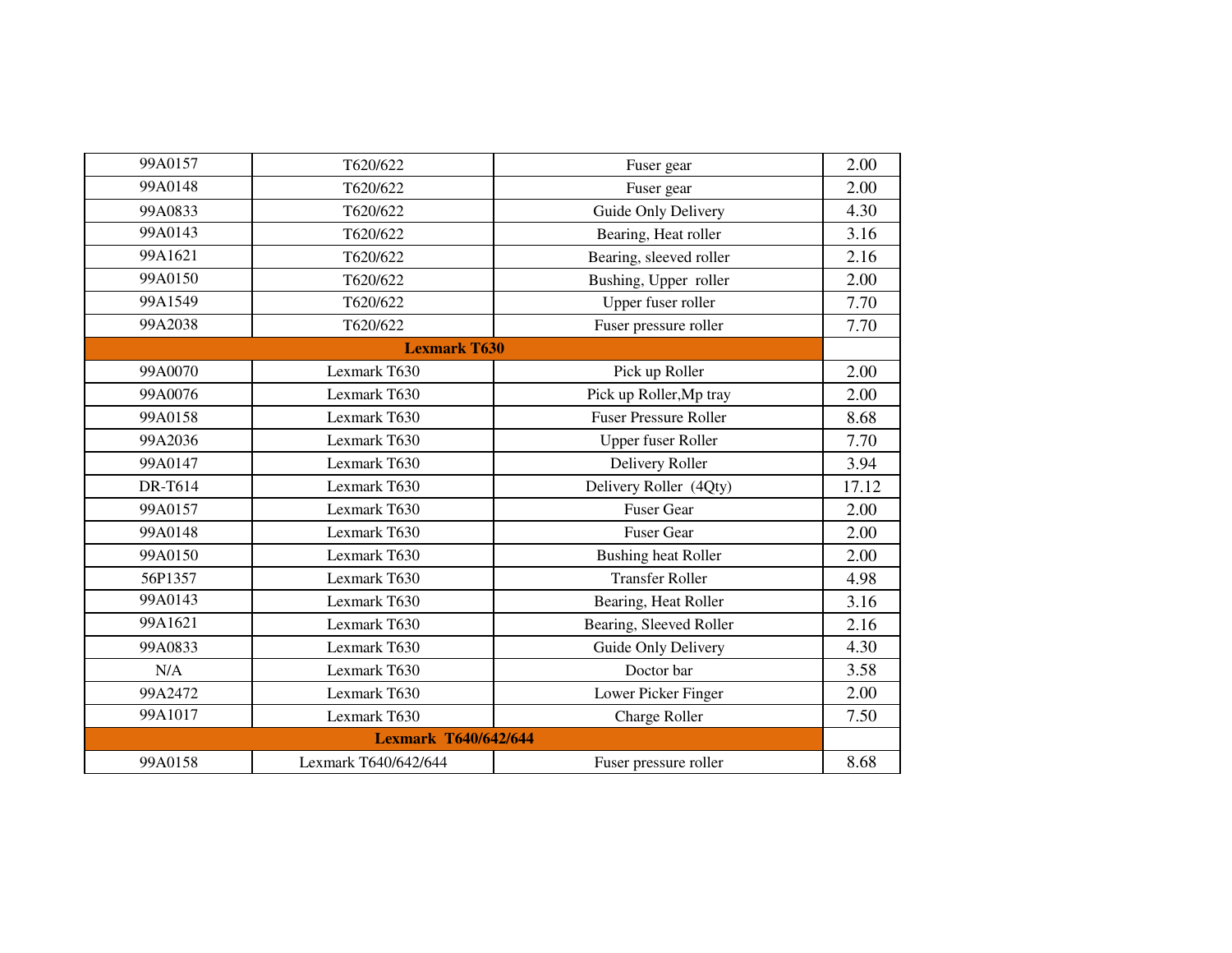| 40X0130           | Lexmark T640/642/644       | Transfer roller               | 4.98  |
|-------------------|----------------------------|-------------------------------|-------|
| 99A0076           | Lexmark T640/642/644       | Pick up roller, Mp tray       | 2.00  |
| 99A2036           | Lexmark T640/642/644       | Upper fuser roller            | 7.70  |
| 99A0070           | Lexmark T640/642/644       | Pick up roller                | 2.00  |
| 99A0143           | Lexmark T640/642/644       | Bearing, Heat roller          | 3.16  |
| 99A1621           | Lexmark T640/642/644       | Bearing, sleeved roller       | 2.16  |
| 40X0127           | Lexmark T640/642/644       | <b>Charge Roller</b>          | 11.64 |
| 99A0150           | Lexmark T640/642/644       | Bushing, Upper roller         | 2.00  |
| 99A2035           | Lexmark T640/642/644       | Guide Only Delivery           | 4.40  |
| 99A2469           | Lexmark T640/642/644       | Delivery roller               | 3.58  |
| 99A0148           | Lexmark T640/642/644       | Fuser gear                    | 2.00  |
|                   | Lexmark Optra T650/652/654 |                               |       |
| 99A2036           | Optra T650/652/654         | <b>Upper Fuser Roller</b>     | 7.70  |
| 99A0158           | Optra T650/652/654         | <b>Fuser Pressure Roller</b>  | 8.68  |
| 99A0143           | Optra T650/652/654         | Bearing, Heat Roller          | 3.16  |
| 99A1621           | Optra T650/652/654         | Bearing, Sleeved Roller       | 2.16  |
| 99A0150           | Optra T650/652/654         | Bushing, Upper Roller         | 2.00  |
| 99A2469           | Optra T650/652/654         | Delivery Roller               | 3.58  |
| 99A0148           | Optra T650/652/654         | <b>Fuser Gear</b>             | 2.00  |
|                   | <b>Lexmark W820/4025</b>   |                               |       |
| SP-W820           | Lexmark w820               | Separation Pad, Mp tray       | 2.00  |
| 600K61600         | Lexmark w820               | Pick up Roller                | 2.00  |
| 12G4031           | Lexmark w820               | Feed Roller kit (6 Rollers)   | 4.62  |
| 022k48230/12G4062 | Lexmark w820               | <b>Transfer Roller W/Gear</b> | 5.72  |
| <b>UFP-W820</b>   | Lexmark w820               | Upper fuser Roller            | 9.74  |
| <b>LPR-W820</b>   | Lexmark w820               | <b>Fuser Pressure Roller</b>  | 16.84 |
|                   | <b>Xerox PE220</b>         |                               |       |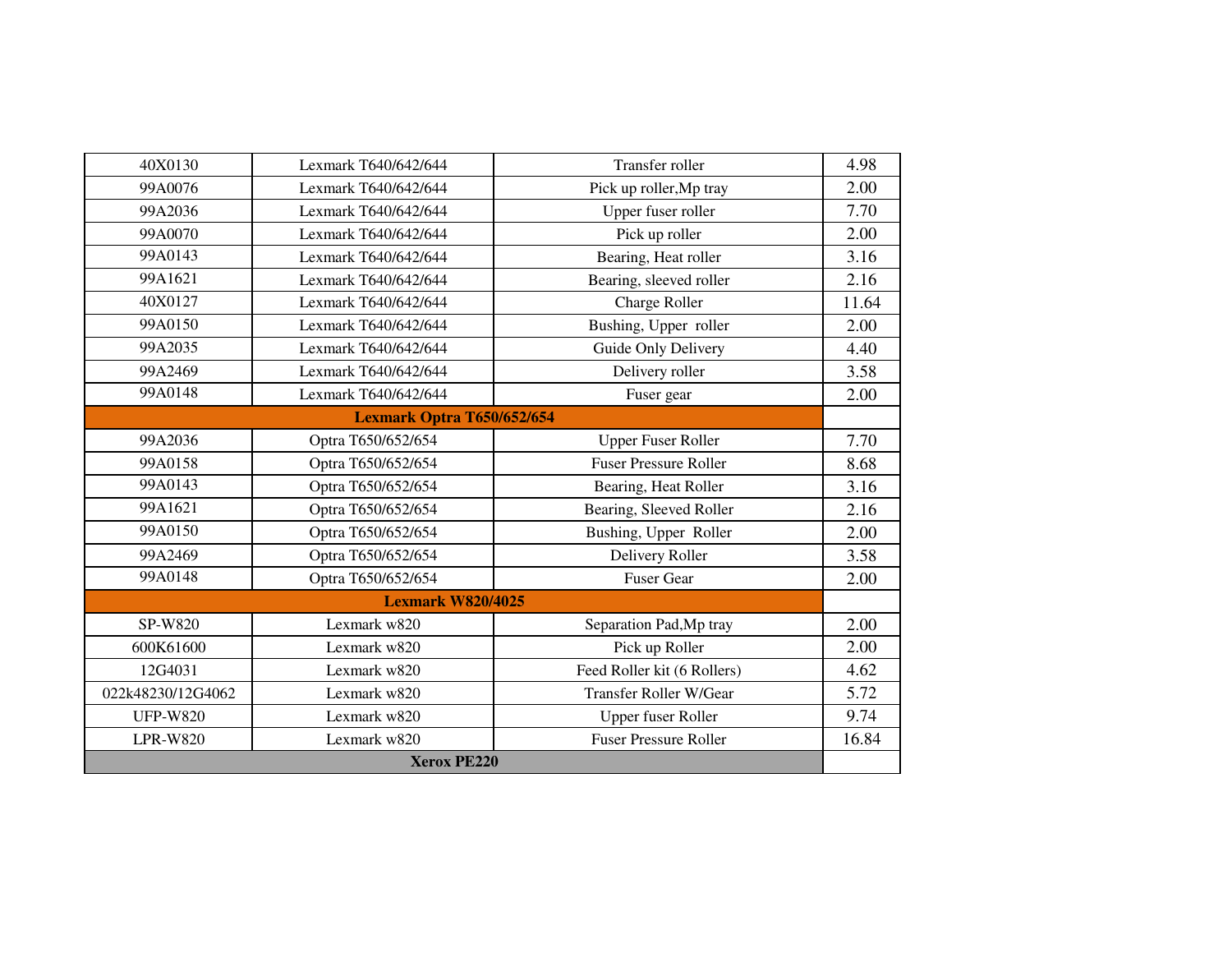| <b>PUR-SM1610</b><br>JC61-01169A | Xerox PE220<br>Xerox PE220 | Pick up Roller<br>Separation Pad | 2.00 |
|----------------------------------|----------------------------|----------------------------------|------|
|                                  |                            |                                  |      |
|                                  |                            |                                  | 2.00 |
| JC66-00600A                      | Xerox PE220                | Fuser pressure roller            | 7.70 |
| JC66-00601A                      | Xerox PE220                | Upper fuser roller               | 6.06 |
| <b>CGA-SM1610</b>                | Xerox PE220                | <b>Coupling Gear Assembly</b>    | 2.00 |
| BSH-SM1510 upR                   | Xerox PE220                | Bushing, heat Roller             | 2.00 |
| $JC66 - 00564A$                  | Xerox PE220                | <b>Fuser Gear</b>                | 2.00 |
| <b>TNR-SM1610</b>                | Xerox PE220                | <b>Transfer Roller</b>           | 4.62 |
|                                  | Xerox 203A                 |                                  |      |
| $LPR-203A$                       | Xerox 203A                 | Lower sleeve roller              | 8.34 |
| <b>UPR-203A</b>                  | Xerox 203A                 | <b>Upper Fuser Roller</b>        | 7.70 |
|                                  | <b>Xerox P8E</b>           |                                  |      |
| DR-P8E                           | Xerox P8E                  | Delivery Roller                  | 2.08 |
| 12G0079                          | Xerox P8E                  | Upper fuser Roller               | 7.70 |
| 12G0086                          | Xerox P8E                  | <b>Lower Sleeved Roller</b>      | 8.04 |
| SP-P8E                           | Xerox P8E                  | Separation Pad                   | 2.00 |
| N/A                              | Xerox P8E                  | Pick up Roller                   | 2.00 |
|                                  | <b>XEROX 3117</b>          |                                  |      |
| <b>PUR-SM1610</b>                | <b>XEROX 3117</b>          | Pick up Roller                   | 2.00 |
| LPR-SM1510                       | <b>XEROX 3117</b>          | <b>Fuser Pressure Roller</b>     | 8.06 |
| JC66-00601A                      | <b>XEROX 3117</b>          | <b>Upper fuser Roller</b>        | 6.06 |
| JC61-01169A                      | <b>XEROX 3117</b>          | Separation Pad                   | 2.00 |
| <b>TNR-SM1610</b>                | <b>XEROX 3117</b>          | <b>Transfer Roller</b>           | 4.62 |
| <b>CGA-SM1610</b>                | <b>XEROX 3117</b>          | <b>Coupling Gear Assembly</b>    | 2.00 |
| DR-SM1610                        | <b>XEROX 3117</b>          | Delivery Roller                  | 2.16 |
| BSH-SM1510 upR                   | <b>XEROX 3117</b>          | Bushing, heat Roller             | 2.00 |
| $JC66 - 00564A$                  | <b>XEROX 3117</b>          | Fuser Gear                       | 2.00 |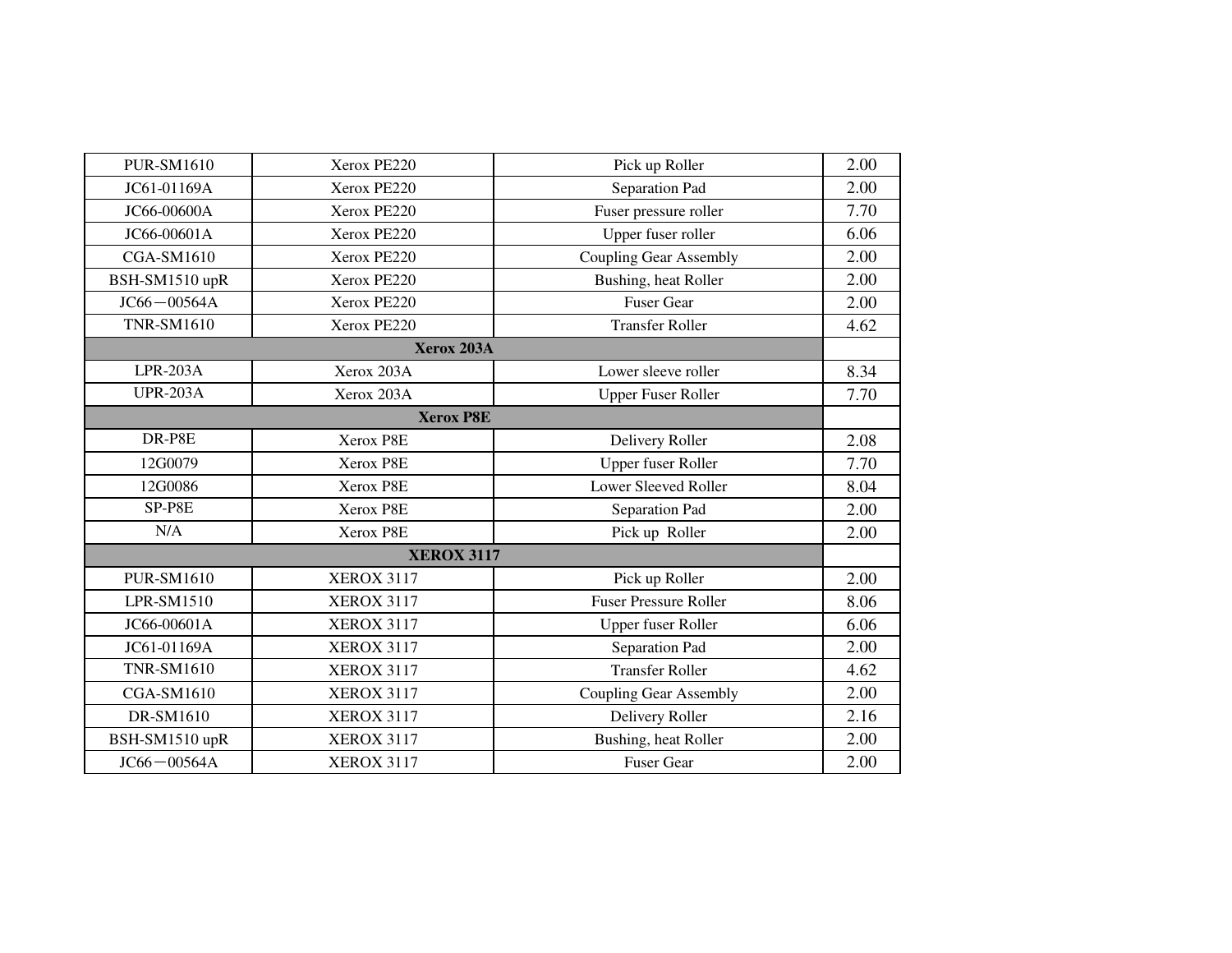|                                 | <b>XEROX 3115</b>      |                                |      |
|---------------------------------|------------------------|--------------------------------|------|
| SP-1510                         | <b>XEROX 3115</b>      | Separation Pad                 | 2.08 |
| JC66-06601A                     | <b>XEROX 3115</b>      | <b>Upper fuser Roller</b>      | 6.74 |
| LPR-1510                        | <b>XEROX 3115</b>      | <b>Lower Sleeved Roller</b>    | 7.70 |
| JC72-01231A                     | <b>XEROX 3115</b>      | Pick up Roller                 | 2.00 |
| JC66-00564A                     | <b>XEROX 3115</b>      | Fuser Gear, Upper Fuser Roller | 2.00 |
| <b>BSH-1510</b>                 | <b>XEROX 3115</b>      | Bushing, Upper Fuser Roller    | 2.00 |
| CGA-1510                        | <b>XEROX 3115</b>      | <b>Coupling Gear Assembly</b>  | 2.00 |
| FG-1510                         | <b>XEROX 3115</b>      | Electic Motor Gear 53/26T      | 2.00 |
|                                 | <b>XEROX 3119</b>      |                                |      |
| SP-1510                         | <b>XEROX 3119</b>      | Separation Pad                 | 2.08 |
| JC72-01231A                     | <b>XEROX 3119</b>      | Pick up Roller                 | 2.00 |
| LPR-SM1510                      | <b>XEROX 3119</b>      | <b>Fuser Pressure Roller</b>   | 8.06 |
| JC66-00601A                     | <b>XEROX 3119</b>      | <b>Upper fuser Roller</b>      | 6.06 |
| BSH-SM1510 upR                  | <b>XEROX 3119</b>      | Bushing, heat Roller           | 2.00 |
| $JC66 - 00564A$                 | <b>XEROX 3119</b>      | <b>Fuser Gear</b>              | 2.00 |
|                                 | <b>XEROX 3210</b>      |                                |      |
| JC75-00054A                     | Xerox 3210             | Pick up Roller                 | 2.00 |
| JC72-00124A                     | Xerox 3210             | Separation Pad                 | 2.34 |
| DR-4500                         | Xerox 3210             | Delivery Roller                | 2.00 |
| JC71-00012B                     | Xerox 3210             | <b>Upper fuser Roller</b>      | 6.06 |
| LPR-4500                        | Xerox 3210             | <b>Fuser Pressure Roller</b>   | 7.04 |
| FG-4500                         | Xerox 3210             | <b>Fuser Gear</b>              | 2.00 |
| <b>BSH-4500</b>                 | Xerox 3210             | Bushing, Sleeve Roller         | 2.00 |
| <b>XEROX DOUPRINT N24/32/40</b> |                        |                                |      |
| 22K48230-GEN                    | <b>XEROX N24/32/40</b> | Transfer Roller, W/Gear        | 5.72 |
| 600K61600                       | <b>XEROX N24/32/40</b> | Pick up Roller                 | 2.00 |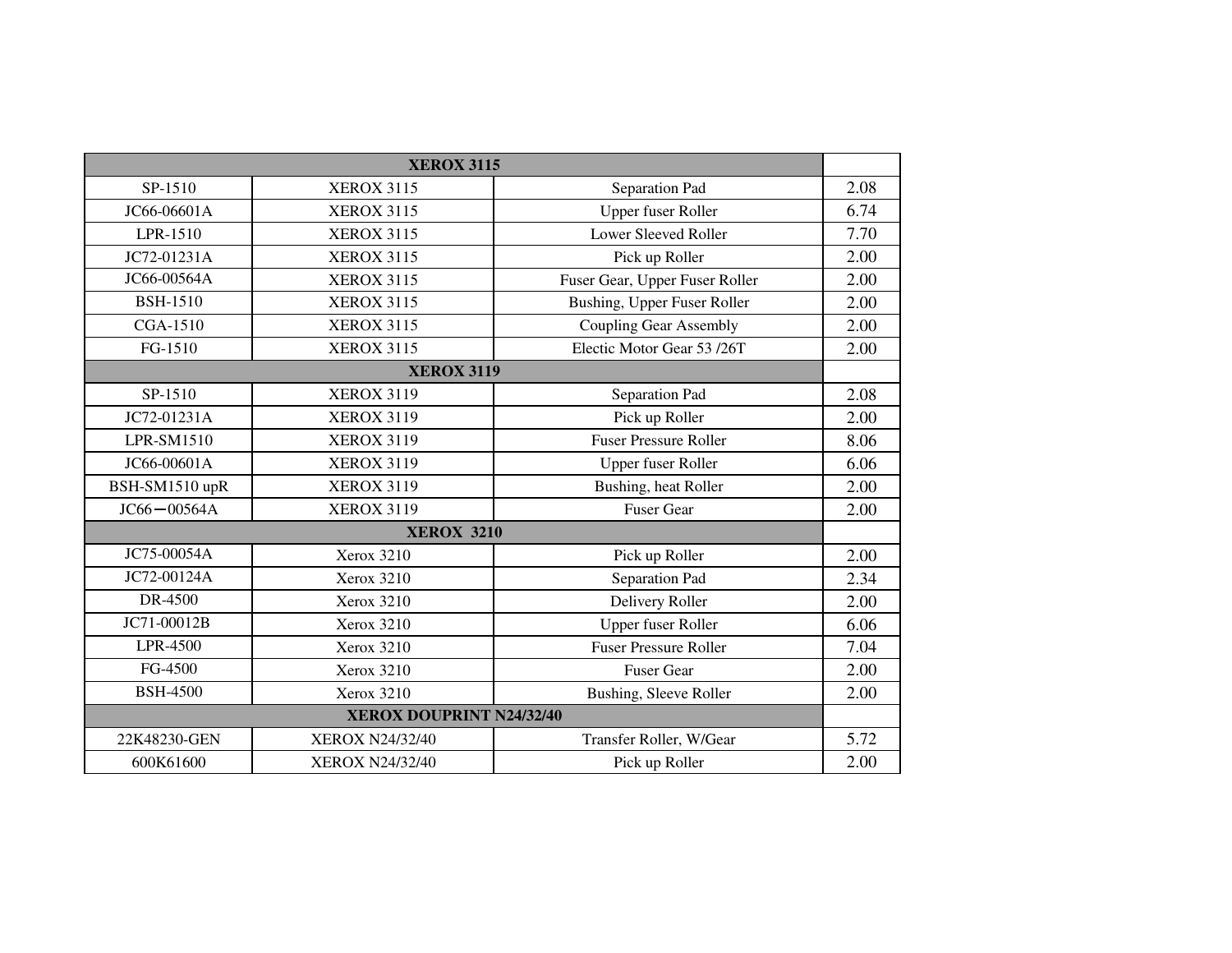| <b>UFP-W820</b>             | <b>XEROX N24/32/40</b> | Upper fuser Roller           | 9.74  |  |
|-----------------------------|------------------------|------------------------------|-------|--|
| <b>LPR-W820</b>             | XEROX N24/32/40        | <b>Fuser Pressure Roller</b> | 16.84 |  |
| <b>SP-N40</b>               | <b>XEROX N24/32/40</b> | Separation Pad               | 2.00  |  |
|                             | <b>XEROX 3428</b>      |                              |       |  |
| JC66-01211A                 | Xerox 3428             | Upper fuser roller           | 8.40  |  |
| JC66-01195A                 | <b>Xerox 3428</b>      | Fuser pressure roller        | 11.02 |  |
| JC97-02034A                 | <b>Xerox 3428</b>      | Pick up poller tray2         | 2.00  |  |
| JC61-01169A                 | Xerox 3428             | Separation pad tray2         | 2.00  |  |
|                             | <b>XEROX 4500</b>      |                              |       |  |
| 059K03380                   | <b>XEROX 4500</b>      | <b>Upper Fuser Roller</b>    | 9.00  |  |
| <b>UR-X4500</b>             | <b>XEROX 4500</b>      | Lower Sleeve Roller          | 15.52 |  |
| 802K49746-GEN               | <b>XEROX 4500</b>      | Transfer Roller, W/Gear      | 4.62  |  |
| 013E22021                   | <b>XEROX 4500</b>      | Bearing, Sleeve Roller       | 2.16  |  |
| N/A                         | <b>XEROX 4500</b>      | Heating lead                 | 3.94  |  |
| FG-X4500                    | <b>XEROX 4500</b>      | Fuser Gear 48T               | 2.00  |  |
| <b>BSH-U4500</b>            | <b>XEROX 4500</b>      | Bearing, Heat Roller         | 3.56  |  |
| 604k11192                   | <b>XEROX 4500</b>      | Pick up Roller               | 2.00  |  |
|                             |                        |                              |       |  |
| 600K99290/63H2396           | <b>XEROX 4517</b>      | Transfer roller, W/Gear      | 4.94  |  |
| GR-4517-12T                 | <b>XEROX 4517</b>      | Fuser Gear 12T               | 2.00  |  |
| GR-4517-15T                 | <b>XEROX 4517</b>      | Fuser Gear 15T               | 2.00  |  |
| GR-4517-35T                 | <b>XEROX 4517</b>      | Fuser Gear 35T               | 2.00  |  |
| LPR-4517-FX                 | <b>XEROX 4517</b>      | Lower Sleeve Roller          | 9.38  |  |
| <b>Brother HL 2040/2045</b> |                        |                              |       |  |
| $LPR-203A$                  | HL 2045                | Lower Sleeve Roller          | 8.34  |  |
| <b>UPR-203A</b>             | <b>HL 2045</b>         | <b>Upper Fuser Roller</b>    | 7.70  |  |
| <b>Brother HL 2060/1660</b> |                        |                              |       |  |
| <b>XEROX 4517</b>           |                        |                              |       |  |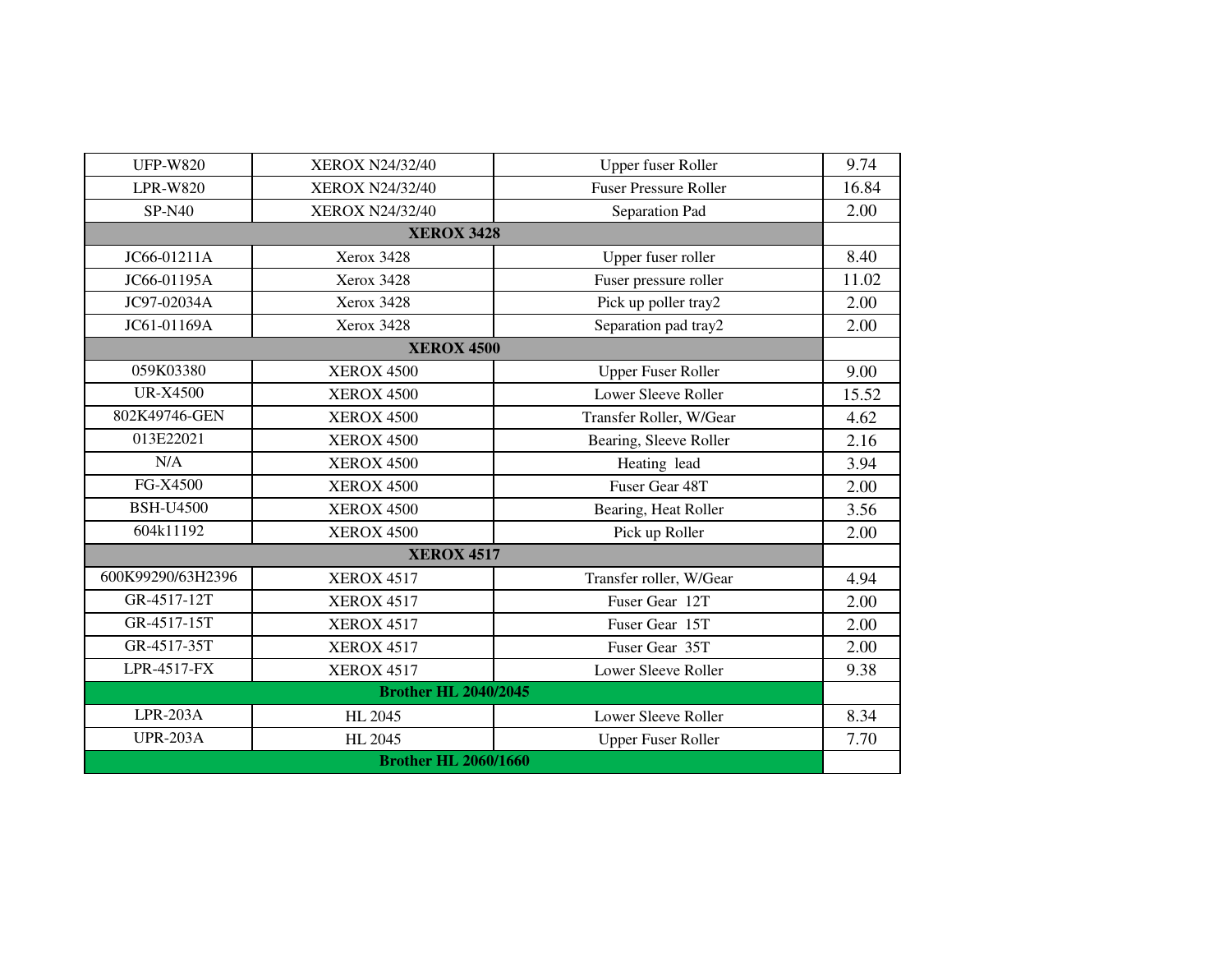| LPR-2060 | <b>HL 2060</b>              | <b>Upper Fuser Roller</b>            | 8.04  |
|----------|-----------------------------|--------------------------------------|-------|
| N/A      | <b>HL 2060</b>              | Lower sleeve roller                  | 8.04  |
| LPR-1660 | <b>HL</b> 1660              | <b>Upper Fuser Roller</b>            | 8.04  |
|          | <b>Brother HL 2140</b>      |                                      |       |
| N/A      | HL 2140                     | <b>Fuser Pressure Roller</b>         | 8.04  |
| N/A      | HL 2140                     | <b>Upper Fuser Roller</b>            | 7.70  |
|          | <b>Brother HL 2240/2230</b> |                                      |       |
| N/A      | HL 2240/2230                | Lower sleeve roller                  | 8.04  |
| N/A      | HL 2240/2230                | <b>Upper Fuser Roller</b>            | 7.04  |
|          | <b>Brother HL 5140</b>      |                                      |       |
| N/A      | HL 5140                     | <b>Fuser Pressure Roller</b>         | 8.10  |
| N/A      | HL 5140                     | <b>Upper Fuser Roller</b>            | 7.80  |
|          | <b>Brother HL 5240</b>      |                                      |       |
| N/A      | HL 5240                     | <b>Fuser Pressure Roller</b>         | 8.10  |
| N/A      | HL 5240                     | <b>Upper Fuser Roller</b>            | 7.80  |
|          | HL 5340/5370                |                                      |       |
| N/A      | HL 5340/5370                | <b>Fuser Pressure Roller</b>         | 8.10  |
| N/A      | HL 5340/5370                | <b>Upper Fuser Roller</b>            | 7.80  |
|          | <b>HL 5440</b>              |                                      |       |
| N/A      | <b>HL 5440</b>              | <b>Fuser Pressure Roller</b>         | 12.20 |
| N/A      | <b>HL 5440</b>              | Fuser Film Sleeve(Japanese material) | 25.00 |
|          | HL 7860/7030                |                                      |       |
| N/A      | HL 7860/7030                | <b>Fuser Pressure Roller</b>         | 8.10  |
| N/A      | HL 7860/7030                | <b>Upper Fuser Roller</b>            | 7.80  |
|          | DCP8060/8065                |                                      |       |
| N/A      | DCP8060/8065                | <b>Fuser Pressure Roller</b>         | 8.10  |
| N/A      | DCP8060/8065                | <b>Upper Fuser Roller</b>            | 7.80  |
|          |                             |                                      |       |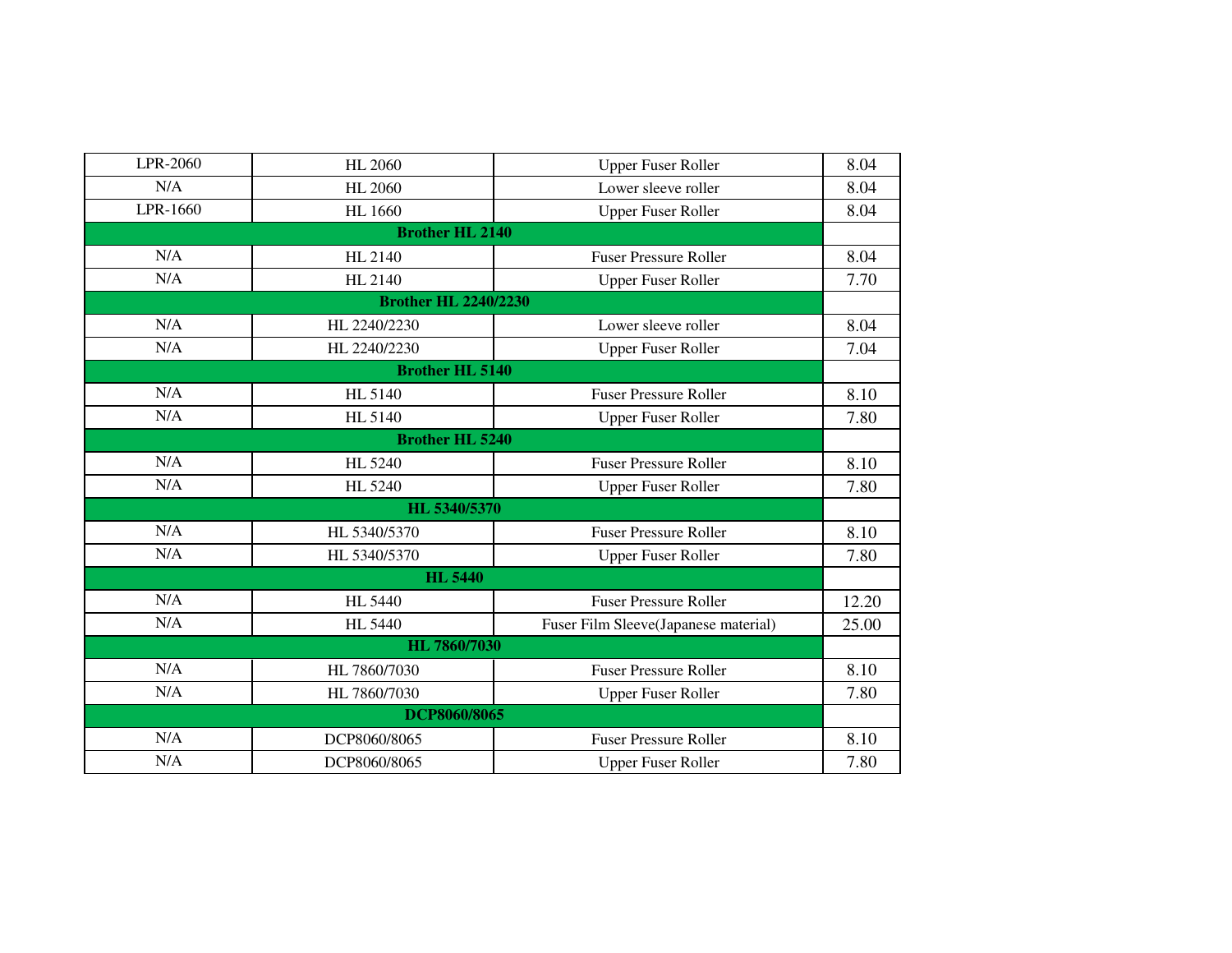| MFC8480/8680/8890 |                             |                                 |       |
|-------------------|-----------------------------|---------------------------------|-------|
| N/A               | MFC8480/8680/8890           | <b>Fuser Pressure Roller</b>    | 8.10  |
| N/A               | MFC8480/8680/8890           | <b>Upper Fuser Roller</b>       | 7.80  |
|                   | MFC8460/8660/8670/8860/8870 |                                 |       |
| N/A               | MFC8460/8660/8670/8860/8870 | <b>Fuser Pressure Roller</b>    | 8.10  |
| N/A               | MFC8460/8660/8670/8860/8870 | <b>Upper Fuser Roller</b>       | 7.80  |
|                   | <b>Minolta QMS2060</b>      |                                 |       |
| 0993-5501-01-GEN  | QMS-2060                    | <b>Upper Fuser Roller</b>       | 7.76  |
| 0993-5502-01-GEN  | QMS-2060                    | Lower Sleeved poller            | 13.52 |
| 0993-6702-01      | QMS-2060                    | Heating lead                    | 2.00  |
| 0993-5518-01      | QMS-2060                    | Lower Picker Finger             | 2.00  |
| 0993-5535-01      | QMS-2060                    | Bushing, heat Roller            | 2.00  |
| 0993-5521-01      | QMS-2060                    | <b>Bushing, Sleeve Roller</b>   | 2.00  |
| 0993-5524-01      | QMS-2060                    | Fuser Gear 15T                  | 2.00  |
| 0993-5512-01      | QMS-2060                    | Fuser Gear 15T                  | 2.00  |
| 0933-5533-01.     | QMS-2060                    | <b>Bushing Roller</b>           | 2.00  |
| 0993-5537-01      | QMS-2060                    | <b>Bushing Roller</b>           | 2.00  |
| 0993-5534-01      | QMS-2060                    | <b>Bushing Roller</b>           | 2.00  |
|                   | <b>CANON FAX-L120/L100</b>  |                                 |       |
| RC1-2038-000      | <b>CANON FAX-L120</b>       | Separation Pad                  | 2.00  |
| RC1-2048-000      | <b>CANON FAX-L120</b>       | Separation Pad                  | 2.00  |
| PS-1010-ASS       | <b>CANON FAX-L120</b>       | The paper rolling of            | 1.16  |
| RC1-2050          | <b>CANON FAX-L120</b>       | Pick up Roller                  | 1.00  |
| RM1-0658-000      | <b>CANON FAX-L120</b>       | Transfer Roller, W/Gear         | 4.98  |
| RC1-2094-000      | <b>CANON FAX-L120</b>       | <b>Fuser Delivery Assy</b>      | 1.56  |
| RC1-2051-000      | <b>CANON FAX-L120</b>       | Delivery Roller                 | 1.56  |
| RU5-0184-000      | <b>CANON FAX-L120</b>       | <b>Clutch Separation Roller</b> | 1.44  |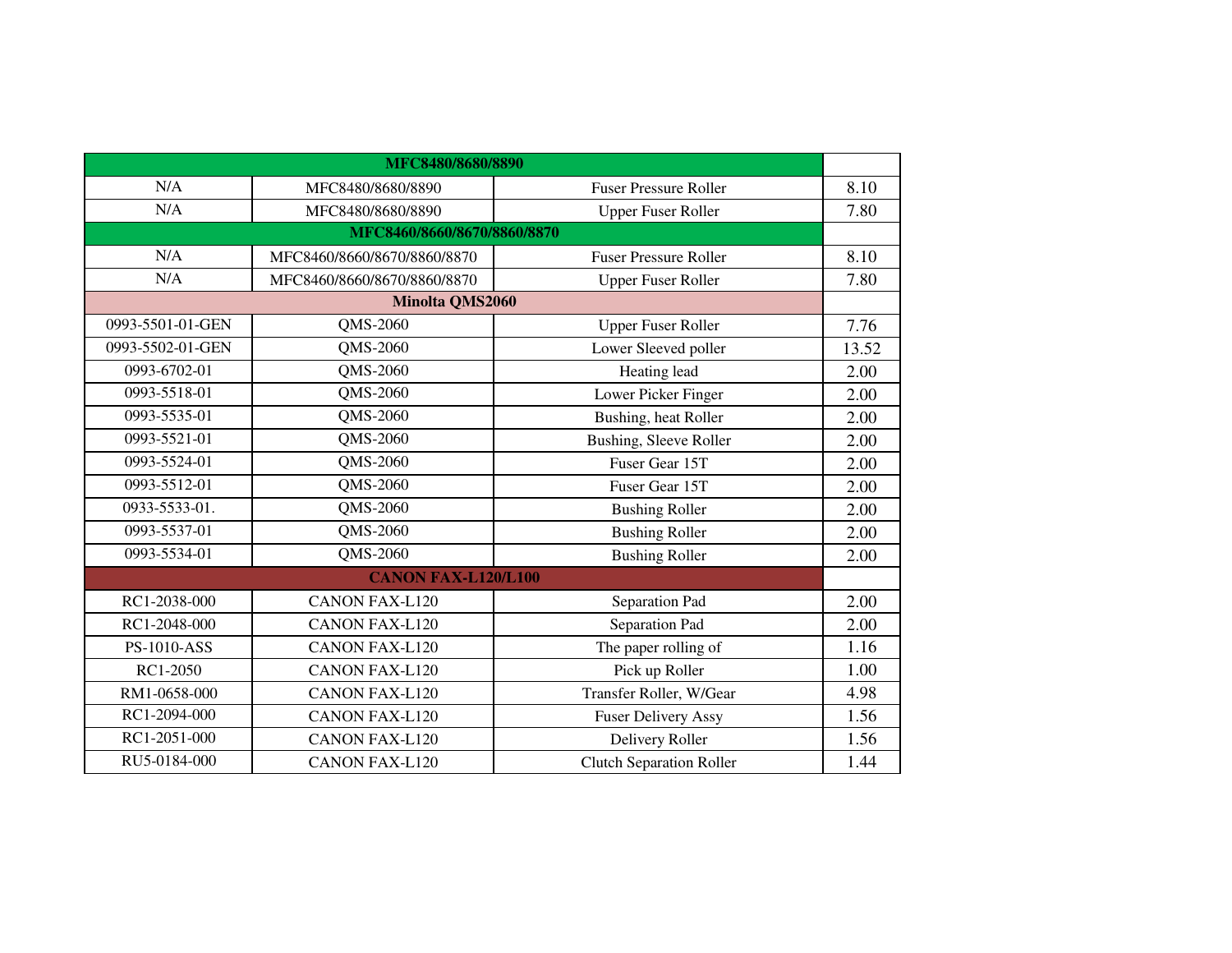| RM1-0648-000         | <b>CANON FAX-L120</b>          | Separation Assembly                  | 1.62  |
|----------------------|--------------------------------|--------------------------------------|-------|
| RM1-1493-FM3         | <b>CANON FAX-L120</b>          | Fuser Film Sleeve(Japanese material) | 1.56  |
| <b>RM1-0656-HEAT</b> | <b>CANON FAX-L120</b>          | Heating element 220V                 | 6.94  |
| RU5-0185-000         | <b>CANON FAX-L120</b>          | Fuer Gear 29T                        | 1.00  |
| RC1-2079-000         | <b>CANON FAX-L120</b>          | <b>Bushing Pressure Roller</b>       | 1.00  |
| RM1-0660-000         | <b>CANON FAX-L120</b>          | <b>Fuser Pressure Roller</b>         | 6.70  |
|                      | <b>CANON LBP3018/3010/3050</b> |                                      |       |
| RM1--3955-FM3        | CANON LBP3018/3010/3050        | Fuser Film Sleeve(Japanese material) | 1.56  |
| LPR-1008             | CANON LBP3018/3010/3050        | <b>Fuser Pressure Roller</b>         | 6.70  |
| RM1-4023-000         | CANON LBP3018/3010/3050        | <b>Transfer Roller</b>               | 5.00  |
| RM1-4006-000         | CANON LBP3018/3010/3050        | Separation Pad                       | 1.62  |
| RL1-1442-000         | CANON LBP3018/3010/3050        | Pick up Roller                       | 1.00  |
|                      | <b>CANON MF-3220</b>           |                                      |       |
| <b>RM1-0656-HEAT</b> | CANON MF-3220                  | Heating element 220V                 | 6.94  |
| RM1-1461-FM3         | CANON MF-3220                  | Fuser Film Sleeve(Japanese material) | 1.56  |
| LPR-3220             | CANON MF-3220                  | <b>Fuser Pressure Roller</b>         | 6.70  |
|                      | <b>CANON</b>                   |                                      |       |
| FB2-2282-FM3         | NP6016                         | Fuser Film Sleeve(Japanese material) | 42.76 |
| FG6-6039-FM3         | IR2200/2800/3300/2270/2230     | Fuser Film Sleeve(Japanese material) | 4.20  |
| FB5-4942-000         | IR2200/2800/3300               | <b>Fuser Pressure Roller</b>         | 16.84 |
| FB2-7777             | Canon NP6050                   | Pickup Roller                        | 3.58  |
| FB2-7545             | Canon NP6050                   | Pickup Roller                        | 3.58  |
|                      | Lenovo LJ2500/2313             |                                      |       |
| N/A                  | LJ2500                         | Lower sleeve roller                  | 10.00 |
| N/A                  | LJ2500                         | <b>Upper Fuser Roller</b>            | 8.68  |
| N/A                  | LJ2312                         | Lower sleeve roller                  | 10.00 |
| N/A                  | LJ2312                         | <b>Upper Fuser Roller</b>            | 8.68  |
|                      |                                |                                      |       |